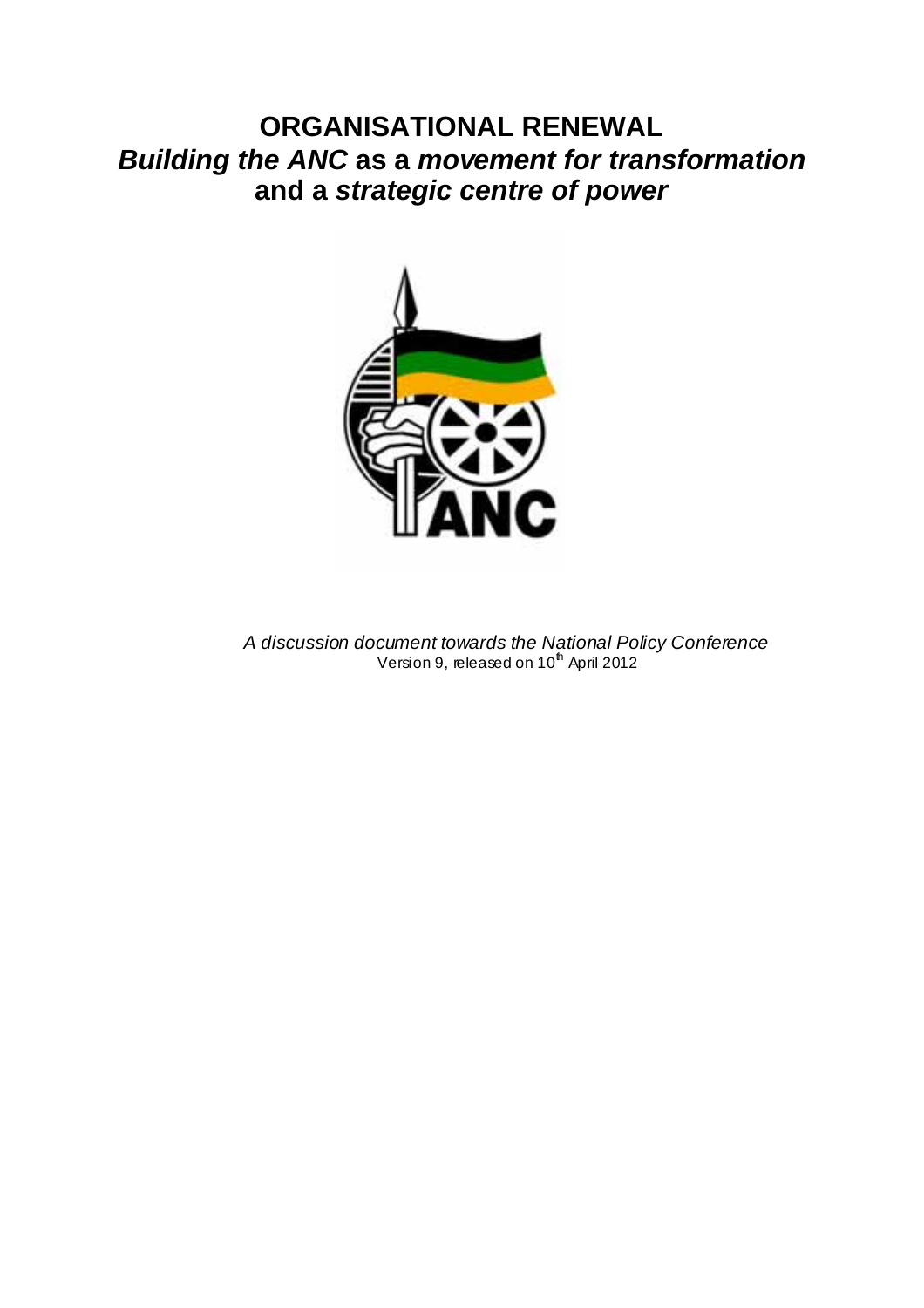# **TABLE OF CONTENTS**

| CHAPTER 2: THE ORGANISATIONAL STRENGTHS AND WEAKNESSES OF THE ANC IN THE POST-1994 PERIOD 6          |  |
|------------------------------------------------------------------------------------------------------|--|
|                                                                                                      |  |
| CHAPTER 3: LESSONS FROM OUR HISTORY ON THE RENEWAL AND REDESIGN OF THE ANC 11                        |  |
|                                                                                                      |  |
|                                                                                                      |  |
|                                                                                                      |  |
| CHAPTER 5: A THEORETICAL PERSPECTIVE ON THE ANC AS THE MOVEMENT FOR TRANSFORMATION AND THE STRATEGIC |  |
|                                                                                                      |  |
|                                                                                                      |  |
|                                                                                                      |  |
|                                                                                                      |  |
|                                                                                                      |  |
|                                                                                                      |  |
| CHAPTER 7: SAFEGUARDING THE CORE VALUES AND ORGANISATIONAL INTEGRITY OF THE ANC 31                   |  |
|                                                                                                      |  |
|                                                                                                      |  |
|                                                                                                      |  |
|                                                                                                      |  |
|                                                                                                      |  |
|                                                                                                      |  |
|                                                                                                      |  |
|                                                                                                      |  |
|                                                                                                      |  |
|                                                                                                      |  |
|                                                                                                      |  |
|                                                                                                      |  |
|                                                                                                      |  |
|                                                                                                      |  |
|                                                                                                      |  |
|                                                                                                      |  |
|                                                                                                      |  |
|                                                                                                      |  |
|                                                                                                      |  |
| CHAPTER 11: RENEWAL OF THE ALLIANCE AND SECTORAL WORK AMONG THE MOTIVE FORCES 57                     |  |
|                                                                                                      |  |
|                                                                                                      |  |
|                                                                                                      |  |
|                                                                                                      |  |
|                                                                                                      |  |
|                                                                                                      |  |
|                                                                                                      |  |
|                                                                                                      |  |
|                                                                                                      |  |
|                                                                                                      |  |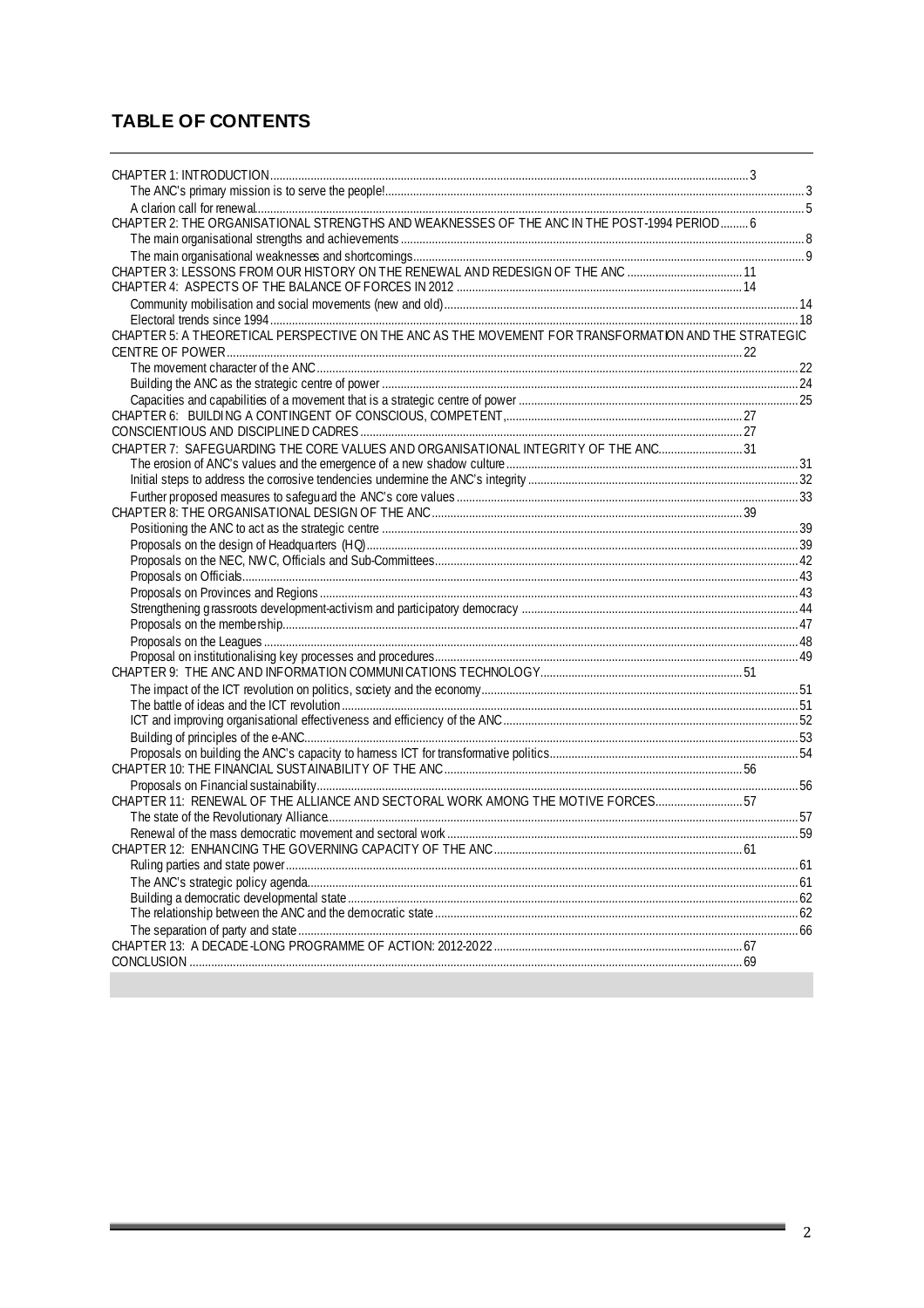# **CHAPTER 1: INTRODUCTION**

#### **The ANC's primary mission is to serve the people!**

- 1. This year, the ANC marks one hundred years of its existence. This centenary is not just a narrow party-political celebration. Given the role and place of the ANC in the evolution of South Africa in the tw entieth century, the history of our movement and that of South Africa are objectively inseparable over the past century. The ANC is product of a particular historical moment in the evolution of modern-day South Africa.
- 2. History is not a process of linear progress. Any history has ebbs and flows, ups and dow ns, successes and setbacks, moments of victory and those of defeat. The history of the ANC is no exception. The resilience of our movement is illustrated by how it has been able to handle moments of setbacks and internal problems in order to safeguard the cause of the people, its ability to seize opportunities and ensure ultimate victory of the people's struggle against apartheid and colonialism.
- 3. Whatever problems and setbacks the ANC has encountered and w ill encounter in the future, the people's cause has remained and should remain its primary concern. In this regard, the mass line must alw ays prevail in our approach. In other w ords, every problem should be approached from the view point of seeking to safeguard the interests of the overwhelming majority of our people. Serving the people and the putting their interests above all else, must be the guiding line and discriminator that separates the ANC from other parties. "The people first" should be our dictum right into the future.
- 4. The mutual confidence and dynamic connection betw een the ANC and the masses is the single most decisive factor that brought about the 1994 democratic breakthrough. As we enter the second centenary of the ANC, we reaffirm our commitment to serve the masses of our people loyally. We shall embark on a campaign to renew our movement's relationship w ith the masses so that they truly become their ow n liberators, not spectators of the governance and transformation process.
- 5. Accordingly, w e should resist any temptation born by our ascendancy into pow er, to reduce the role of the masses to spectators of the governance process whose task is to w ait for government to 'deliver'. We have to replenish our movement's capacity to connect w ith the people and bring them fully into the transformation process as active agents for change.
- 6. In this regard, the principal task of ANC is to mobilise all strata and classes, including the new social forces born out of our democracy, around the national programme of transformation to build a national democratic society. To achieve this objective, the ANC must have jacked-up its capacity as a transformative movement and the strategic centre of power that is capable of giving moral, intellectual and political leadership to society in all pillars of the NDR in the current phase – mass mobilisation, state, economy, battle of ideas, civil society and international arena.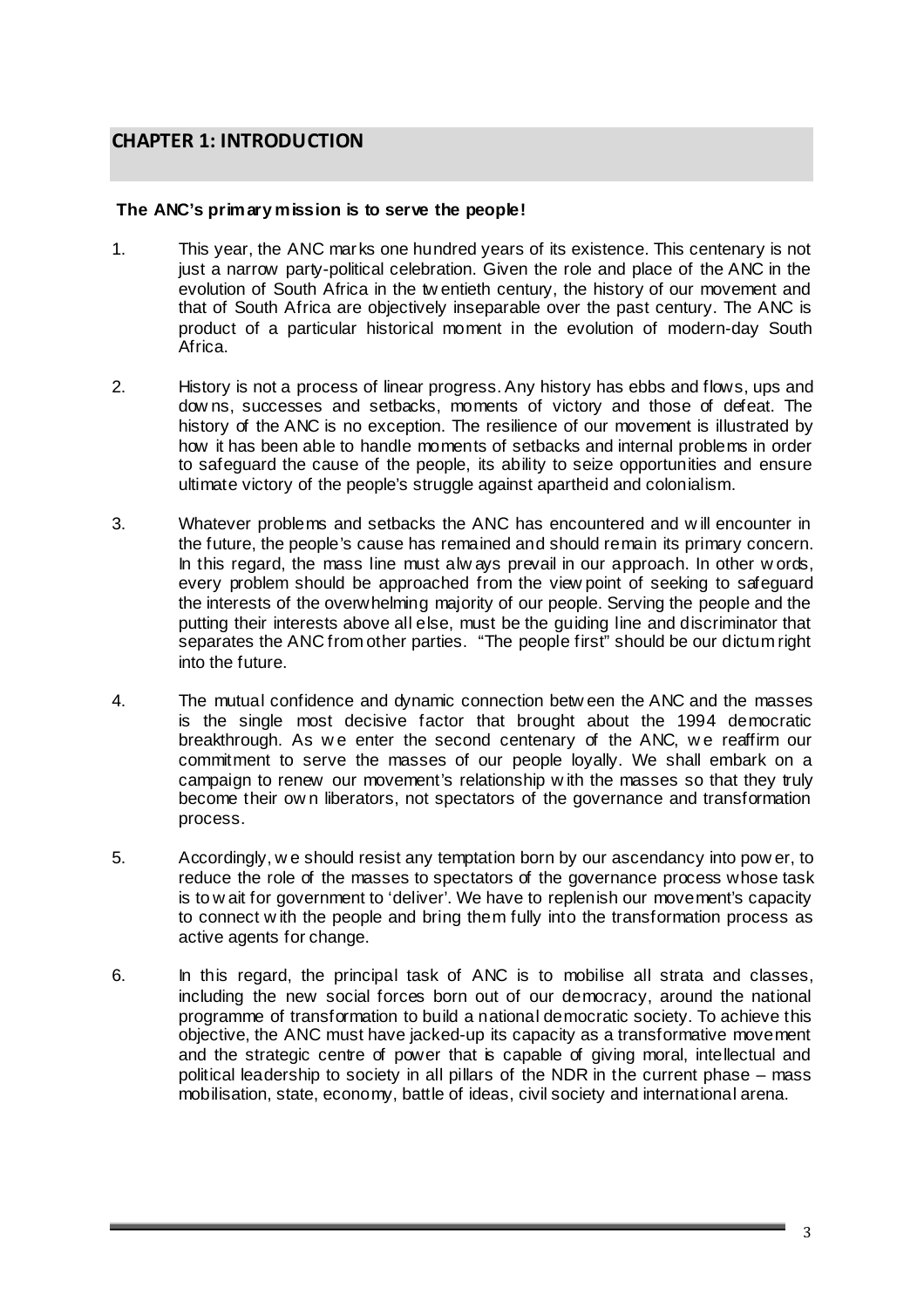- 7. As the movement moves into the second century of its existence, w e should ensure that all South Africans, including new generations, have a deep appreciation of the role of our movement in bringing about the democratic dispensation and its ongoing role in the construction of a national democratic society. The current generations should do their best to position the ANC as a progressive force of the future, w ith a proud history of loyal service to the people and sufficient foresight to anticipate and the agility toadapt to new challenges in a w orld characterised by rapid changes.
- 8. Certainly, many challenges and contradictions w ill arise in the process of building a new society. Some of these challenges and contradictions will be of an objective nature, w hile others w ill be subjective. At all times, the test of the movement's strength is its capacity and capability to provide leadership to the people, serve them loyally and to be the custodian of their interests and aspirations. Renew al is principally about building the ANC's resilience, enhancing its transformative capacity and adaptive capability so that it can continue to serve the people and continue to lead them under changing conditions.
- 9. The Mangaung Centenary Conference should strive to become a w atershed by addressing some of the persistent challenges that have plagued our movement since 1994. The conference should take drastic steps to position our movement as the strategic centre of power and leader of the transformation process. The ANC needs to make a transition from a resistance movement that led the struggle to overthrow the apartheid state to a transformative movement and effective governing party that succeeds in building a developmental state, deepening democracy and effecting fundamental socio-economic transformation of our society. In this regard, it requires new organisational capacities and new strategic capabilities suitable for the political tasks of the new phase of the liberation struggle.
- 10. This paper provides an organisational assessment and synthesis of our collective experience and lessons on the progress of the national democratic revolution w ith regard to: 1) organisation-building and movement-building under new conditions; 2) state transformation and socio-economic development efforts since 1994. It highlights the successes and shortcomings of our movement and the democratic state and further identifies common trends and dangers that face progressive movements that come to pow er. Lastly, the paper makes bold proposals on how to reposition the ANC, the democratic movement and the democratic in order ensure that the vision and ideals of a national democratic society are realised.
- 11. The main theme of this paper is that the centenary presents the democratic movement w ith an unprecedented opportunity to reflect on our past in order to draw strength and courage to usher the movement and our country onto a new path. We have to overcome the constraints and limitations of the first two decades of the transition to democracy by building capacity to effect meaningful change in the state, the economy and society generally. The paper argues that this is only possible if the ANC takes a new strategic posture of a transformative movement and strategic centre of pow er in practice. This is a call for the rebirth of the A NC as it begins its second century of existence. This w ill require a major shift from the current pre-occupation w ith palace politics and internal pow er struggles, to a return to transformative politics and a new activism that focuses the energies of the membership, activists and cadres of our democratic movement on serving the people and changing our society and the w orld for the better.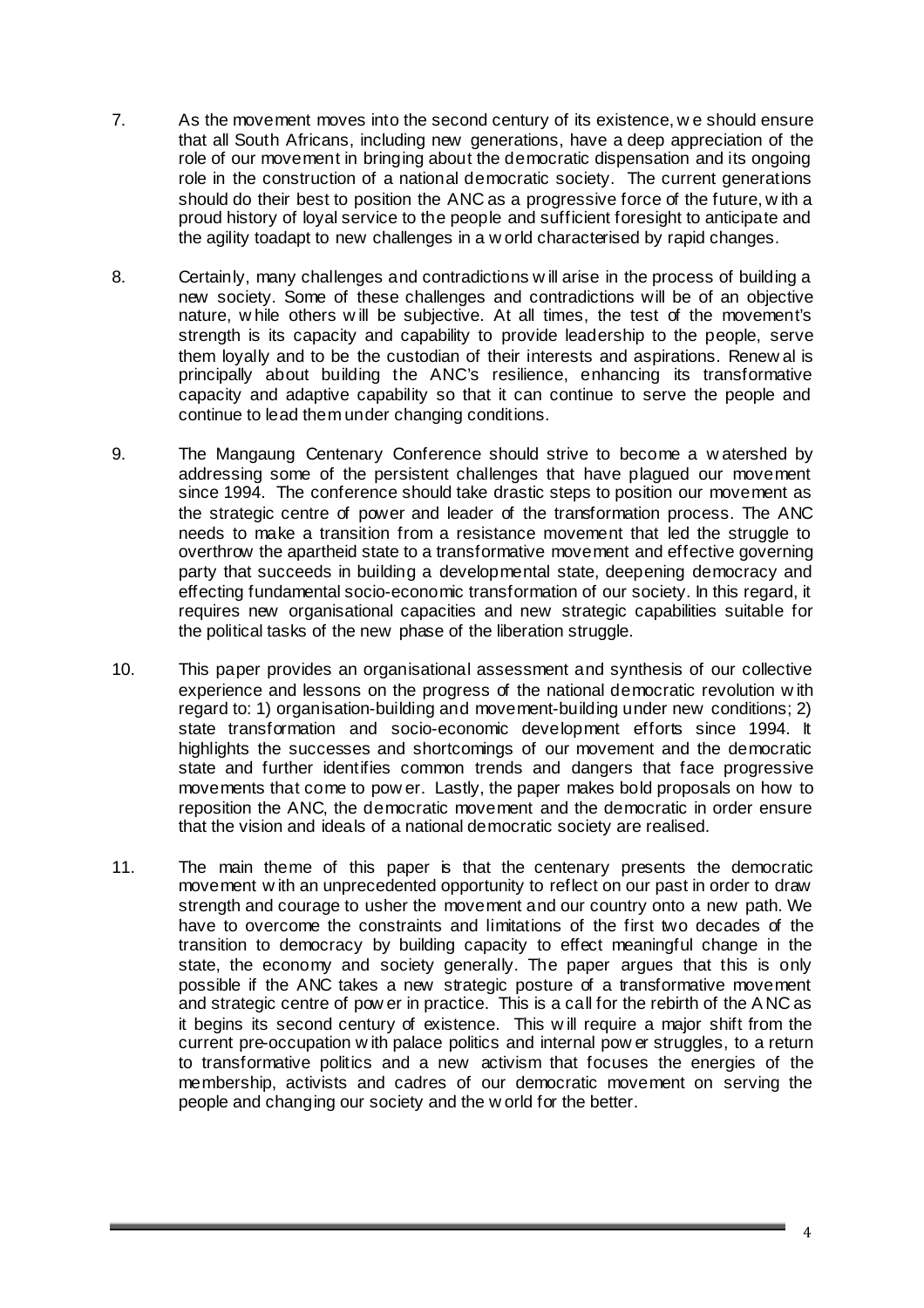# **A clarion call for renewal**

- 12. Having identified the fact that w e have been finding it difficult to comprehensively respond to the new realities and challenges occasioned by the coming into pow er of the ANC as the leader of the democratic forces, the 2007 Polokw ane Conference adopted a groundbreaking resolution that called on the National Executive Committee to declare 'a period of renew al'.
- 13. The 2010 National General Council focused extensively on the tasks of organisational renew al and further resolved that decisive steps must be taken to reverse negative tendencies that are eroding the political integrity and moral standing of the ANC among our people.
- 14. The NGC concluded that for renew al to succeed, three conditions need to be met: a) a resilient, courageous, principled and decisive leadership; b) a committed and conscious cadreship; c) an active civil society and mobilised population.

### **Questions for discussions**

- a. How do we ensure that the ANC, the Alliance and the broad democratic movement enhance their capacity to serve the people?
- b. How do we maintain strong contact w ith and w in the confidence of the masses?
- c. How do we ensure that new members and new generations understand the primary mission of the ANC – serving the people?
- d. What progress have w e made in addressing the NGC resolutions on renew al?
- e. What steps do w e need to take to ensure that renew al succeeds?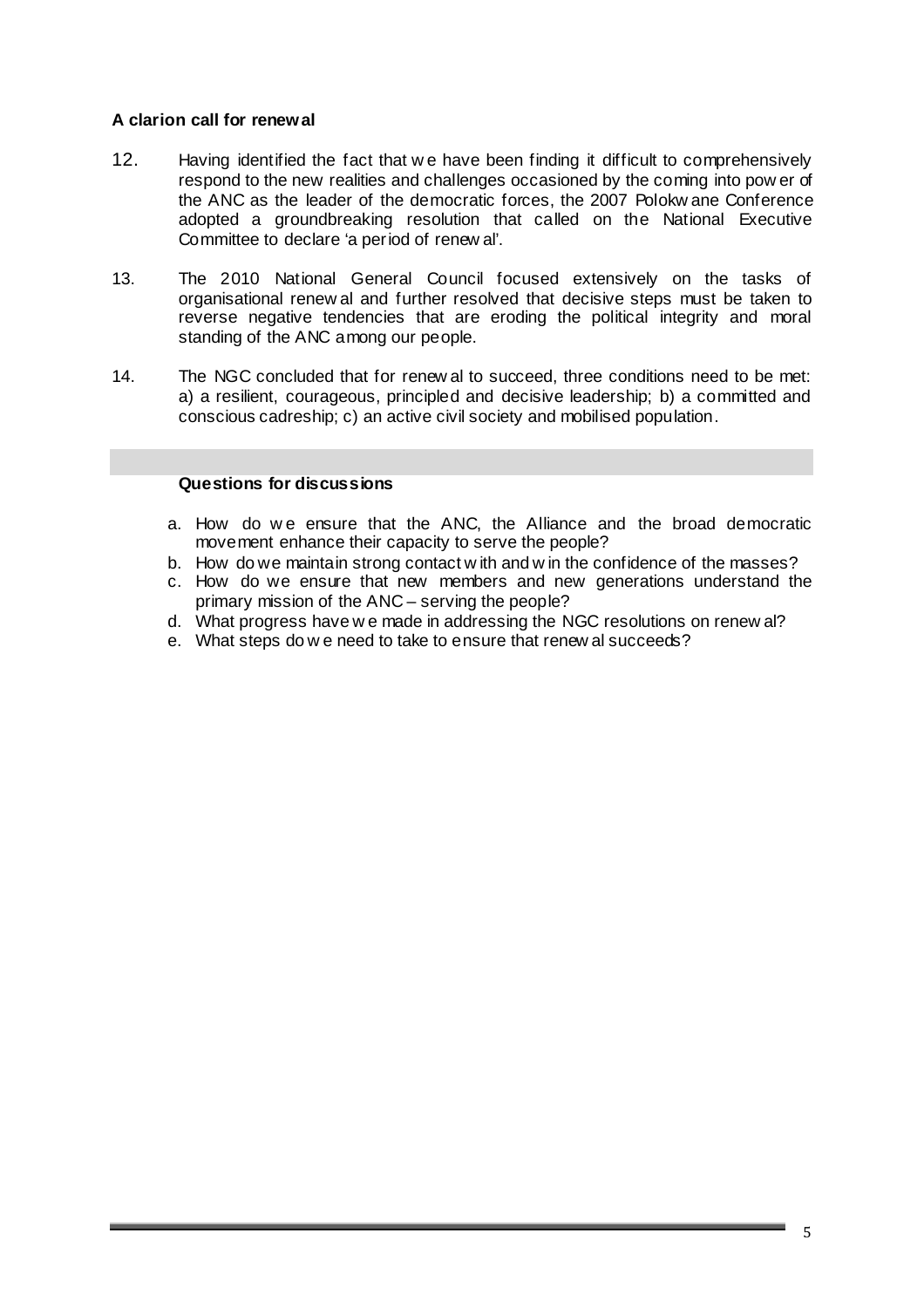# **CHAPTER 2: THE ORGANISATIONAL STRENGTHS AND WEAKNESSES OF THE ANC IN THE POST‐1994 PERIOD**

*"Every organisation engaged in national liberation constantly has to isolate, analyse and search for solutions crucial both to its continued existence and growth, and to the success of the struggle as a whole…In a certain sense, the story of our struggle is a story of problems arising and problems being overcome." (Walter Sisulu, Reflections in Prison, 1976)* 

- 15. The challenges facing South Africa and the ANC at the start of our transition in 1994 w ere enormous: crafting a new political dispensation and polity; ensuring political stability, reconciliation, deracialisation, gender equality and nation-building; and tackling the all-pervasive legacy of triple oppression; in a global environment hostile to progressive national projects.
- 16. The 1994 breakthrough ushered in a new democratic dispensation in w hich the ANC w as elected into pow er by the overwhelming majority of South Africans. After coming to pow er, the ANC focused on the new tasks of reconstruction, transformation and development. The movement deployed its most experienced cadres to various state institutions to carry out the transformation and construction of a democratic state, while at the same time recruiting and developing new members and setting up new structures to advance the cause of the NDR under new conditions.
- 17. Over the past eighteen years, substantial progress has been made in improving the quality of life and laying a firm foundation for a national democratic society. How ever, the resilient fault lines and legacy of apartheid socio-economic relations that still persist in the form of the triple challenges of unemployment, poverty and inequalities are born mainly by the majority of Africans, women and youth.
- 18. It is important to underscore the fact that the ANC came to pow er in a period dominated by neo-liberalism. The 1990s and early 2000s w as an era in which the progressive policies of the left-leaning governments and movements w ere under severe attack. The role of the state in socio-economic development w as equally under attack as "market fundamentalism" took centre stage in public policy and general political discourse. What are the key features of neo-liberalism?
- 19. Neo-liberal ideology or policy proceeds from a premise that the market mechanism and market forces should be the basis for organising society. According to neoliberalism, all aspects of life and all human needs – food, w ater, healthcare, education, housing, culture, leisure, etc. – should be governed by the logic of the market and consequently, the profit motive and money. Everything should be left to the market. There should be no conscious human or state intervention to address the needs of humanity and society. The role of the state is reduced to protecting and expanding the role of the market forces and the capitalist system, not human life and the common good. This also referred to as "market fundamentalism".
- 20. The 2007 Strategy and Tactics outlines that the ANC's ideological orientation and policy positions are diametrically opposed to neo-liberalism:
	- The vision that the ANC pursues is informed by the morality of caring and human solidarity;
	- The kind of democracy our movement pursues leans towards the poor and it recognises the leading role of the w orking class in the current project of social transformation;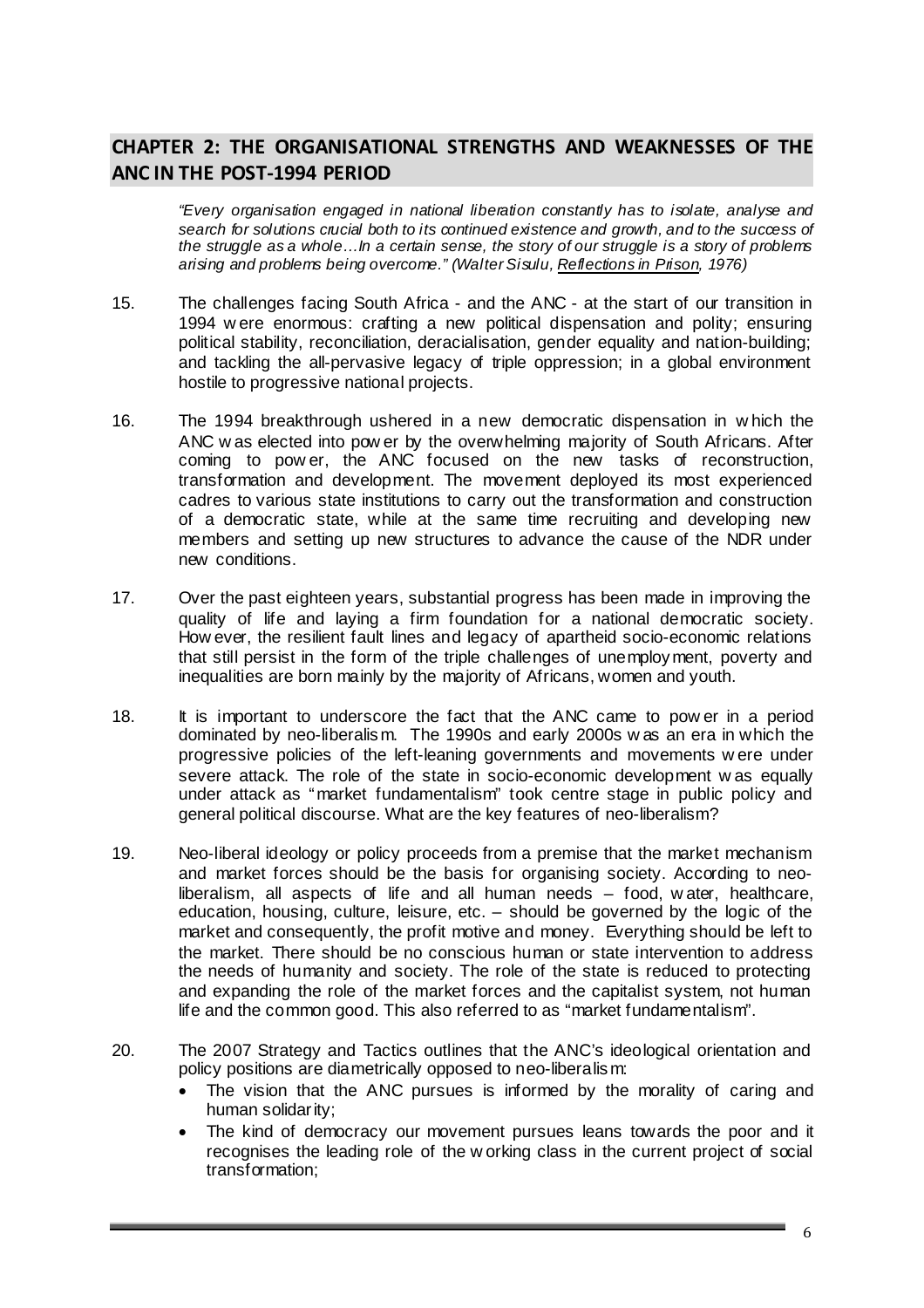- Recognising the reality of unequal gender relations, and the fact that the majority of the poor are African women, the ANC pursues gender equality in all practical respects;
- In this context, it is a disciplined force of the left, organised to conduct a consistent struggle in pursuit of a caring society in w hich the w ell-being of the poor receives focused and consistent attention;
- What it seeks to put in place approximates, in many respects, the best elements of a developmental state and social democracy;
- 21. Accordingly, the ANC contrasts its ow n positions w ith those of: a) national liberation struggles w hich stalled at the stage of formal independence and achieved little in terms of changing colonial production relations and social conditions of the poor; b) neo-liberalism w hich w orships the market above all else and advocates rampant unregulated capitalism and minimalist approach to the role of the state and the public sphere in general; c) ultra-leftism w hich advocates voluntaristic adventures including dangerous leaps tow ards a classless society ignoring objective tasks of the national democratic revolution.
- 22. The central thesis of this paper is that the subjective weaknesses of our movement are not unrelated to the influence of a neo-liberal ideological paradigm. The cumulative impact of all these w eaknesses is the silent shift from transformative politics to palace politics w herein internal strife and factional battles over pow er and resources define the political life of the movement. In the South African context, neo-liberalism sought to w eaken both the ANC's progressive outlook and the capacity of the developmental state to carry out a thorough-going transformation agenda. Our strategic opponents direct all their efforts at w eakening the ANC and the democratic state in order to stop or slow dow n the pace of transformation.
- 23. In this regard, we should do everything to strengthen our movement and the developmental state as principal instruments for transformation. Any action that seeks to w eaken the movement and the developmental state should be avoided and combated. The erosion of the character and capacity of the movement and the hollow ing out of the capacity of the democratic state must be reversed urgently and vigorously if w e are to rapidly improve the pace and depth of transformation. A weak ANC and a w eak state are tw in dangers that must be confronted if South Africa is to realise its full potential and w e know that the immediate objective of our strategic opponents is to w eaken both the A NC and the national democratic state in order to stop or slow down transformation. On our part, our immediate task is to strengthen the capacity of both the A NC-led democratic movement and the democratic state in order to deepen transformation and improve the quality of life of the masses of our people.
- 24. It is not as if there has been no contestation and resistance to neo-liberal influences on the character of the movement and the unfolding democratic transition. The 2000 NGC debates on "ANC – people's movement and agent for change", the 2002 Strategy and Tactics Preface on "the ANC as a disciplined force of the left" and the 2007 Strategy and Tactics on "the A NC as the ultimate strategic centre of pow er for its members" are cases in point.
- 25. During the past eighteen years, the ANC has continued to articulate its progressive policy positions and take resolutions that strive to maintain its character as a people's movement. It has sought to use incumbency to push forward its transformation agenda. What are the decisive strengths and achievements as w ell as the fatal w eaknesses of our movement over the post-1994 period?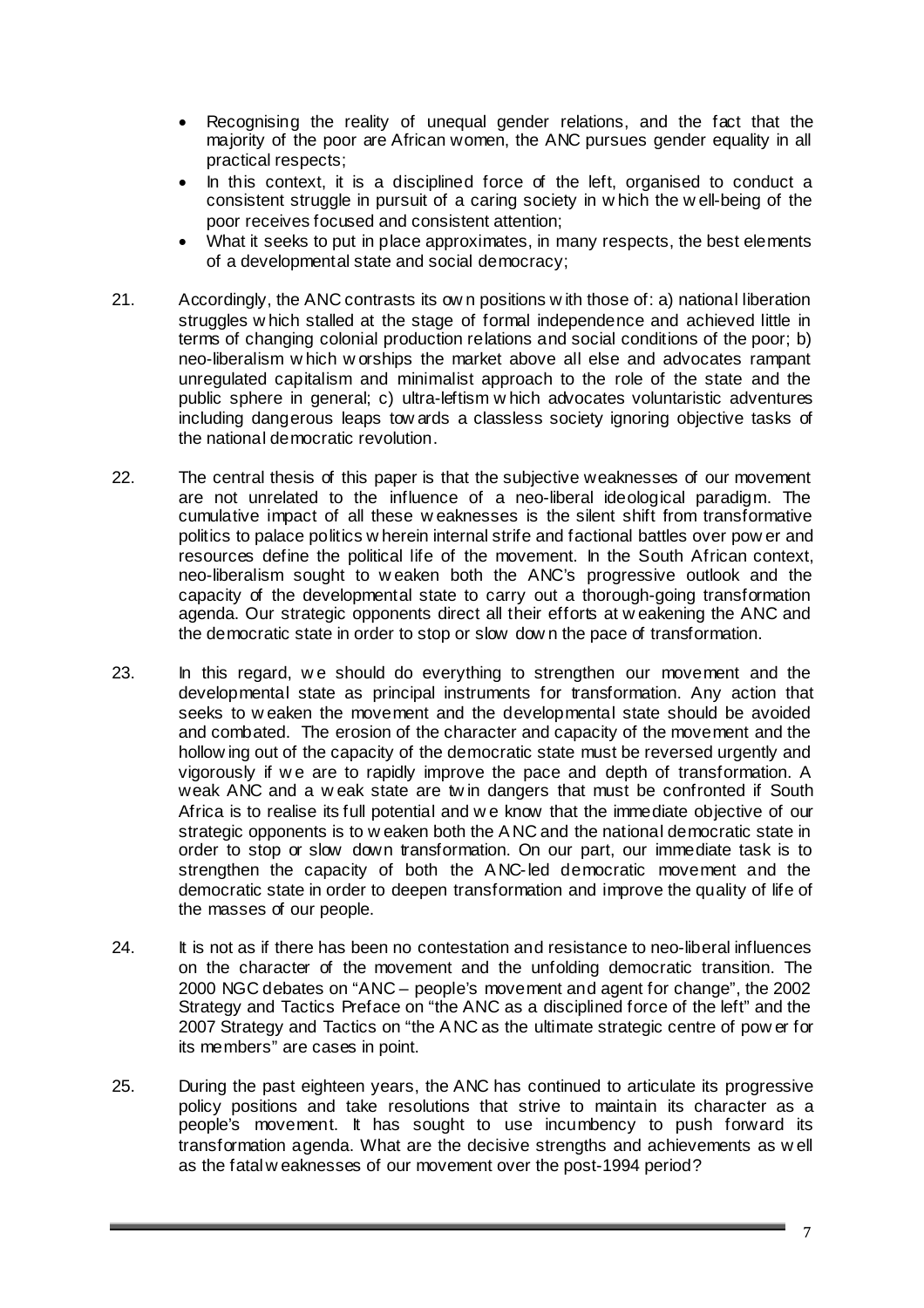### **The main organisational strengths and achievements**

- 26. The ANC remains a dominant political force in the development and the political landscape of our country. Consistently, more than 60% of South Africans have continued to vote for the ANC in national, provincial and local elections over the past eighteen years. We dismiss the narrative, by our opponents and sections of the commentators that our support is misplaced loyalty and ignorance based on nothing else but race. Evidence from independent surveys and our direct interaction with communities explain the reasons w hy the overwhelming majority of South Africans continue to vote for the ANC in national, provincial and local elections:
	- The people appreciate the progress made in the democratisation of the political landscape in our country and restoring the dignity of millions of men and w omen who were dehumanized by colonialism, patriarchy and the apartheid system. Our people appreciate the historic role of the ANC in the struggle for freedom. Freedom is synonymous w ith the ANC brand!
	- The story of real improvements in the quality of life of the majority of our people who now enjoy access to basic services and life-supporting infrastructure since 1994: 2.8 million houses built, providing shelter for 14 million people; increased access to electricity from 58% in 1996 to 80% in 2009; increased access to running w ater from 62% in 1996 to 88% in 2011, including 87% of the rural households; and 75% of them now have sanitation; increased number of people receiving social grants from 3 million in 1993 to 15 million in 2011 - mainly vulnerable groups; major investment in roads and public transport infrastructure, including the recent trillion rand investment in infrastructure; increased access to educational and healthcare facilities in rural and urban areas, including the major interventions such as the National Health Insurance. The face of many localities has changed dramatically under the ANC-led municipalities, w ith new roads, houses, schools and clinics and businesses w here there w as none;
	- Many people across the country continue to place hope on the ANC regarding their ow n progress. The ANC continues to have deep roots among the w orking class and poor across the length and breadth of our land, and is able to reach every sector of society. Even w hen w orkers and communities engage in protests, they do so as a way of communicating w ith the ANC so that it can rapidly address their aspirations, concerns and frustrations.
	- The ANC's vision and national transformation programme cannot be matched by any opposition party. All the opposition is doing is to criticize our capacity to implement our vision. Lately, the opposition is also trying to appropriate our history, struggle symbols and galaxy of exceptionally talented and outstanding leaders produced over different periods.
	- The ANC is the only organisation that has the vast organisational machinery to reach the majority of South Africans where they live. The ability of the ANC election campaign to articulate the core concerns of the majority of our people and sound the alarm bells about the danger of reversal is a crucial capacity that should be turned into our style of governance and continuous involvement of people in socio-economic development and transformation processes. It should not be limited to election campaigns. In fact, our people resent seeing A NC leadership only at election time.
	- The ANC has been grow ing in terms of its geographic reach of the country and size of membership. Since the unbanning in 1990, the organisation has been able to attract into its ranks new members and trained new leaders and organisers who are playing a critical role in its day-to-day work in communities and in all sectors of society. Among these are younger generations, w omen, workers, black professionals and business people and w hite compatriots. This is a major strength that should be enhanced through strategic sectoral w ork.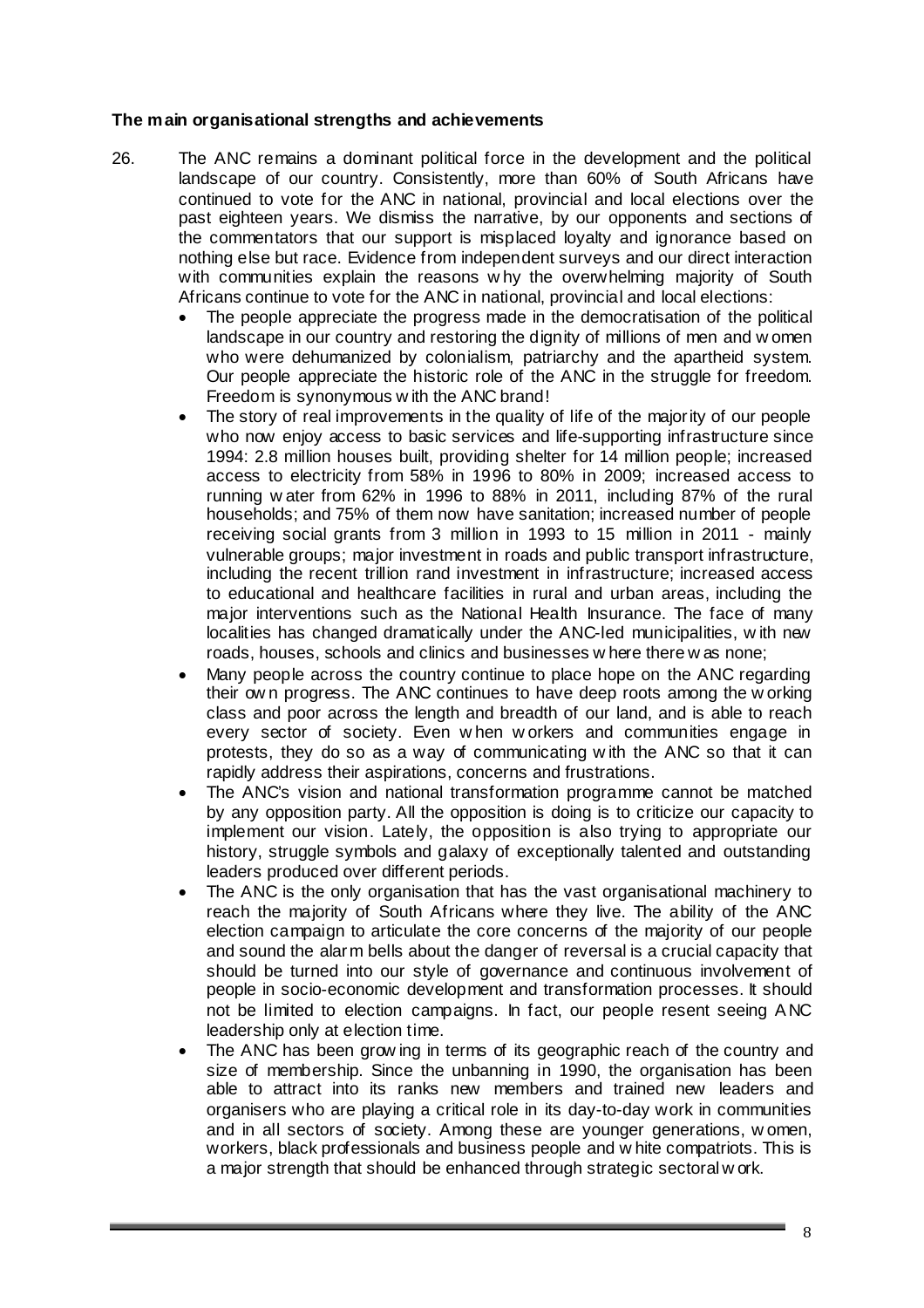- 27. How ever, our gains can often be overshadow ed by the persistent and stubborn socio-economic legacy of colonialism of a special type expresses itself through the triple challenges of unemployment, poverty and inequalities. In our view , far more rapid progress can be achieved in the transformation and socio-economic development of our society if both the A NC and the democratic state have the requisite capacities and capabilities needed to drive the transformation agenda. The pace and depth of socio-economic change has often been determined by three inter-related factors: a) the policy environment; b) institutional capacity and resources of the democratic state; and c) the purposefulness and cohesion of the governing party.
- 28. The neo-liberal policy influences have impacted on how we have undertaken the tasks of state transformation, socio-economic development and movement-building. Objective conditions of democracy and incumbency have given birth to new subjective w eaknesses on the part of the ANC as the leader of the state and society in general. What are main w eaknesses?

#### **The main organisational weaknesses and shortcomings**

- 29. There are three main organisational w eaknesses and shortcomings that have persisted in the ANC post-1994 period:
	- 29.1. Firstly, the challenges of governance and political management of state pow er have been impacting on the character and values of the ANC as the movement for transformation and servant of the people. Due to the preoccupation w ith managing internal conflicts, the movement has not been mitigating the **seven dangers** that any governing party has to contend w ith and manage:
		- a. The danger of social distance and isolation of the party from the masses;
		- b. The danger of state bureaucratism and demobilisation of the masses;
		- c. The danger of corruption and neo-patrimonialism;
		- d. The danger of institutionalized factionalism, ill-discipline and disunity fuelled and inspired by the battles over the control of state pow er and resources;
		- e. The danger of using state institutions to settle inner-party differences;
		- f. The danger of neglecting cadre policy;
		- g. The danger of lack of capacity and capability to implement policies in order to rapidly improve the standard of living of the masses.
	- 29.2. Secondly, the political life of the organisation revolves around permanent internal strife and factional battles for pow er. This is a silent retreat from the mass line to palace politics of factionalism and perpetual in-fighting. The internal strife revolves around contestation for power and state resources, rather than differences on how to implement the policies of the movement. This situation has shifted the focus of the cadres and members of the movement aw ay from societal concerns and people's aspirations. These circumstances have produced a new type of ANC leader and member w ho sees ill-discipline, divisions, factionalism and in-fighting as normal practices and necessary forms of political survival. Drastic measures and consistent action against these negative tendencies are necessary to root out anarchy and decay.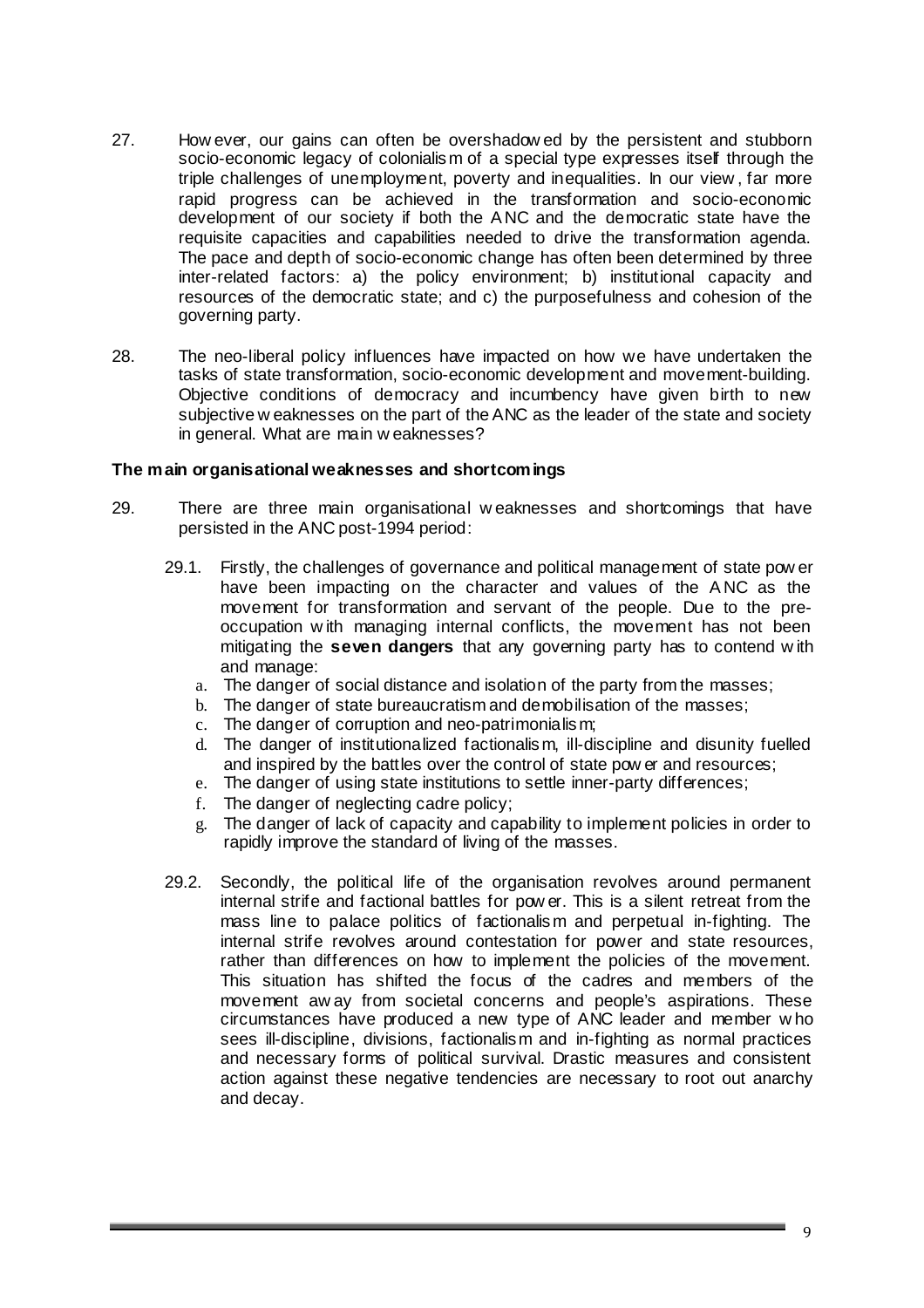- 29.3. Thirdly, the organisational capabilities structure, systems and processes do not match the tasks and demands of the current phase of the revolution. Although w e have a presence of progressive policies and cadres in virtually all pillars of transformation, w e are not deliberately building appropriate capabilities to mobilise, engage and lead the motive and progressive forces in these pillars, and therefore draw the linkages betw een pillar and sectoral processes and the overall national objective. Unlike in the pre-1990 period, the ANC is not rapidly training and deliberately deploying competent cadres in accordance with the pillars of our current strategy and tactics. Equally, our current structures are designed to respond more to the financial constraints of the movement than to respond to our tasks and w ork among the motive forces and in the pillars of our transformation agenda. The grassroots structures reinforce the isolation of the masses rather than place them at the centre of our efforts to change our society fundamentally.
- 30. From the onset, w e must dismiss any notion that 'the Polokw ane Conference is the beginning and source of all our current organisational w eaknesses'. It is disingenuous to suggest that factionalism, ill-discipline and in-fighting started in the run-up to and after Polokw ane. We must also dismiss the subjective inclination to personalize organisational challenges and attribute them to specific individuals w ho hold leadership positions. This approach is both ahistorical and unscientific. While individuals have a role to play in history, new organisational challenges can only be overcome through an organisational and mass approach.
- 31. Necessarily, the aim of organisational renew al is to comprehensively address all the challenges faced by our movement as it begins its second centenary. We need to put in place measures and take urgent steps to address our w eaknesses. We have to draw lessons from our history but be bold enough to imagine new solutions and new ideas that w ill endure and survive future storms.
- 32. As we move to the second centenary, w e need the kind of ANC that is enduring and 'built to last', a transformative movement that w ill remain a pow erful for progressive change right into the next century and beyond. We w ill draw inspiration from our forebears while at the same time acknow ledging that some of the challenges we face are unique to our time and circumstances of being a governing party.
- 33. What are some of the major lessons from our history on matters pertaining to internal renew al, re-organisation and redesign of structures in response to changing conditions or the shifts in strategy and tactics of the revolution?

#### Questions for discussions

- a. What are the main successes and strengths of the ANC since 1994?
- b. What are the key weaknesses and shortcomings of the ANC since 1994?
- c. What are the key interventions to address these weaknesse s and build on our successe s?
- d. What new capacity does the movement require to lead this new phase of the struggle for transformation?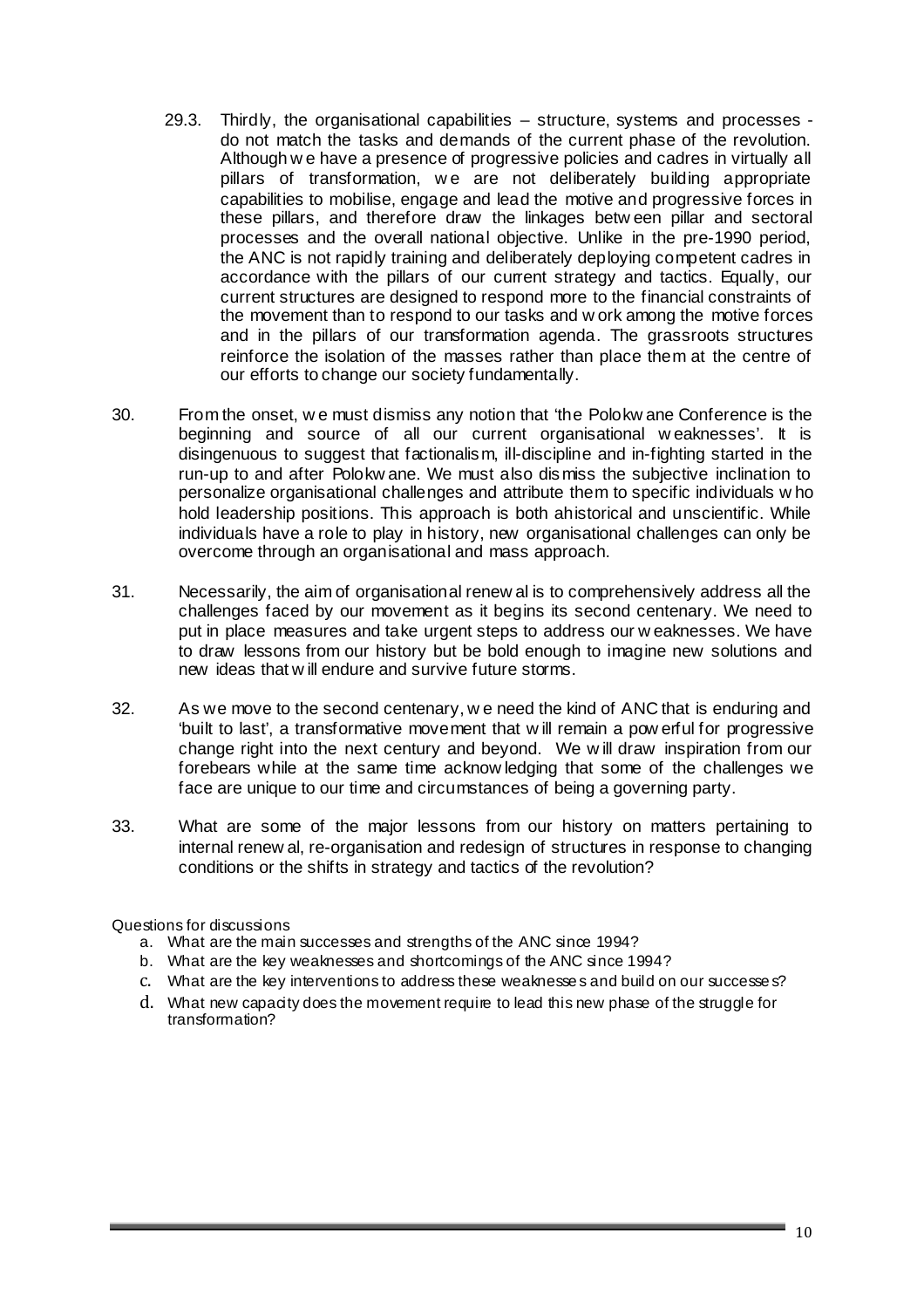# **CHAPTER 3: LESSONS FROM OUR HISTORY ON THE RENEWAL AND REDESIGN OF THE ANC**

"*For the revolutionary movement, anniversaries cannot only celebrate the past. We must recall and acclaim our history, but more importantly, we must use the past to arm ourselves for the future to learn lessons and to strengthen our resolve and commitment" (Oliver Tambo, Speech to the SACP's 60th anniversary, 1981).* 

- 34. Our history teaches us that the struggle can be taken to a new level if the movement grasps the mood in society and seizes the moment decisively. This requires a careful assessment of the situation and the development of a correct political line - strategy and tactics - as well as the development and deployment of quality and quantity of cadres in appropriate structures to carry out the new political tasks to the fullest. In this regard, the ANC has changed its structure continuously to respond to changing conditions and new imperatives.
- 35. In 1912, the ANC had a double-decker leadership structure of the upper and low er house in w hich the traditional leaders occupied a key role due to the imperatives of uniting Africans across tribal and ethnic lines. This kind of structure became irrelevant as new conditions ushered in new social forces due to the rapid urbanization and industrialisation in the late 1930s and early 1940s. The grow th of the black industrial proletariat and an emergence of a new generation of educated young Africans and post-World War situation placed new demands on the A NC.
- 36. By 1941, there w as a grow ing view that the 1919 ANC constitution needs to be amended. The Johannesburg Branch w rote to President Xuma "As a matter of fact, the w hole constitution as it stands today is so antiquated that those of us who are charged w ith the administration of Congress are finding it hard to be guided by it". This led to the adoption of the new ANC Constitution and new structure in 1943. The A NC w as re-organised to strengthen the authority of the NEC to take and implement decisions sw iftly. Upper and low er houses w ere scrapped and individual members introduced, including w omen as full members. The NWC w as introduced to carry out basic administrative duties and campaign w ork. The ANCYL w as introduced and ANCWL revived. Provincial structures w ere streamlined to comply with the directives of the national body. The constitution w as rewritten in simple language to clarify the aims and objectives, decision-making processes and organisational structure of the ANC.
- 37. The A NC w as significantly re-organised after the adoption of the programme of action at the 1949 w atershed conference. The turn to mass mobilisation as the principal form of struggle in the 1950s, required the movement to re-organise so as to concentrate on mass mobilisation and direct action. Campaign coordinating structures, joint action councils of the Alliance, full-time organisers and volunteers were introduced. The introduction of the M-Plan strengthened the role of the ANC in communities and improved disciplined, political education and security consciousness in the midst of increasing state repression and banning orders.
- 38. The banning of the movement in 1960 and the turn to armed struggle in 1961 rendered most of the previous structures inadequate and irrelevant for the new tasks and new conditions. Given this new situation, the 1962 Lobatse Conference decided to suspend the ANC constitution so that decisions could made w ithout having to convene the type of conferences that were akin to the pre-1960s.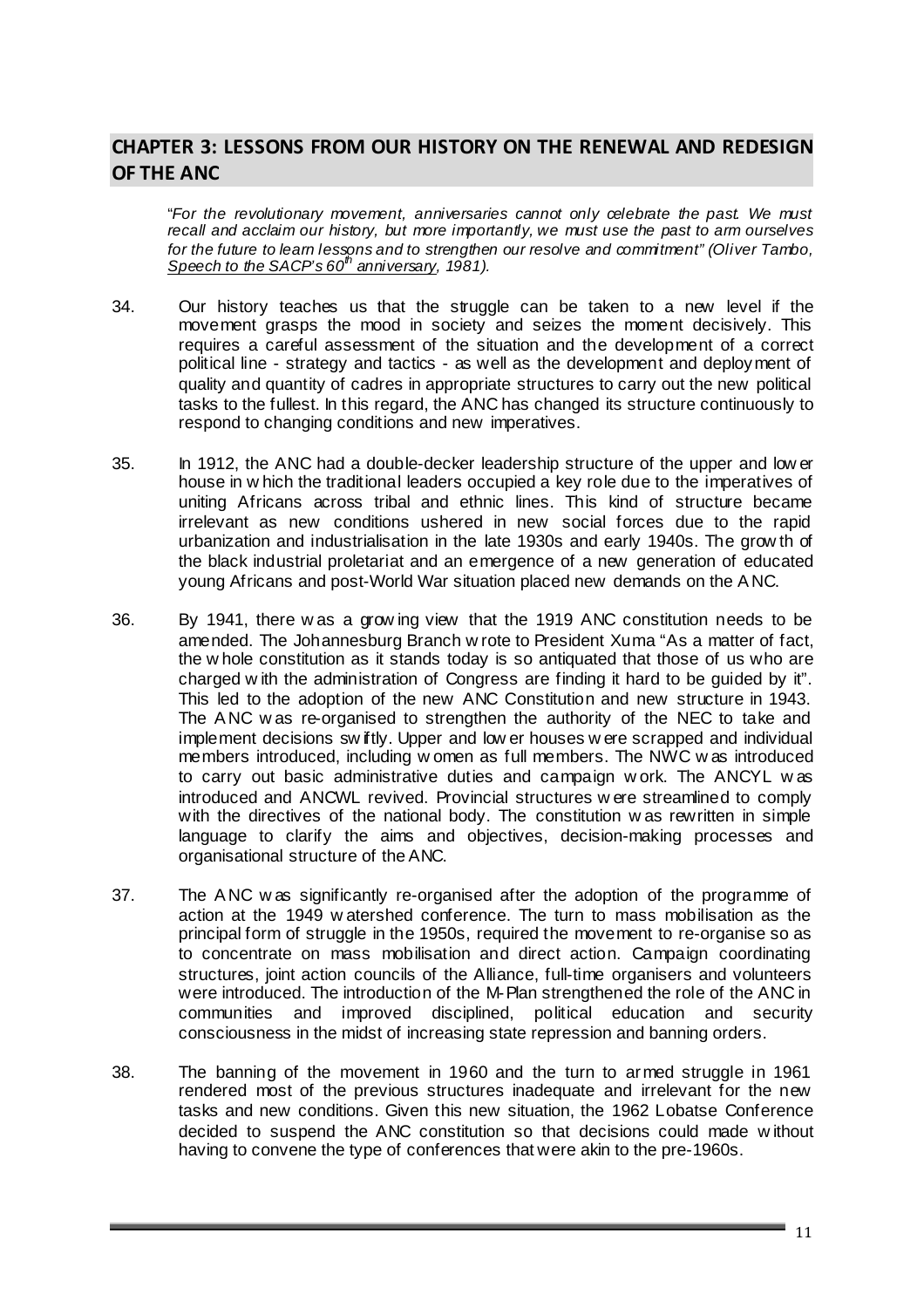- 39. The 1969 Morogoro Conference adopted a new strategy and tactics which clarified the centrality of mass mobilisation and internal reconstruction of ANC underground machinery and the primacy of the political over the military form of struggle.
- 40. Betw een 1969 and 1990, the ANC organisational structure w as changed profoundly to give effect to the new strategy and tactics. The NEC w as reduced from 23 to 8 and the Revolutionary Council w as established to concentrate all efforts on the home front and reconstruct internal structures of the movement that can mobilise and lead the masses. In the early 1980s, Politico-Military Councils w ere established at HQ and regions to direct the struggle in all the four pillars in line w ith the political line determined by the NEC. Senior organs alongside politico-military machineries were also established in regions inside the country to direct political and military activities. These structural changes w ere meant to give w herewithal and institutional firepow er to the movement in line w ith the political line of the time.
- 41. Betw een 1990 and 1993, the ANC re-established itself as a legal mass-based organisation w ith political structures that operate above board, w hile retaining MK structures. The immediate focus of these structures was mass mobilisation and action in support of the negotiations, combating violence and promoting peace and preparations for the elections.
- 42. The 1994 democratic breakthrough ushered in a completely new situation in w hich the ANC, the leader of the Alliance and broad democratic forces, became the leading party in a Government of National Unity. As indicated earlier, the priorities of the movement shifted completely from mobilising the masses and broad range of social forces to overthrow the apartheid the regime, to focus on spearheading the transformation, reconstruction and development of our society.
- 43. In the immediate aftermath of the democratic breakthrough, the transformation of the state became the main pre-occupation of the organisation. The A NC organisational structure was rationed and cut to size to leave minimum capacity which was mainly administrative rather than political and strategic. The most experienced cadres were deployed to the state institutions to push the agenda for transformation. The ANC became a lean and mean organisational machinery, influenced by financial constraints in the same w ay that budgetary constraints drove the notion of a lean and mean state.
- 44. For almost tw o decades, organisation has been struggling, in varying degrees, to keep up w ith the demands and expectation of being a movement that is capable of mobilising the motive forces around the tasks of transformation w hile at the same time playing the role of a strategic centre of power that leads the state and the South African nation as a w hole in the national reconstruction, transformation and development agenda.
- 45. In this paper, the point is made that the A NC is now here near its aspiration of becoming the strategic centre of power. Capacity is built consciously, step by step until the forces for change are in a hegemonic position in all centres of authority and influence. The A NC and democratic movement have to renew their determination to transform South Africa into a united and truly non-racial, non-sexist, prosperous democracy. This w ill only happen if the ANC resist a drift w ay from transformative politics. The ANC has to operate as a vanguard movement w ith political, ideological and organisational capacity to direct the state and give leadership to the motive forces in all spheres of influence and pillars of our transformation project.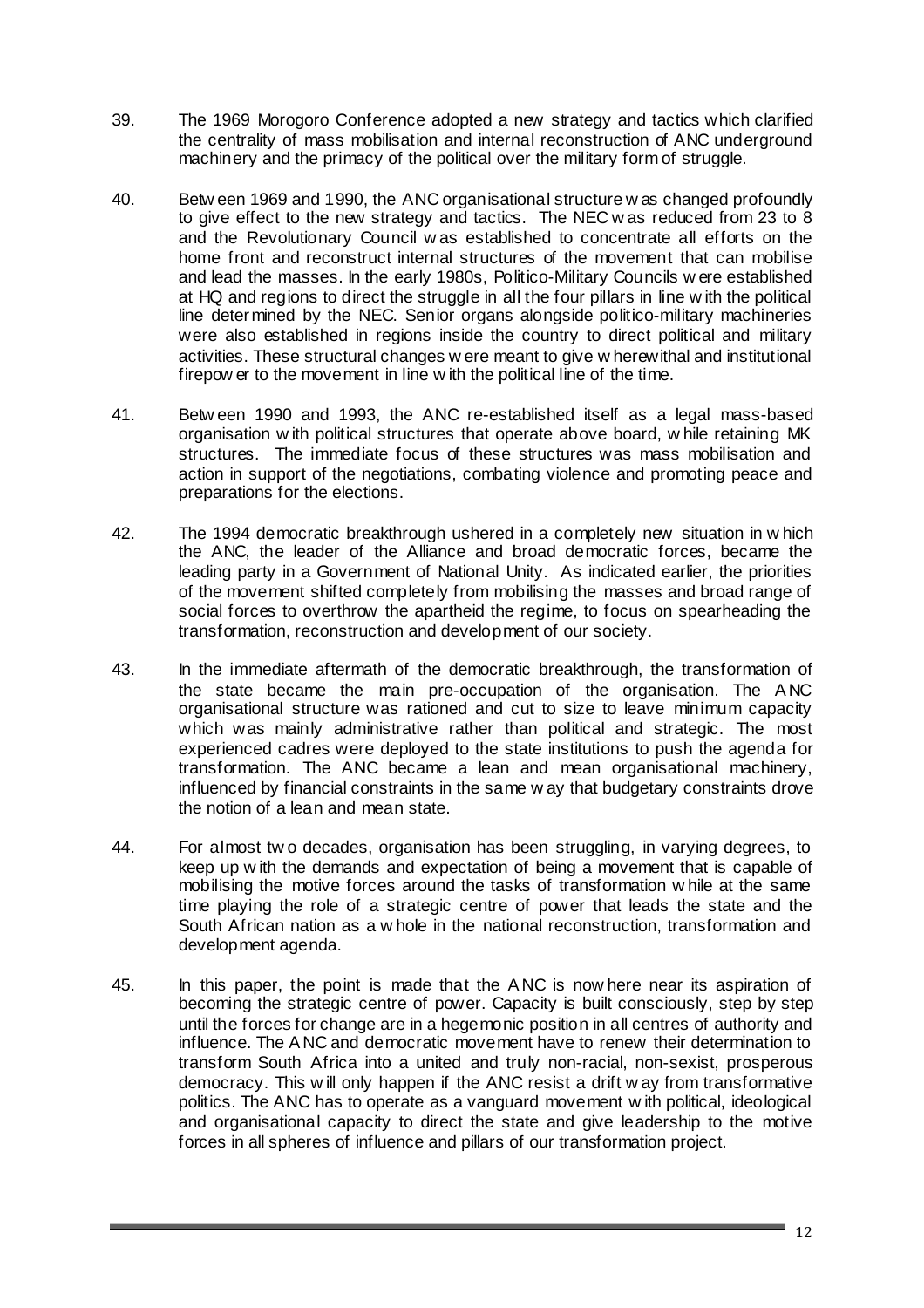46. The key lesson from our history is that structures should be established in line w ith the conditions and political line of each phase of the struggle. Principles are sacrosanct while strategy, tactics and structures have to adapt. In particular, watershed moments and major strategic shifts dictate a major redesign and new capacities and capabilities for cadres.

# *Box 1: EXAMPLES FROM HISTORY – OFFICIALS AND NEC*

*The size and composition of Officials: The number and portfolios of officials varied since 1912. In 1912, there was a President General, Deputy President General, Secretary General, Treasurer General and Speaker. In 1943 – National President, National Secretary and National Treasurer. In 1953 – President General, Four Deputy Presidents (Provincial Presidents), Secretary General and Treasurer General. In 1958 – President-General, Deputy President General, Secretary General, Treasurer General, National Speaker, National Chaplain, National Organising Secretary. From 1969 to 1990 – President-General, Secretary General and Treasurer General (at different points DSG and Deputy TG). From 1991 to date – current top six.* 

*The size of the NEC has also changed: in 1943 – 15 me mbers; 1958 – 08 me mbers; 1969 Morogoro Conference - reduced from 23 to 08 me mbers; increased to 15 in 1976; 1985 Kabwe Conference - increased again from 15 to 30 in 1985; 1991 – increased to 50 members;* 

*1994 – increased to 60 members; 2007 – increased to the current 80 members.* 

*NB: One of the key observations is that while Morogoro Conference reduced the NEC to 08, the demands of the struggle during the mid-1970s and the post-1976 strategic imperatives led to the co-option of more me mbers into the leadership structure. This underscores the point that the size of the leadership team and its structure should be determined by the nature of the political tasks and the pillars of the struggle during each phase. Increasing or reducing the size may not be a solution if the collective does not reflect the right combination of personal qualities and pillar of deployment in which we want to advance the struggle.* 

# **Questions for discussions**

- a. Why is it important for us to understand our history?
- b. What are the major lessons we can draw from the history of the ANC?
- c. What is the relationship between strategy and tactics and organisation?
- d. Are there any additional important lessons that we can from the ANC history on organisational renewal?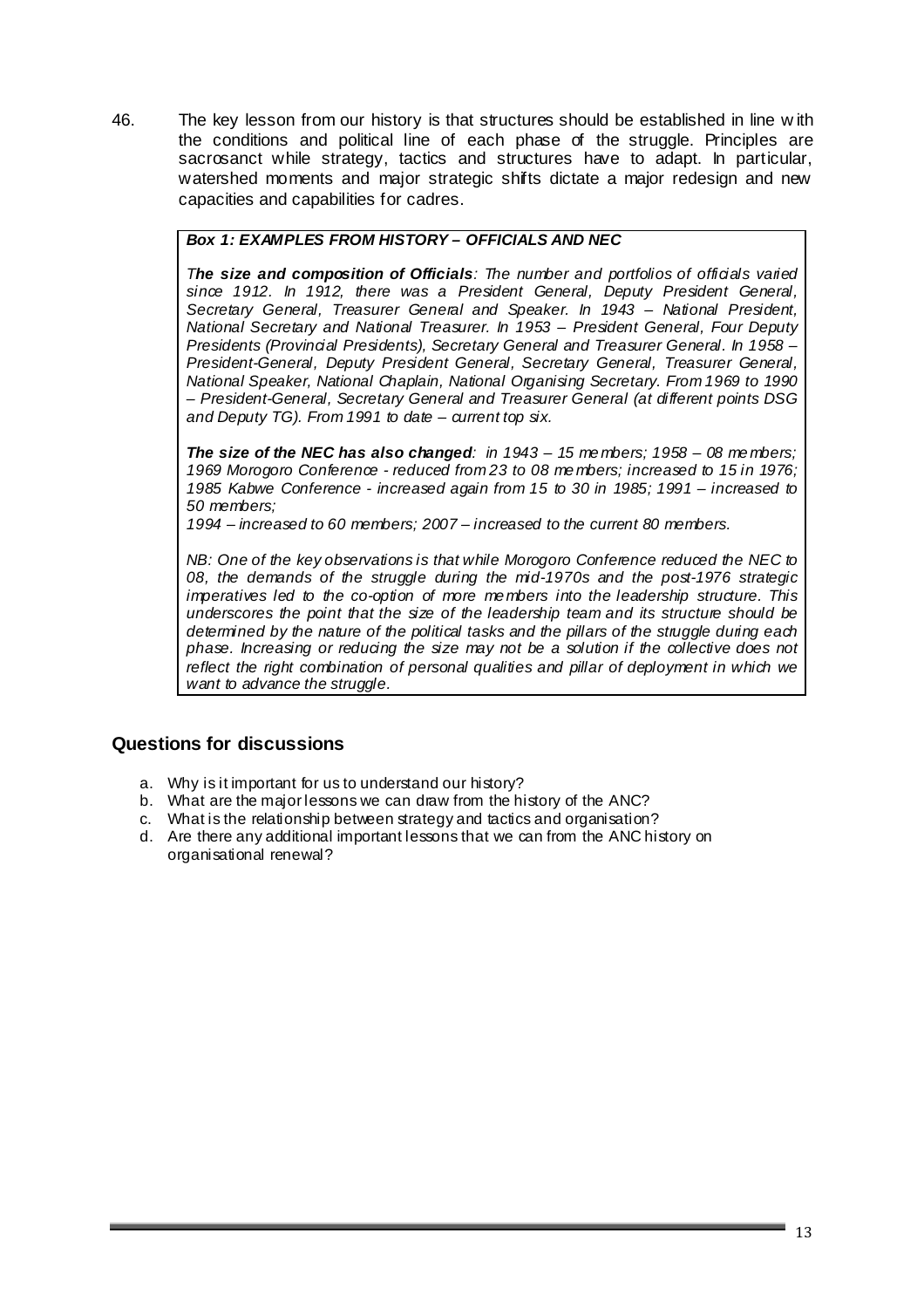# **CHAPTER 4: ASPECTS OF THE BALANCE OF FORCES IN 2012**

*"Always bear in mind that the people are not fighting for ideas, for the things in anyone's head. They are fighting to win material benefits, to live better and in peace, to see their lives go forward, to guarantee the future of their children" (Amilcar Cabral, Tell no lies, Claim no easy victories, 1965)* 

- 47. The NGC discussion document on *Leadership renewal, discipline and organisational culture (2010)* raised five objective factors in the environment that impact on the character of the ANC. These are: (a) the challenges of incumbency, (b) the global ideological paradigm, (c) the impact of the mass communications and information revolution, (d) the impact of the changes over the last sixteen years; and (e) the issues of party finances. Our discussion on organisational renew al must therefore take these issues in consideration.
- 48. The discussion document on the Second Transition further examines the challenges facing the motive forces for change, raising questions about the balance of forces in 2012. Another aspect of the balance of forces which we must now address is the relationship betw een the movement and the masses over the past eighteen years and in the future. We w ill do this by focusing on tw o issues: (a) community and other forms of mass and sectoral mobilisation and (b) elections trends since 1994.

#### **Community mobilisation and social movements (new and old)**

- 49. As w e have argued, the 1994 democratic breakthrough placed the ANC into a position in w hich it is the leading force in government, instead of the leading force against government. In fact, ANC leaders w ho are in government are often the recipient of the memoranda of demands or grievances from civil society groups engaged in mass protests. Most of the protests are led by formations of the democratic movement and the Alliance. These forces are essentially in charge of the democratic state, w hich they should utilize to advance their interests, w hile at the same time not abandoning mass pow er.
- 50. How ever, the main w eakness of the part of the democratic movement is that it has not mastered the art of combining state pow er and mass pow er in order to push the frontiers of fundamental change. For many formations of the Alliance, mass democratic movement and erstw hile organs of people's, it is easier to adopt either an oppositional posture against the democratic state than to build transformative partnerships. For cadres of the movement w ho are deployed in the state, it is also easier to adopt a bureaucratic or statist approach when dealing w ith mass formations or social movements w herein procedures are used to shut dow n rather than engage critical voices. Both these tw o tendencies undermine the popular character and democratic nature of our transformation process.
- 51. This is so despite the conscious attempts to establish and institutionalize forums of direct participatory democracy such as:
	- Ward committees and Integrated Development Plan (IDP) forums, school governing bodies, health committees, community policing forums and the like;
	- Economic institutions to manage relations betw een different economic players such as NEDLA C, bargaining councils, w orkplace forums;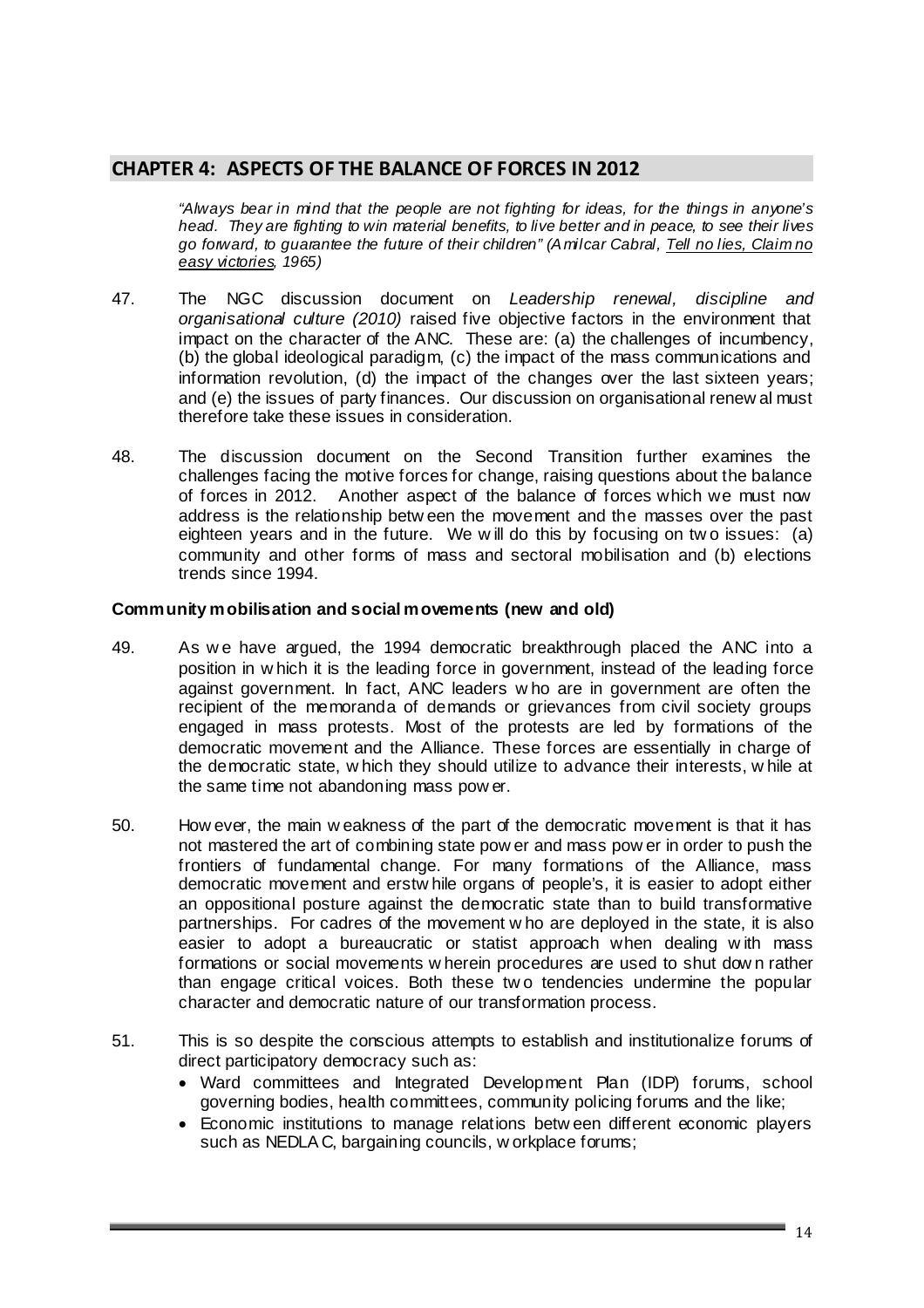- The democratisation of policy-making through public submissions and hearings on policies and laws through the legislatures, and the establishment of parliamentary constituency offices;
- Bringing the executives closer to people through the izimbizo and greater transparency with regards the Programme of Action of government, various hotlines to enable citizens to lodge their complaints if they are unable to be helped by the public service.
- Recourse to the courts and Chapter 9 institutions.
- 52. Thus, in addition to the above, the last fifteen years have seen waves of mass mobilisation, taking the form of either community protests or issue-based sectoral or inter-sectoral mobilisation. What are the underlying issues behind these protests? Is it correct to generalise them as "service delivery protests"? How should the ANC and the developmental state respond or relate to these protests?

# **Developmental local government and community protests**

- 53. The 1995 local government elections follow ed a sustained period of communitybased mass mobilisation that re-emerged in the 1970's, mobilising around community issues (against rent hikes or black local authorities) and organised into civics, self-help groups and NGOs. Many of these were organised into or linked to national movements and forums such as SANCO and the UDF, driving the programme to make apartheid unw orkable. The beginning of the 1990s saw this process culminating in a national local government negotiations forum - around the central demand of one municipality, one tax base - alongside the CODESA process, culminating in the first local government elections and the establishment of transitional local (unity) councils.
- 54. The White Paper on Local Government and the Municipal Structures Act (1998), the demarcation of local boundaries, the second local elections in 2000 and the Municipal Systems Act (2000) transformed local government and established the basis for non-racial, non-sexist, democratic and developmental local government. Local councillors w ere elected on a mix electoral system, balancing the imperatives of uniting communities and direct accountability through the election of w ard councillors.
- 55. The framing of developmental local government in the White paper (1998:170) w as very progressive:

*Developmental local government is local government committed to working with citizens and groups within the community to find sustainable ways to meet their social, economic and material needs, and improve the quality of their lives.* 

- 56. The White paper further identified the capabilities of developmental local government as: (a) maximizing social development and economic grow th; (b) integrating and coordinating development activities of different actors; (c) democratising development by empow ering communities to participate meaningfully in development; and (d) providing leadership, promote social capital and creating opportunities for learning and information-sharing. Local government, how ever, is but one sphere of government responsible for these capabilities, hence the concept of cooperative governance.
- 57. The key question is how much of these capabilities exist in municipalities, provinces and national government. Our view is that more needs to be done to build developmental capabilities of our entire state machinery.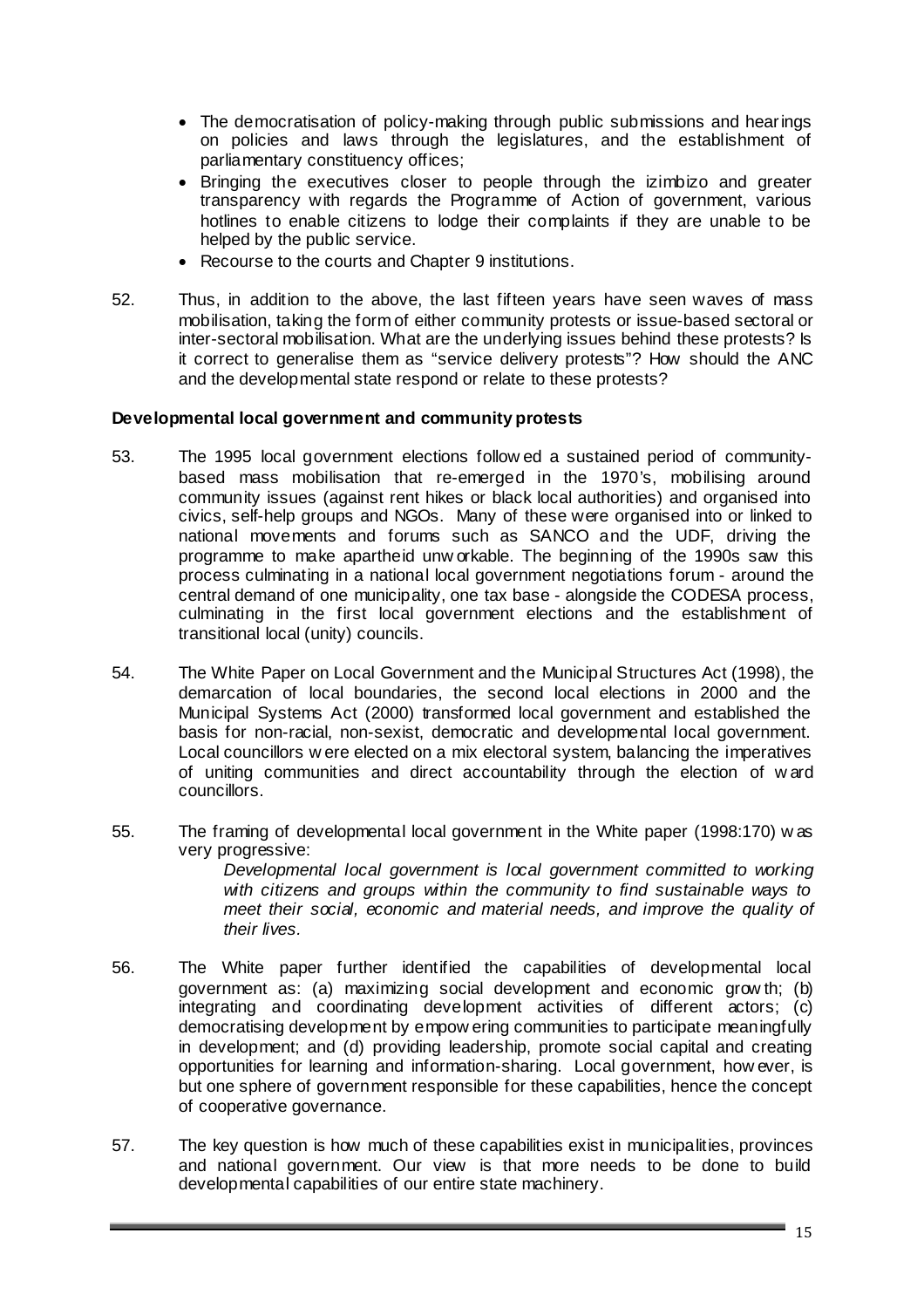- 58. Access to basic services is a critical part of the process of transforming South Africa, given the history of apartheid colonialism w herein the majority w ere denied access to clean w ater, sanitation, housing, education, health, electricity and other services. There is no question that post-apartheid South Africa over the last eighteen years has made great strides in extending these basic services to the majority. In addition, in our 2006 Local Manifesto w e introduced the policy of Free Basic Services, acknow ledging the difficulty that the poor has to pay for services, and providing a basic social floor in terms of municipal services, complementing the indigence policy.
- 59. And yet, immediately after the 2006 elections we saw a wave of community protests, which has ebbed and flowed, but continued unabated up to today. Furthermore, local government has seen various interventions and turnarounds, but is still described today as 'distressed.' The discussion document on Legislatures and Governance address the state of local government, this document w ill focus on analysing the nature of protests and underlying reasons behind them.
- 60. There are a number of reasons for the community protests w hich have been identified by independent research and our ow n analysis:
	- With increasing urbanization, deep urban poverty, exacerbated by unemployment and rising cost of living, including basic services such as electricity and w ater, as well as food prices.
	- Grievances around access to w ater, housing, sanitation and other basic services.
	- Feelings of alienation or social distance from state institutions and political leadership of the movement and government.
	- Perceptions of corruption, ineptitude of local councillors and administration.
	- Weaknesses in our IDP processes, cooperative governance and the financing of local government.
	- Protests occur in many instances where there is development underw ay housing and infrastructure development. Development in itself throw s up new contradictions and expectations, w hich we are not managing w ell. Contestation around w ho must benefit from the development process creates conflicts in communities and in our local structures.
	- With w idening inequalities, perceptions of social injustice and a sense of indignation at those w ho made it at their expense, generate anger and frustration.
	- Lack of progress or slow pace of delivery on the plans that have been announced to communities by either national or provincial government.
	- In-fighting among the local leadership of the ANC and Alliance structures wherein members of the community are used as a show of force in the palace politics and factional battles.
- 61. A key and recurring theme arising from our ow n research and independent surveys is that protests are not against the ANC but are often in its name. Contestation among ANC local leaders, betw een ANC leaders and their counterparts in the local Alliance structures often sparks the protests. The adverse socio-economic realities affecting communities are used by disgruntled or opportunistic elements w ithin our ranks to outmanoeuvre sitting councillors. It is important to understand that national challenges such as the triple unemployment, poverty and inequalities as w ell as the cost of living issues (increases in the price of food and basic services such as w ater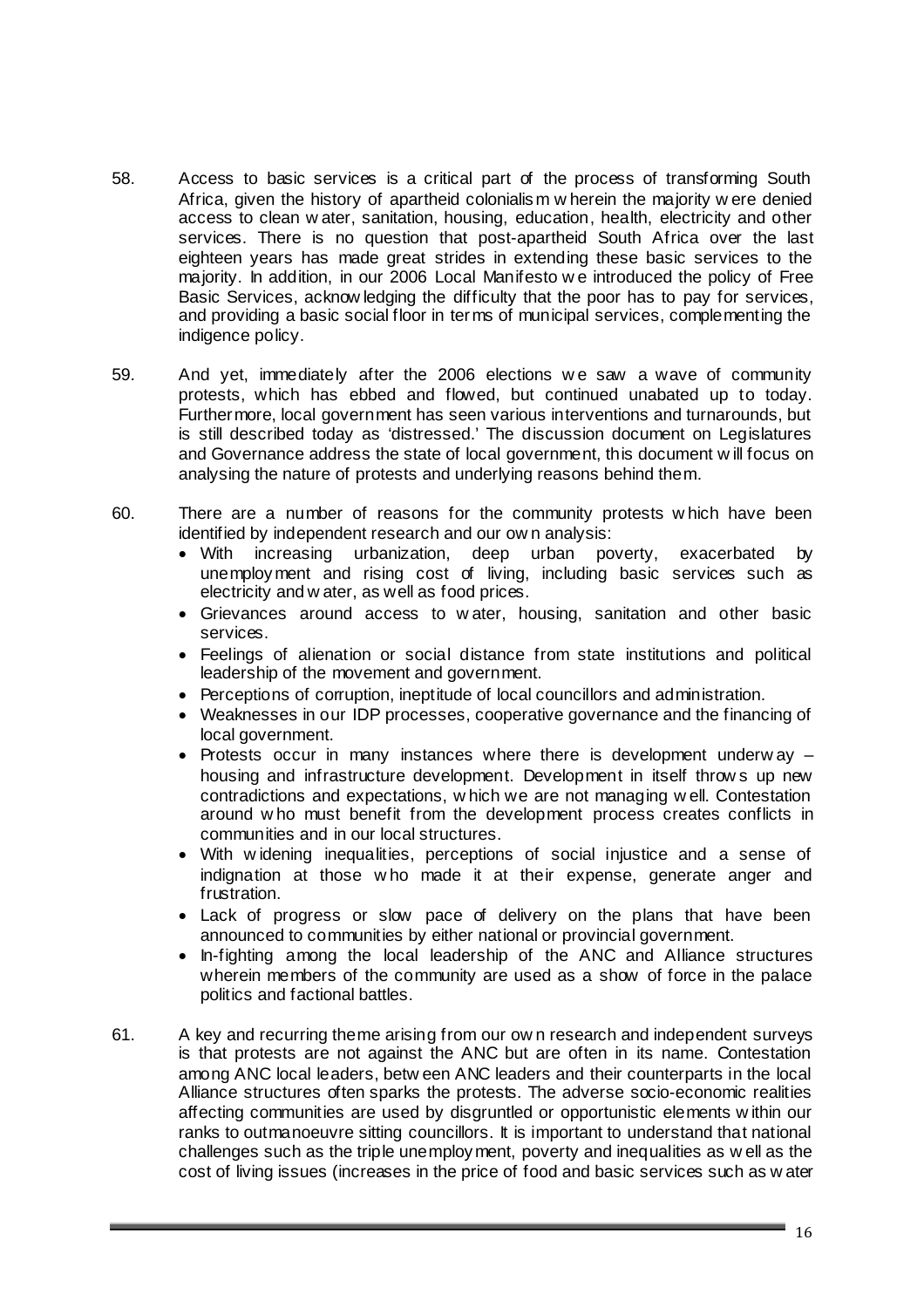and electricity) are issued that cannot be resolved by branch or municipal interventions. It is therefore not correct to alw ays attribute the community protests to the subjective w eaknesses of our local structures and local government.

- 62. Cumulatively, the socio-economic conditions of the majority create a sense of grievance and social injustice, especially among the urban poor w ho live side by side w ith the rich. This also explains why people in urban areas quickly resort to protests, while the same or w orse conditions in rural areas do not lead to protests. Strong branches w ill be able to direct the frustrations aw ay from violent protests but they may not be able to entirely resolve the source of protest. It is in this regard that the debate on the "Second Transition" is such a relevant and urgent matter. The socio-economic legacy of colonialism of a special type poses a serious danger to the sustainability of democracy.
- 63. The above issues all point tow ards the need for ANC grassroots structures that are organically linked to the people and their daily struggles for a better life, the type of ANC branch that contributes to the building of sustainable communities and social cohesion and has a programme of action over the next few decades that decisively deal w ith the triple challenges of poverty, unemployment and inequality.
- 64. Going forw ard, the ANC has to step up its capacity to rapidly improve the quality of life and shared prosperity amongst the overw helming majority of our people before it lose its place as a trusted leader and loyal servant of the people.

# **Issue-based mobilisation**

- 65. Whilst the above protests are mainly localized and centred around specific community grievances, another phenomena has been issue-based mobilisation that took on more of a national character, either in one sector (trade unions or taxi associations or students) or cross-sectoral (anti-privatisation or against labour brokers or e-tolling).
- 66. These instances of mobilisation over the last fifteen years took the follow ing forms:
	- Activism and social and sectoral movements against particular government policy based on development or distributional issues, such as access to basic services by the poor, campaigns against perceived privatisation (APF) or cost recovery (SECC); against financial exclusions (SASCO); against drugs and crime and perceived police ineffectiveness (Pagad), around taxi-recapitalization or the BRT or for HIV treatment (TAC) or compensation for apartheid human rights victims (Khulumani).
	- Mobilisation against evictions by the state, banks and private ow ners, for the rights of shack dw ellers and for land tenure such as by the W Cape Anti-Evictions Forum, Abahlali baseMjondolo or the Landless People's Movement
	- Strikes and protest actions by trade unions, mostly COSATU unions, but often acting together w ith other unions.
	- Movements and action against environmental degradation and pollution, both by netw orks of organisations, but also by communities directly affected.
	- Women's and gender organisations and movements campaigning around gender rights, and practical gender issues, including protesting against rape, domestic violence.
	- Mobilisation by vulnerable and or minority groups, such as disabled, refugees, children's or gay and lesbian organisations.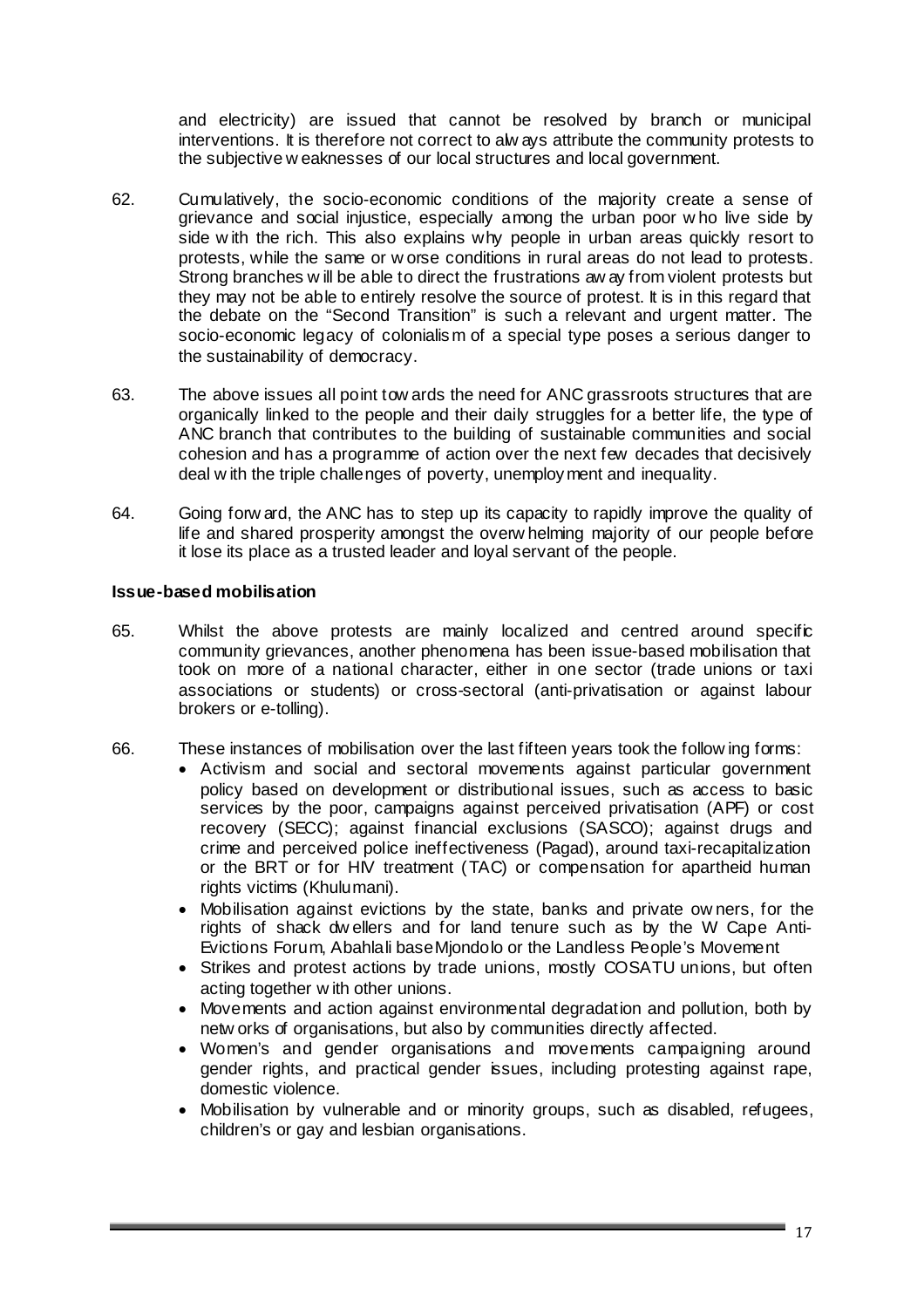- Single issue coalitions or actions such as Jubilee mobilising around w riting of developing countries debt (Jubilee), the Education Rights Project, Coalition of South Africans for BIG, the Merafong Demarcation Forum, etc.
- Self-help and development movements/netw orks such as the Rural Development Services Netw ork, Self-employed Women's Union.
- Mobilisations against progressive and transformative government policy by groups such as Afriforum and Solidarity w ho use both protests and the court action to undermine transformation.
- 67. Unlike the mass movements of the 1970s and 1980s, these protests and forms of mobilisation do not (yet) constitute a common anti-ANC or anti-state political project. Generally, those w ho take part in protests see them "as a w ay for us to talk to our organisation". The mobilisation combines tactics of confrontation (both legal and illegal) and engagement of the state, using a rights-based language and the courts and other democratic institutions to push forward specific demands.
- 68. The ANC has found it difficult to handle most of the protests that are peaceful but oppositional, w hile it has been easy to condemn the violent ones. This is mainly because the movement character of the ANC is getting eroded in favour of a narrow party machinery that pre-occupies itself only w ith the "business of governing", abandoning the space of mass mobilisation to either those opposed to transformation or those failing to make a transition from oppositional politics to transformative mobilisation and developmental activism.
- 69. Going forw ard, the ANC needs to adopt tw o-pronged approach to dealing w ith protests.
	- a. On the one hand, w e need to take a critical stance against any violence during protest action or industrial action and call on state agencies to arrest anyone involved in illegal protests, especially those w ho destroy property. This includes taking drastic action against any ANC members involved in violent protests in order to send a clear message that violence and destruction of property cannot be tolerated in our democracy. Any ANC member w ho takes part in violent protests and is involved in the destruction of property should not only face the full might of the law , but should be expelled from the ranks of our movement.
	- b. On the other hand, we need to strengthen the ANC and democratic movement's influence in communities, community-based organisations and civil society groups. Our movement must alw ays be at the centre of civil society groups and social movements that are genuinely taking up issues affecting the motive forces and give political and ideological leadership. It is only the ANC that can use the advantage of incumbency and state pow er to find sustainable solutions to the problems affecting society which are the underlying sources of protests - unemployment, poverty, inequalities, high cost of living and alienation from the governance and development processes.

# **Electoral trends since 1994**

# *Stable national support – underlying negative trends*

70. The ANC's national support in elections has been fairly stable during the past eighteen years. How ever, there is a need to arrest and reverse an underlying trajectory that in recent years has been negative for ANC rather than positive.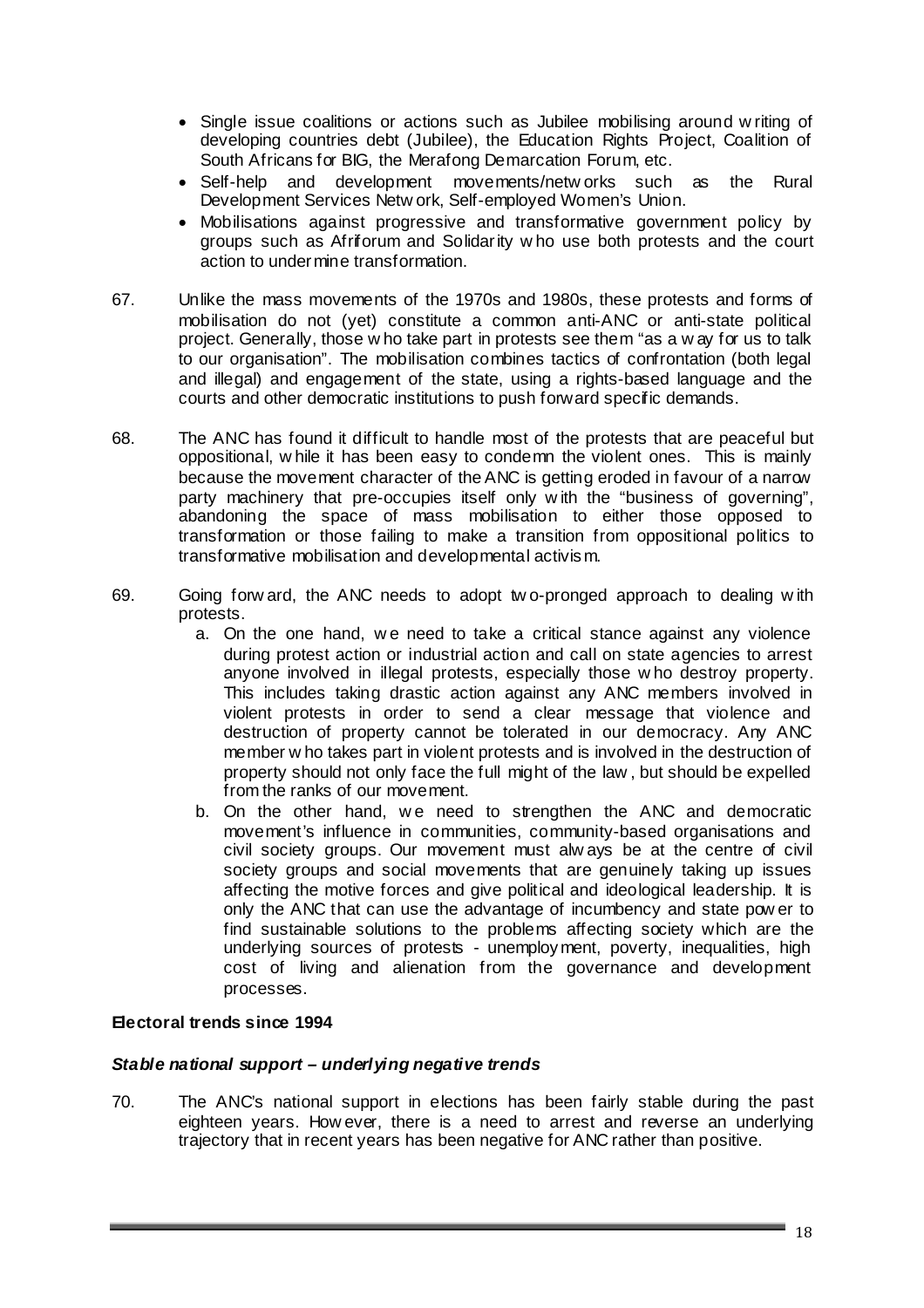- 71. The 1994 election w as exceptional a liberation election in conditions that favoured maximum and enthusiastic participation, and w hose 19,5 million votes is yet to be surpassed. But it marked out a landscape w hose major features have persisted since. It firmly established the ANC as a movement and governing party w ith a presence in every corner of the country and a clear mandate for reconstruction and development to improve the lives of the people, especially the poor.
- 72. The National Party survived but its credibility as a pow erful force had been broken by its weak show ing in the election. Its further subsequent decline along w ith other small parties based mainly on apartheid structures or divisions reflected ANC-led progress towards a unitary state.

| Table 1: Vote shares of main parties 1994-2011 – percentages |             |            |             |      |     |            |     |            |            |             |            |            |
|--------------------------------------------------------------|-------------|------------|-------------|------|-----|------------|-----|------------|------------|-------------|------------|------------|
|                                                              | <b>ACDP</b> | <b>ANC</b> | <b>COPE</b> | DA   | ID  | <b>IFP</b> | MF  | <b>NFP</b> | <b>NNP</b> | <b>UCDP</b> | <b>UDM</b> | <b>VFP</b> |
| 1994                                                         | 0.5         | 62.6       | 0.0         | 1.7  | 0.0 | 10.5       | 0.1 | 0.0        | 20.4       |             |            | 2.2        |
| 1995                                                         | 0.8         | 58.0       |             | 13.5 |     | 8.7        | 0.4 |            | 18.0       |             |            | 2.7        |
| 1999                                                         | 1.4         | 66.4       | 0.0         | 9.6  | 0.0 | 8.6        | 0.3 |            | 6.9        | 0.8         | 3.4        | 0.8        |
| 2000                                                         | 1.0         | 61.8       | 0.0         | 19.6 | 0.0 | 10.2       | 0.2 |            |            | 1.2         | 2.7        | 0.1        |
| 2004                                                         | 1.6         | 69.7       |             | 12.4 | 1.7 | 7          | 0.4 |            | 1.7        | 0.8         | 2.3        | 0.9        |
| 2006                                                         | 1.3         | 65.7       |             | 16.3 | 2.2 | 7.6        | 0.4 |            |            | 0.6         | 1.3        | 1          |
| 2009                                                         | 0.8         | 65.9       | 7.4         | 16.6 | 0.9 | 4.6        | 0.2 |            |            | 0.4         | 0.8        | 0.8        |
| 2011                                                         | 0.6         | 62.9       | 2.2         | 24.1 |     | 3.6        | 0.4 | 2.4        |            | 0.2         | 0.6        | 0.4        |

| Table 2: Votes for main parties 1994-2011 - absolute<br>numbers in millions |             |            |                |      |                          |            |      |                          |                          |                |                          |            |
|-----------------------------------------------------------------------------|-------------|------------|----------------|------|--------------------------|------------|------|--------------------------|--------------------------|----------------|--------------------------|------------|
|                                                                             | <b>ACDP</b> | <b>ANC</b> | <b>COPE</b>    | DA   | ID                       | <b>IFP</b> | MF   | <b>NFP</b>               | <b>NNP</b>               | <b>UCDP</b>    | <b>UDM</b>               | <b>VFP</b> |
| 1994                                                                        | 0.09        | 12.24      | $\blacksquare$ | 0.34 | $\overline{\phantom{a}}$ | 2.06       | 0.01 | $\blacksquare$           | 3.98                     | $\blacksquare$ | $\overline{\phantom{a}}$ | 0.42       |
| 1995                                                                        | 0.07        | 5.03       | $\blacksquare$ | 0.30 | $\blacksquare$           | 0.76       | 0.04 | $\overline{\phantom{a}}$ | 1.56                     | $\blacksquare$ | $\overline{\phantom{0}}$ | 0.23       |
| 1999                                                                        | 0.23        | 10.60      | $\blacksquare$ | 1.53 | $\blacksquare$           | 1.37       | 0.05 | $\blacksquare$           | 1.10                     | 0.13           | 0.55                     | 0.13       |
| 2000                                                                        | 0.15        | 5.28       | $\blacksquare$ | 2.81 | $\overline{\phantom{a}}$ | 1.46       | 0.03 | $\overline{\phantom{a}}$ | $\blacksquare$           | 0.17           | 0.39                     | 0.01       |
| 2004                                                                        | 0.25        | 10.88      | ٠              | 1.93 | 0.27                     | 1.09       | 0.06 | $\blacksquare$           | 0.26                     | 0.12           | 0.45                     | 0.42       |
| 2006                                                                        | 0.13        | 6.47       | $\blacksquare$ | 1.61 | 0.22                     | 0.74       | 0.04 | $\blacksquare$           | $\overline{\phantom{a}}$ | 0.06           | 0.13                     | 0.09       |
| 2009                                                                        | 0.14        | 11.65      | 1.31           | 2.95 | 0.16                     | 0.80       | 0.04 | $\blacksquare$           | $\blacksquare$           | 0.07           | 0.15                     | 0.15       |
| 2011                                                                        | 0.08        | 8.41       | 0.30           | 3.22 | $\blacksquare$           | 0.48       | 0.05 | 0.32                     |                          | 0.03           | 0.08                     | 0.05       |

# *Re-constitution of opposition and fluid margins*

- 73. By 1999 the ANC had consolidated and extended the democratic advance, notching up to 66% as some constituencies that had held back in 1994 shifted to ANC, reassured by the peaceful transition and attracted by the ANC promise of non-racialism, non-sexism and social justice.
- 74. Much of electoral history since then has been the product of the ups and downs of opposition regrouping; of flux at the margins reflecting unease about the main parties w ith hope for a "third way"; and softening of ANC support.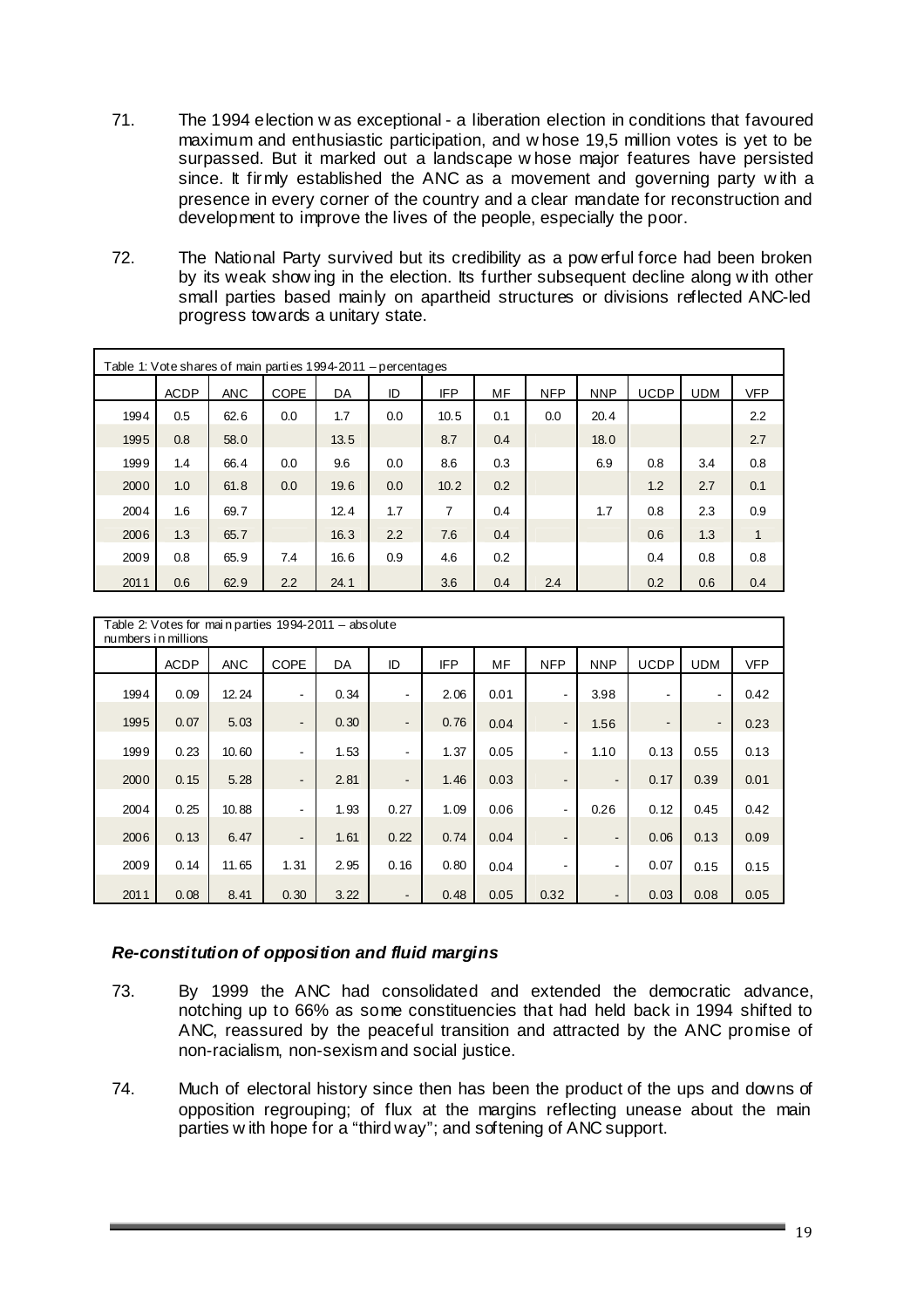- 75. The increased ANC vote share in 2004 and 2006 w as in most areas a product of ANC's campaign effectiveness and governance track record. The opposition disarray and disengagement after the break-up of the DP/NNP alliance, and floorcrossing also played an important role. The emergence of new small parties attracting significant numbers of voters only to serve in the end as temporary homes for constituencies on their w ay to the ANC or the DA, reflected fluidity at the margins of the main parties.
- 76. Since 2004, one in six voters has voted differently than in the previous election often to go on to a third party in the next election. The varying shifts across the country in 2011 w as largely the effect of the different ways former supporters of small parties – like COPE, ID and UDM – broke for ANC or DA, in most areas mostly for DA including some w ho had come originally from the ANC. The A NC itself was a temporary home in 2009 for dis-satisfied IFP voters, a third of whom went on to the NFP in 2011.
- 77. Underlying the electoral shifts are drivers that are both external to the ANC and internal changes in our society which are mainly the product of ANC policies, persistence of conditions w e thought could be quickly eradicated and the negative perceptions about the ANC by its core supporters.

# *Challenges of urbanization and economic development*

- 78. Urbanization coupled w ith w eaker ANC mobilisation including in rural areas has seen the distribution of voters and ANC support across the country shift from more rural provinces in particular to metro provinces. The ANC percentage vote has been fairly stable in most parts of the countryside, but mobilisation of support in terms of registration and turnout has w eakened. At the same time, the shift of votes tow ards metros and secondary cities has gone w ith a decline in ANC's share of the urban vote, about 5 percentage points from 2004 to 2009. So migration combines with w eaker mobilisation to make regions of stable support levels count for less in the overall average.
- 79. Apart from the movement of voters, the tow ns and cities, especially metros, are where social change has most impact on attitudes: a grow ing number of people with access to more than the basic necessities; an emerging 'black middle class'; a younger generation, in particular in that sector, w ith a very different life-experience from that w hich shaped the older generation of ANC support; and more choice of parties. At the same time, urban poverty is a reality in the tow nships and informal settlements, sharpening the experience of grow ing social polarization and marginalization in the midst of affluence. This is one of the objective factors behind protests.

# *Faltering mandate of emancipation and social justice*

- 80. Particular constituencies have responded to these factors in different w ays, tracked both in electoral trends and in research tracking of people's concerns and attitudes. Common to all is an assessment that w hilst the ANC continues to embody their aspirations, the pace of socio-economic change and social justice at the core of the ANC project is being questioned by the A NC's support base.
- 81. These are expressed in attitudes and perceptions amongst different segments of the motive forces, such as:
	- The poor w ho appreciates the progress made, but are disappointed at the unevenness of change and the visible w idening gap betw een themselves and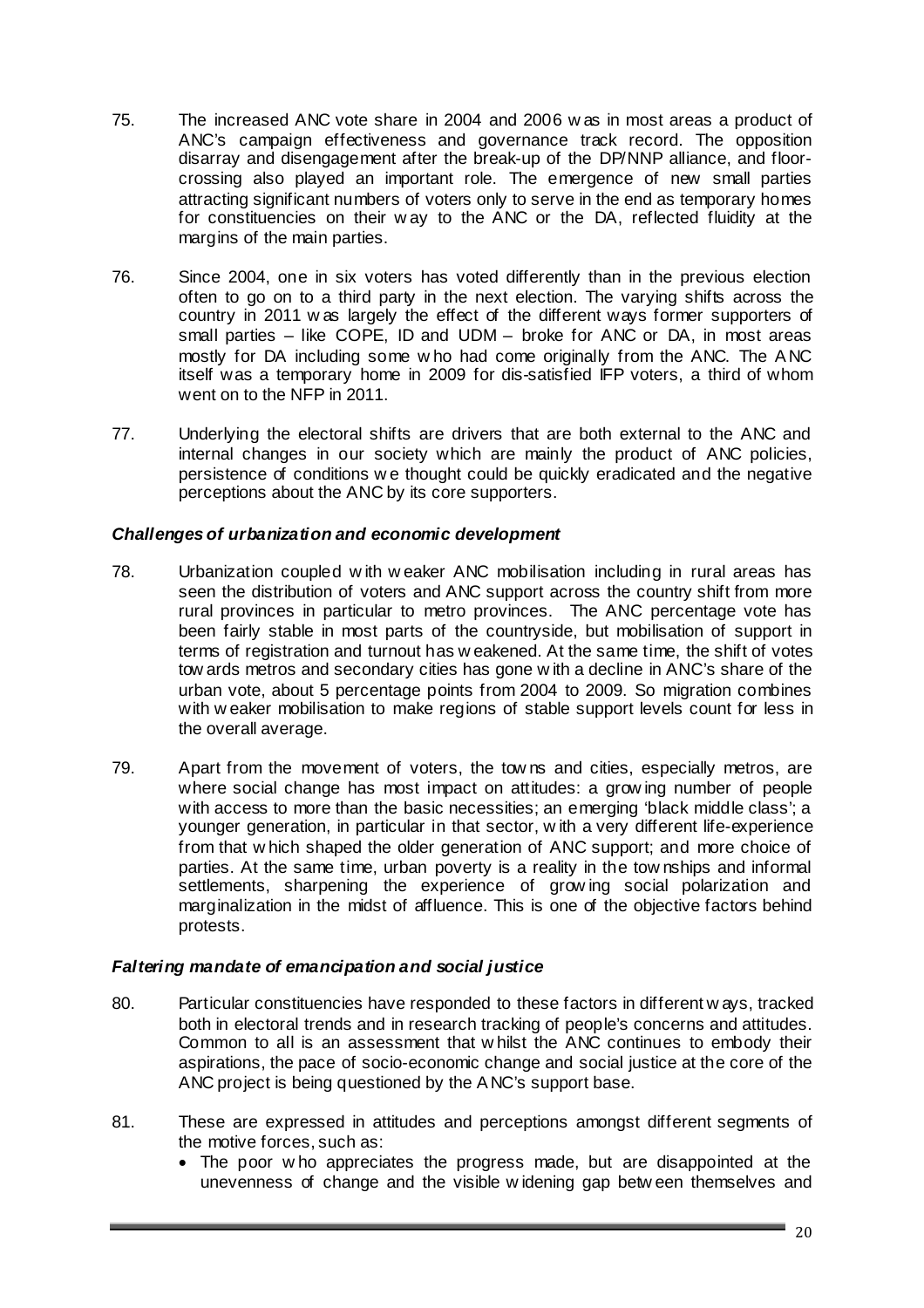the politicians and public servants. Our research shows that people increasingly see public servants and public officials as people w ho put themselves, their families and friends first.

- Communities feel the movement is less in touch w ith them than it w as in the past. The structures of the movement are too absorbed in in-fighting and have shifted their focus away from the daily problems and concerns of the communities.
- An emergent black middle class is harbouring the view that only the politically connected get the benefits of economic empow erment. This w eakens and softens the appeal the ANC has among this section of the motive forces.
- Segments of Coloured and Indian communities w ho judge that the practical application of empow erment, affirmative action and emancipation of the formerly oppressed 'blacks in general' closes the doors on them.
- Young people w hose participation in elections has not risen above a low ceiling that has persisted from as far back as 1999.
- 82. These trends must not be dismissed. They can have a serious impact on our electoral performance if they are combined w ith other objective socio-economic pressures that continue to face the overwhelming number of Africans. Softer mobilisation of support saw ANC votes in 2009 fall or grow less than the electorate grew in every provinces except one (KZN). In five provinces, the ANC mobilised less votes than in 1999. While the unw inding of COPE and ID in 2011 brought back some of ANC's support in predominantly Coloured areas, it remained below what it had been as did support in Indian areas. In most areas, much tow nship support that went to COPE in 2009, w ent to the DA in 2011 – w hile this touched all classes, the extent of the shift tended to match rising income. Registration of people under 30 has not gone above 50% of the potential young voters since 1999.

# *Renewing the ANC's relationship with the people to reclaim the moral high ground*

- 83. None of these trends are written in stone and they can be reversed through painstaking political and organisational w ork among the masses and motive forces. Organisational renew al must enable us to respond comprehensively and address socio-economic challenges faced by our people as w ell as the concerns of our supporters pertaining to our movement's reputation and capacity to bring about a shared prosperity and better life for all.
- 84. The historical narrative of a clash betw een forces of liberation and those w ho want to take us back has proved potent so far and has seen ANC support mobilised in defence of the party when it has been under attack. Our performance in addressing the social w age and basic needs has helped us to deal w ith the opposition's false claims that the ANC is incompetent. Every time w e speak out firmly on issues of corruption and misdemeanours in our ranks, the ANC w ins back confidence and support among the people. How ever, the image that we are an embattled movement locked up in in-fighting continues to persist in public discourse due to public spats.
- 85. Our supporters and the masses in general make decisions on voting informed by the recent past and their assessment of future prospects. As Cabral points out, "the people are not fighting for ideas, for the things in anyone's head". They continue to place their hopes and aspirations for a better life. But there is an increasingly critical attitude among our support base and the motive forces. Organisational renew al should address all the concerns raised by our people on the image of our movement and its capacity to deliver fundamental socio-economic transformation.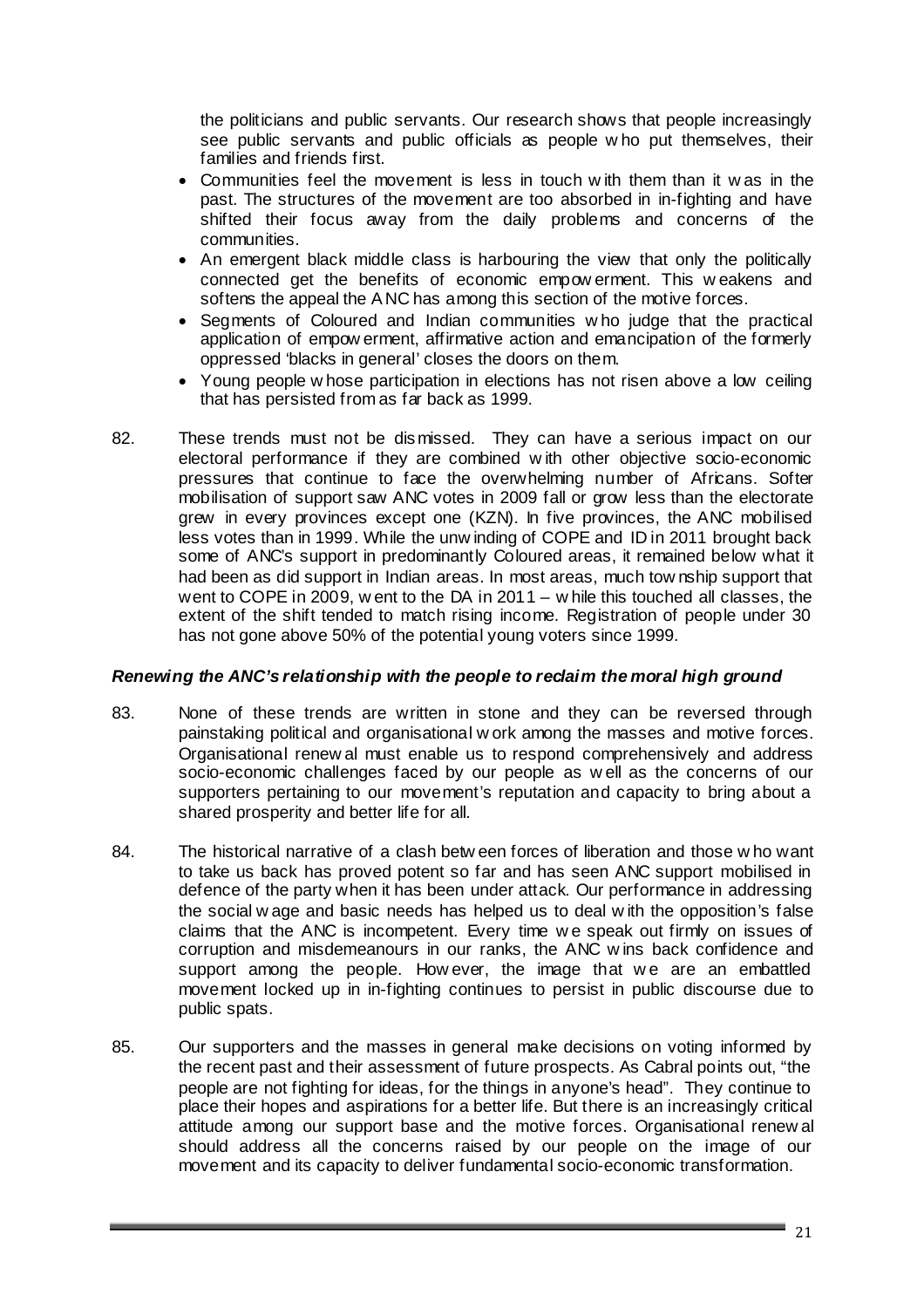### **Questions for discussions**

- a. What is your assessment of the balance of forces in your ward, region and province?
- b. What is your assessment of the nature and sources of community protests, if there are any in your area? What is the character of social movements in your area? What practical steps can we take to reconnect our movement with progressive social movements?
- c. How has the ANC performed in elections since 1994 in your area voting districts, wards, municipalities and province?

# **CHAPTER 5: A THEORETICAL PERSPECTIVE ON THE ANC AS THE MOVEMENT FOR TRANSFORMATION AND THE STRATEGIC CENTRE OF POWER**

#### **The movement character of the ANC**

- 86. During its evolution, the ANC has developed into a modern national liberation movement that is resilient, adaptive, innovative and able to absorb new social forces into its sphere of influence as part of broadening the social base of the revolutionary forces and narrow ing the base of those opposed to our just cause.
- 87. There are **three key features** of a progressive movement for national liberation or social emancipation:
	- a. The first is a *core organisation* w ith a progressive *political line* (mass line) that it continuously refines as the terrain of struggle changes, w ith *disciplined cadres and members*, and w ith organis*ational capacity* to pursue the revolution in the various fronts or pillars required by its strategy and tactics. At the centre of the political line is the role of masses and the needs of ordinary people. The core organisation includes in its ranks the best cadres from among the motive forces who act as custodians of the principles of fundamental social change, winning respect among their peers and society through their exemplary commitment.
	- b. The second is *the activism of this core organisation among the motive forces and in society in general*. This core must mobilise, organise and educate the motive forces and have a presence in all of their sectoral formations. It must conscientise and engage w ith them as to how their sectoral issues and concerns are linked to the broader tasks of transformation. It must build the broadest possible unity of the motive forces in pursuit of the national goal. Its methods of struggle, programme and forms of organisation reflect its activism among the motive forces.
	- c. The third feature is that it goes beyond the core organisation to become a *"broad church"*. It is an embodiment of a *wide range of progressive social forces and individuals* beyond the core organisation and the motive forces. It is able to accommodate *diverse progressive ideological currents among the forces for change*. Unlike a tightly knit organisation, a movement promotes united front politics among the "broadly like-minded forces and formations". The principal strength derives from its capacity to give ideological, moral and intellectual leadership to all diverse forces. It relies on the force of ideas and practice rather than bureaucratic control or manipulation. It is able to manage contradictions and the "unity and struggle" among the forces w ithin the movement. A movement is not afraid to engage those who do not agree with its objectives. It seeks to build broad societal consensus on matters of common interest, w in more forces over to the revolution and isolate the most reactionary and anti-transformation elements in society.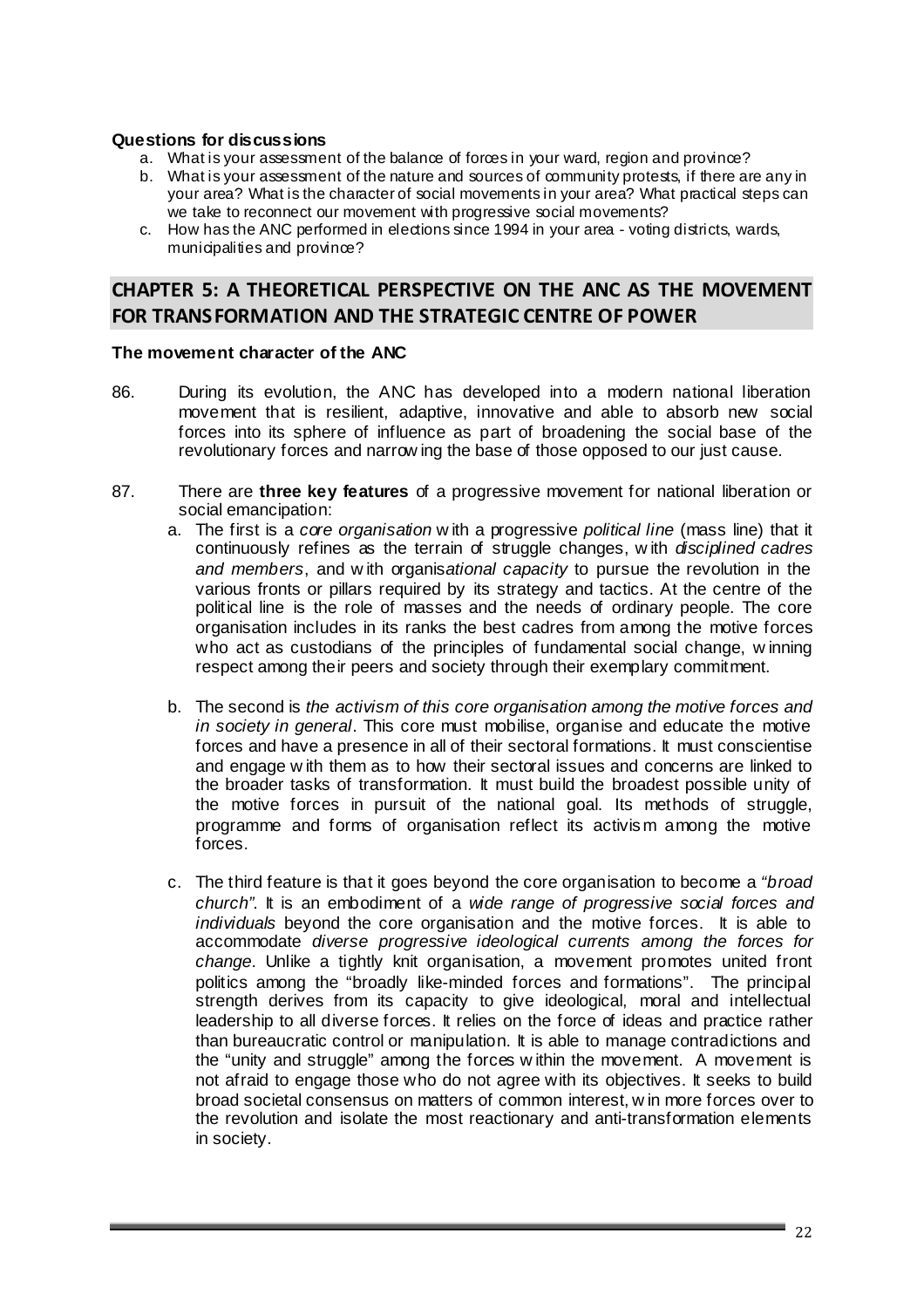- 88. Betw een 1949 and 1994, the ANC evolved into a national liberation movement w ith the general features and capabilities outlined above. In addition, the ANC has unique features and capabilities that developed over many years – being a people's movement and an agent for change w ith a multi-class, mass-based, non-racial, non-sexist, internationalist and democratic character.
- 89. Through painstaking political, ideological and organisational w ork among the masses and across all social classes and strata, the ANC became the *political nucleus* and *vanguard movement* that gave political, moral and intellectual leadership to a w ide range of social forces that sought to defeat the apartheid state and replace it w ith a democratic state and new society. The Freedom Charter became the common vision and programme for an alternative society.
- 90. As a result of the 1994 democratic breakthrough, the ANC became a governing party and thus assumed the responsibility of leading the nation as a w hole in the task of reconstruction, nation-building and transformation. A midst the calls to transform itself into a narrow electoral party, successive post-1994 national conferences adopted a strategic perspective that the ANC is at once a national liberation movement and governing party.
- 91. The rationale for this strategic choice remaining a movement, w hile at the same time acting as a governing party - is best articulated in the 2007 Strategy and Tactics w hich asserts that to carry out the NDR in the current phase, requires a progressive national liberation movement w hich:
	- a. understands the interconnection betw een political and socio-economic challenges in our society;
	- b. leads the motive forces of the NDR in pursuing their common aspirations and ensuring that their sectoral interests are linked to the strategic objective;
	- c. masters the terrain of electoral contest, utilizes political pow er to advance the objectives of the NDR, and w ields instruments of state in line w ith these ideals as reflected in the National Constitution;
	- d. organises and mobilises the motive forces and builds broader partnerships to drive the process of reconstruction and development, nation-building and reconciliation; and
	- e. conducts itself, in its internal practices and in relation to society at large, in line with the ideals represented by the NDR and acts as a microcosm of the future.
- 92. The question w e should answ er is w hether the ANC has been able to fulfil these dual responsibilities competently. The discussion on the "Second Transition" argues the ANC operates more as an organisation that takes care of only its constitutional structures and less as a movement. This paper argues that the ANC needs new organisational capacity and strategic capabilities to play its dual role as a transformative movement and strategic centre of power.

# **Building the ANC as the movement for transformation**

93. As we move to the second centenary, we need to deepen the revolutionary and transformative character of the ANC and resist any tendencies that seek to reduce our movement into the effective manager of the status quo ante. In other w ords, we should enhance the ANC's capacity to fundamentally pursue transformative politics in order to completely eradicate the legacy of colonialism of a special type and improve the quality of life of all South Africans.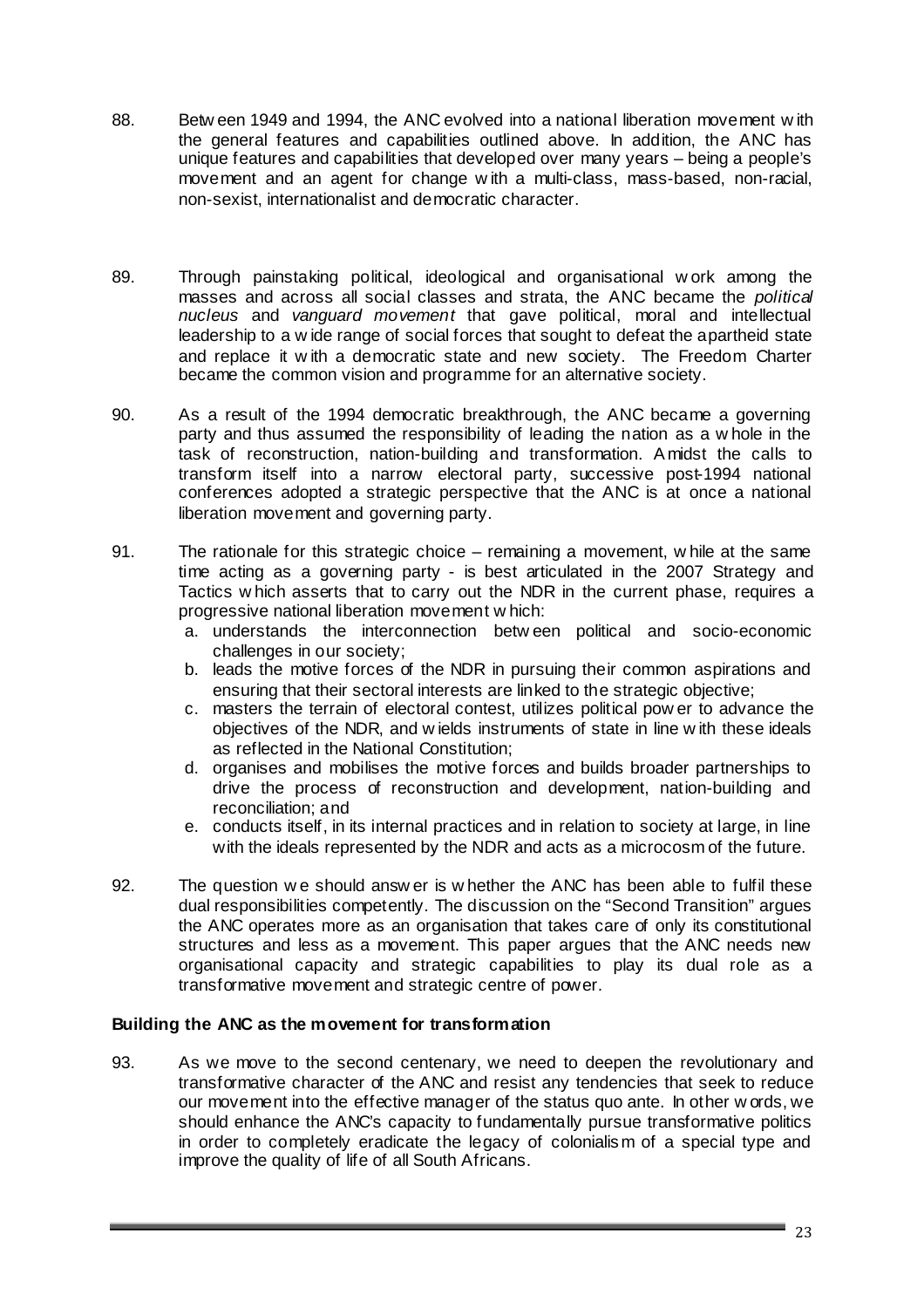- 94. Previous discussion documents and conference reports have alluded to the fact that ascendancy to pow er has exposed our movement to new dangers that threaten to erode its character. The ANC's capacity to play its vanguard role as the leader of the state and society in general is compromised by its ow n internal w eaknesses.
- 95. The nature of the project being pursued by the ANC can only be carried out by a transformative movement that uses its ruling position or status to fundamentally transform political, social and economic institutions and usher in new social and property relations that empow er the masses. Mass mobilisation of society in general and the motive forces remains an important element of both the movement and developmental state, albeit in a transformative context. Activism in the various sectors of and centres of power such as the state, the economy, the ideological and cultural arena, civil society and communities and in the global affairs – is also another critical element of a transformative movement.
- 96. What distinguishes a transformative movement or revolutionary party from an ordinary electoral political party is the ability to w ield state pow er to fundamentally alter the pow er relations in any society. In particular, to change pow er relations in favour of the previously oppressed and exploited masses. Given the extent and depth of social change pursued by the ANC as a national liberation movement, it is logical that such a far-reaching transformation is only possible if it is carried out by a movement or party w ith an aspiration to influence and transform all aspects of society. This is essentially w hat it means to be the strategic centre of power  $$ political, economic, social and ideological pow er. What does this mean?

# **Building the ANC as the strategic centre of power**

- 97. The 2007 Strategy and Tactics asserts a particular perspective regarding the ANC:
	- It cannot conduct itself as an ordinary electoral party. It should be guided by a clear value system;
	- It should strive to be a party of the future, using political pow er and harnessing the organisational and intellectual resources of society to attain the vision of a national democratic society;
	- It should appreciate the critical importance of political pow er as an instrument to address the ills of colonialism. It should negotiate and manage the myriad problems of incumbency in manner that ensures future survival as a principled leader of fundamental change, respected and cherished by the masses for what it represents and how it conducts itself in practice;
	- It should give strategic leadership to those of its cadres deployed in government, through conferences, councils and branch general meetings – "ultimate strategic centre of pow er for its members";
	- It should ensure that its strategic mandate is carried out by massively strengthening its monitoring and evaluation capacity. Cadres should be given sufficient space to exercise initiative rather than being micro-managed. It should have systems of information-sharing w ithin leadership structures so that those outside government have sufficient data to make strategic interventions;
	- It should manage the state as an organ of the people as a whole rather than a party-political instrument.
- 98. The concept of "strategic centre of pow er" goes beyond the political management of cadres deployed to state institutions to incorporate political leadership in all centres of influence and pow er. In modern democratic societies, pow er is dispersed through various institutions rather than concentrated in one place. Going forw ard, the ANC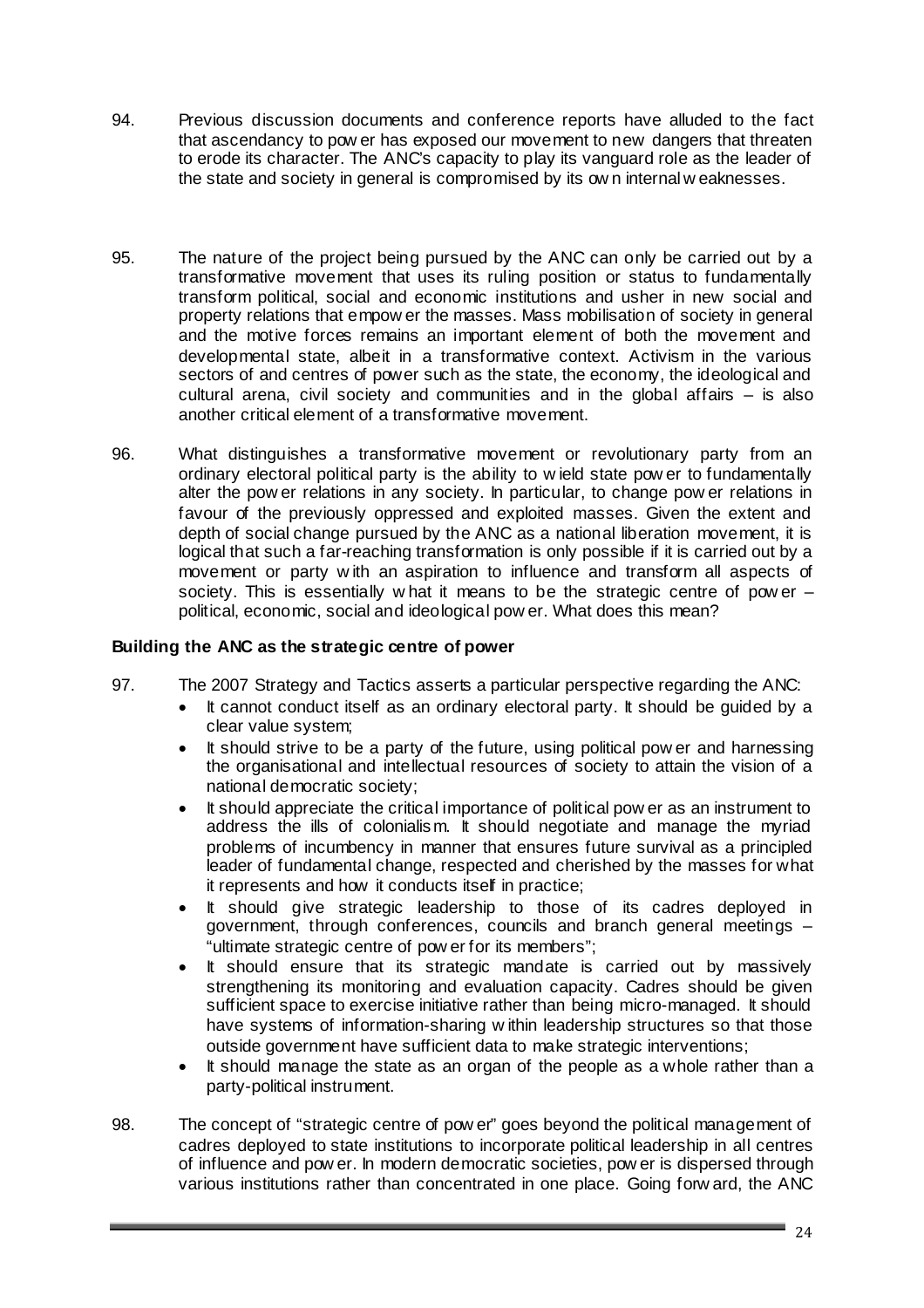needs to deliberately build its ow n organisational capacity to give moral, intellectual and political leadership and pursue transformative politics in all centres of pow er and influence in the state, the economy, civil society, communities, the terrain of the battle of ideas and the international arena. A substantive conceptualization of "ANC as the strategic centre of pow er" should be on its ability to lead in all these spheres and centres. A strategic centre of power is not an act of declaration but is built in practice.

- 99. To underscore this important point, w e need to apply this principle by looking at the role and capacity of the ANC headquarters. The ANC HQ houses the national constitutional structures whose main responsibility is to give overall political leadership and strategic direction to the entire movement, the state and the nation as a whole. The role of national political structures is to assert the general political line and national policy decided by national conference as well as to safeguard the unity, cohesion and organisational integrity of the ANC as a unitary organisation and the glue that holds the entire organisation together.
- 100. Accordingly, ANC Headquarters should function as the apex of the strategic centre of pow er and movement for transformation, w ith the requisite political, strategic and technical capacities to direct the transformation agenda in all the pillars. The current reality is that the current HQ design has no direct relationship to the strategy capacity required to direct the entire movement in the execution of our transformation agenda in all pillars of our struggle. Financial constraints are the main determinant of our current structure, not our political line. Without building these new capacities and capabilities, the A NC w ill be the strategic centre of pow er only in theory. The state and non-state actors w ill, inevitably, have an overbearing influence on the pace, depth and direction of social change.
- 101. It is in this context that the NEC's January  $08<sup>th</sup>$  Statement of the Centenary makes a bold call for new "organisational capacities and strategic capabilities" that w ill enable it to play a vanguard role in the transformation of all aspects of society, give "overall moral, intellectual and political leadership and serve our nation in all the pillars of transformation".

# **Capacities and capabilities of a movement that is a strategic centre of power**

- 102. Going forw ard, the ANC organisational machinery needs the capacity to:
	- Understand the theory of organisation and movement-building, the dynamics within social movements and civil society and be able to organise, mobilise all classes and strata that have an objective interest in the success of transformation process;
	- Understand the dynamics w ithin the entire state and political system in our country, the strengths and weaknesses of our state institutions relative to the type of state w e seek to build and provide the skilled cadreship capable of propelling state transformation;
	- Understand the dynamics in our emerging society and new democracy relative to our vision and values of building participatory democracy, social cohesion, social solidarity, a caring society and an active, skilled, healthy and empow ered citizenry;
	- Understand the dynamics of the South Africa and global economy and track the progress we are making and provide the skilled cadreship to steer economic transformation in line w ith its vision, policies and strategies;
	- Understand the dynamics within the battle of ideas and have the skilled cadreship capable of waging a relentless ideological struggle to advance and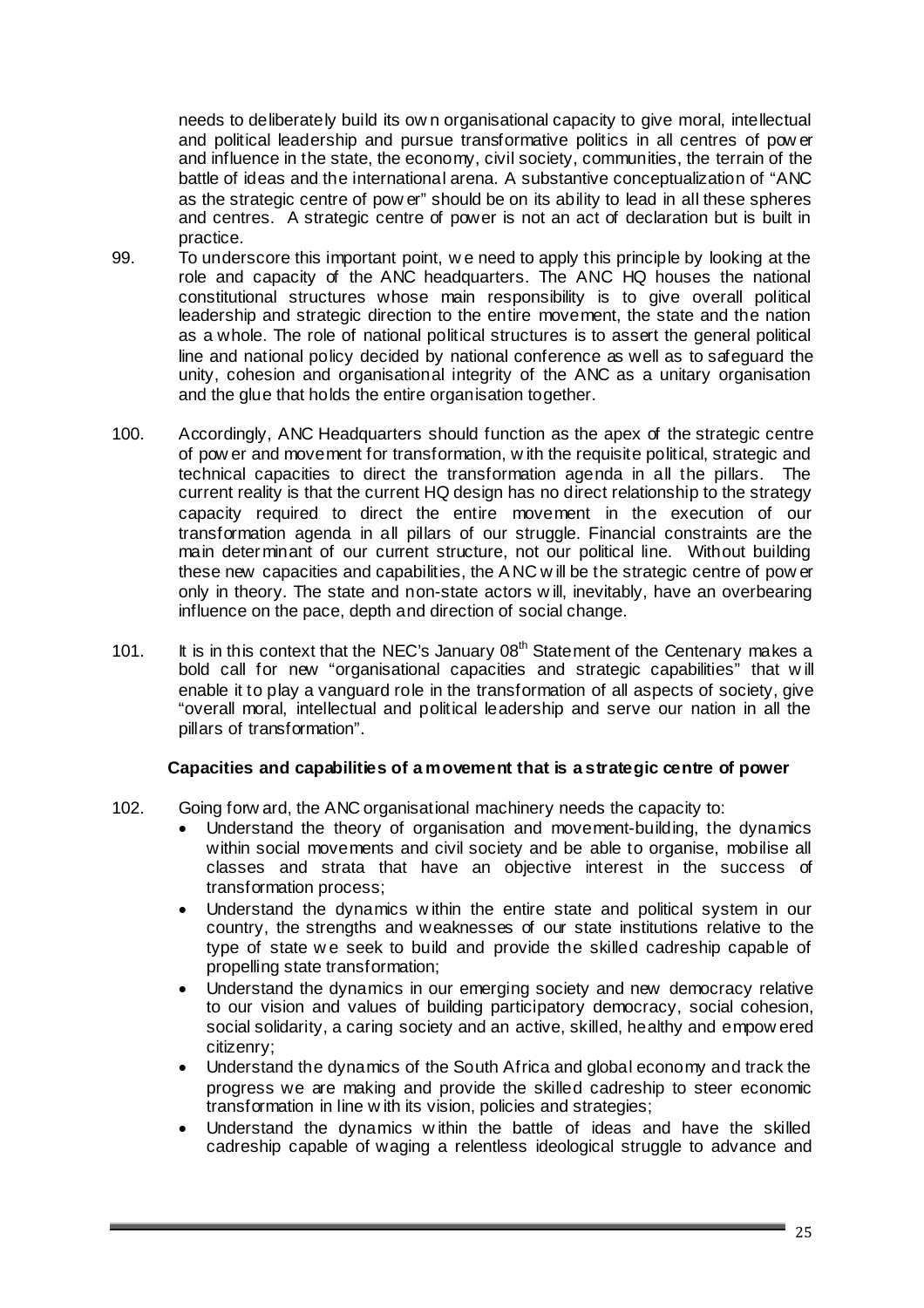defend of progressive policies, ideas, value system and culture across all spheres and centre of influence.

- Analyse changes in the international balance of forces, understand diplomacy and have the skilled cadreship capable of realising the movement's vision of a better Africa and more humane w orld.
- 103. In this regard, Organisational Renew al needs to prioritise:
	- a. Development and systematic implementation of a new cadre policy;
	- b. Reconnecting the ANC to its mass base, strengthening its w ork among the motive forces and enhancing the role of the motive forces in governance;
	- c. Renew al of the ANC's core values and safeguarding its reputation;
	- d. Re-organising the A NC organisational machinery to improve our performance in all the pillars of transformation;
	- e. Strengthen the Alliance and progressive civil society as w ell as progressive social movements;
	- f. Improve the capacity of the developmental state;
	- g. Improve financial sustainability and self-sufficiency of the movement.

#### **Questions for discussions**

- a. What is your understanding of power and how it is organised and exercised in society?
- b. What are the various institutions that wield influence and power?
- c. What is the ANC's strength and influence in such institutions?
- d. How do we build the capacity of the ANC to be the strategic centre of power?
- e. How does the branch, region, province and national structures act as the strategic centre of power?
- f. What is the role of the Alliance and broad democratic movement in the exercise of power and influence in all sectors and institutions of society?
- g. What practical steps can the ANC in your locality take to improve its ability to lead the community?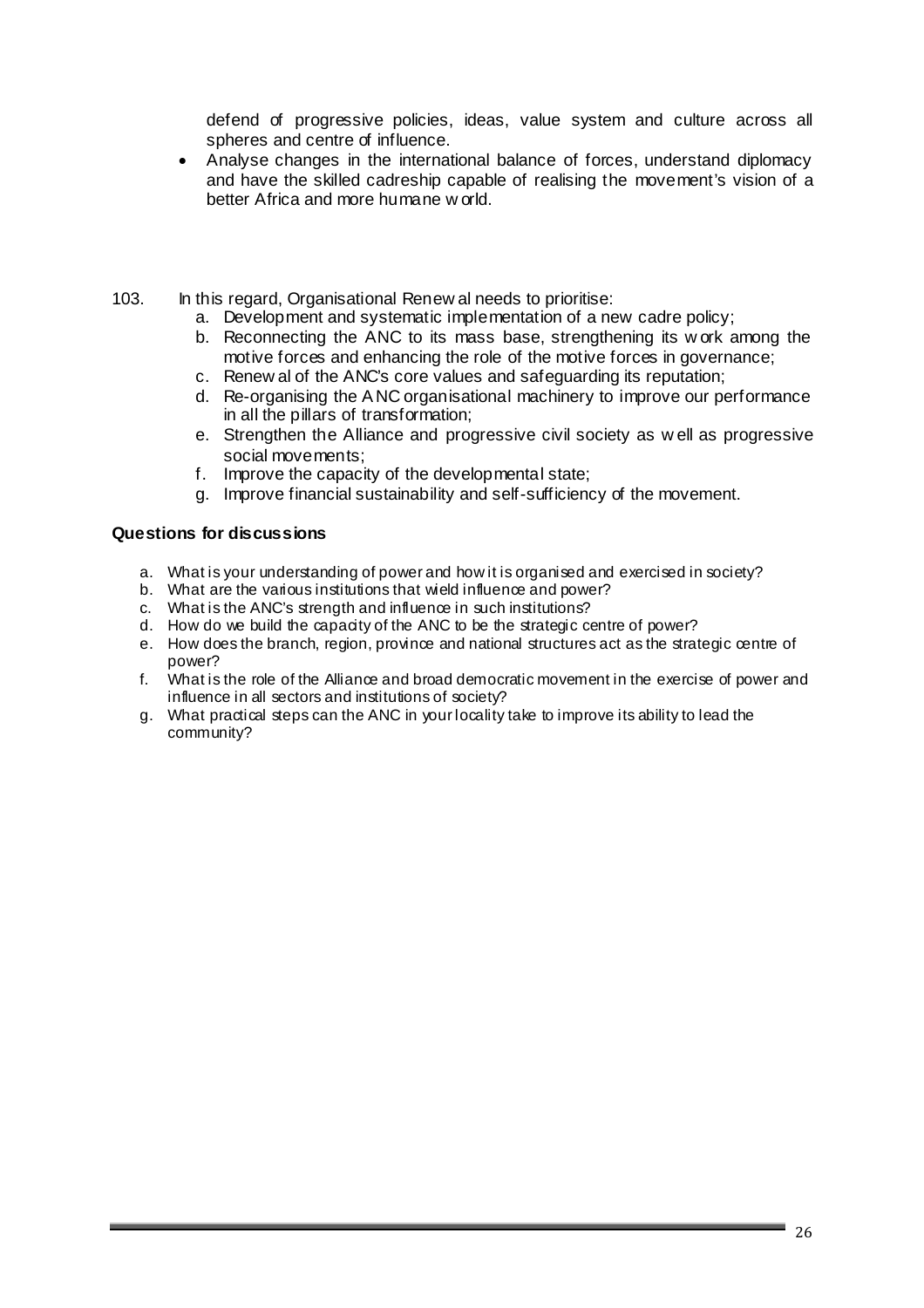# **CHAPTER 6: BUILDING A CONTINGENT OF CONSCIOUS, COMPETENT, CONSCIENTIOUS AND DISCIPLINED CADRES**

*"Cadre policy, if it is to be correct, must proceed fully from the requirement of the revolutionary task. The revolution needs a contingent of cadres who are equal to their political tasks, with regards to their number and quality as well as their composition, a contingent of cadres capable of fulfilling to the highest degree the requirements of the political tasks of each period*" *(Le Duan, Some Present Tasks)*.

- 104. The continued absence of a coherent cadre policy represents one of the fundamental reasons behind the current state of organisation and the vicious cycle of internal problems over the past decade-and-half. Without a coherent cadre policy that meets the requirements and demands of the current phase, the revolution is left to survive on sheer luck. This is one of the six dangers that face any revolutionary movement that comes to pow er. Unless we put in place and vigorously implement a new cadre policy that is suitable and appropriate for the new conditions of struggle, it w ill be difficult to address all other challenges that confront our movement since coming to pow er. The success and sustainability of all other interventions rest on the need to build "a contingent of cadres capable of fulfilling to the highest degree the requirements of the political tasks" of the current phase of the NDR.
- 105. The ANC and its Alliance partners have come a long w ay in understanding the important role of a cadre in the revolution. For instance, the SACP's night schools played a key role in the development of African revolutionaries in the 1930s and 1940s. In the 1950s, the ANC recruited and trained volunteers politically and ideological in order to enhance their spirit and determination in the defiance campaign and during the process towards the adoption of the Freedom Charter. From the 1960s onw ards, the movement trained and deployed cadres to carry out the political line in all the four pillars of the struggle.
- 106. The "*Commission on Cadre Policy and Ideological Work*" at the 1985 Kabw e National Consultative Conference identified the follow ing as key elements of a Cadre Policy:
	- a. **"Recruitment:** conscious recruitment from amongst all of the motive forces, understand and accept basic ANC policies and programs". Going forw ard, our approach to recruitment of new members into the movement should still be guided by our cadre policy.
	- b. "**Political education and training:** ideological, moral, academic and (military) training aimed at teaching cadres to exercise political leadership and be organisers; and to inculcate values". Going forw ard, the focus of our curriculum should be both the soft issues of values and ethics as well as hard skills and competencies required in all the new pillars of NDR. Most of our deployed cadres have been found wanting on issues of ethics and integrity and proactive interventions have to be made to build a more conscientious cadre.
	- c. *"Deployment and redeployment:* according to specialty, aptitude, qualification & capability of individual cadres; w hilst in principle serve in any capacity, in practice capabilities, aptitudes and w ishes to apply talents and creativity taken in consideration. Cadres should be correctly placed and promoted at the right time so that they may fully apply their talents and creativity." One of the consequences of lack of coherent cadre policy in the current period is that w e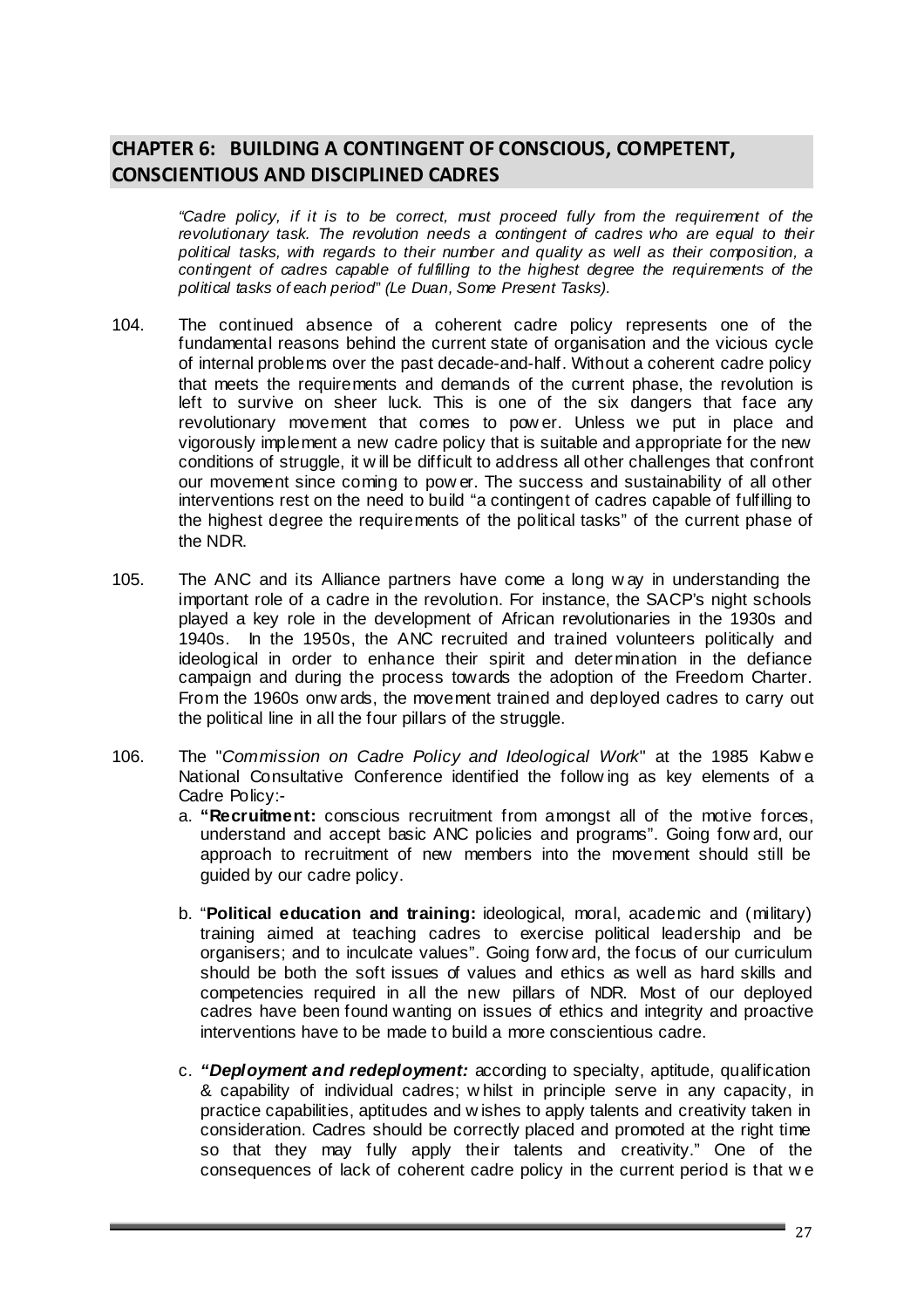have been deploying comrades into positions of serious responsibility and authority w ithout adequate preparation. This is tantamount to sailing into the deep seas w ithout a compass, or giving enthusiastic activists w eapons to go and carry out operations w ithout basic military training. As a result, this has discredited cadre deployment and destroyed some of our comrades who ultimately could not perform and had to be removed. Going forw ard, w e should ensure that no cadre is deployed into a position w ithout any proper training and preparation. Massive political education and academic training of ANC members is therefore crucial for the survival of the ANC as a progressive force and its success as a capable governing party.

- **d.** *"Promotion and accountability:* Promotions guided by performance, know ledge of cadres w ork ability and personal life; guiding against favouritism, opportunism, regionalism, ethnic or gender discrimination; those in senior and leadership positions taking a keen interest in cadres they lead, check on their performance, encourage them, and monitor their participation; underperformance confronted to improve". In the current phase, the movement has no system to closely nurture new cadres, monitor their development, performance and accountability to the organisation. The deployment committees are directionless. We conduct reviews and evaluations mainly at the end of term, only for public representatives. The new ly-established monitoring and evaluation units at national level should be strengthened and feedback to the political school and deploy ment committees.
- e. *"Cadre preservation:* unity, cohesion and spirit of togetherness essential; working conditions and preserving cadres' skills, health and (security)". Under current conditions, w e should stress the importance of building a shared spirit of comradeship, mutual respect and caring for one another. There is no w ay our revolution w ill succeed if we allow the current attitude of "everybody for him/herself" and the "dog-eat-dog mentality" among our members, especially those in leadership. Most experienced cadres end up going into business as the only w ay to earn an income and keep themselves busy. The ANC w ill not survive for long unless w e consciously preserve cadres and ensure that those w ho have completed assignments in other pillars and reassigned new tasks, including in the organisation.
- 107. We need to add that discipline, self-discipline and self-cultivation are important attributes of a cadre. The ANC cannot be expected to do everything. Cadres should take initiatives to empow er themselves. In today's conditions, many cadres who serve in parliament and different spheres of government have huge opportunities for training and development. Often, the ANC members do not show enthusiasm in seizing such opportunities for self-development. This is a tragedy that needs to be dealt w ith urgently to address the pressing need for skilled cadres.
- 108. Since 1994, the issue of cadre policy has not received adequate attention. This neglect of cadre policy is arguably the principal source of all our organisational and governance challenges.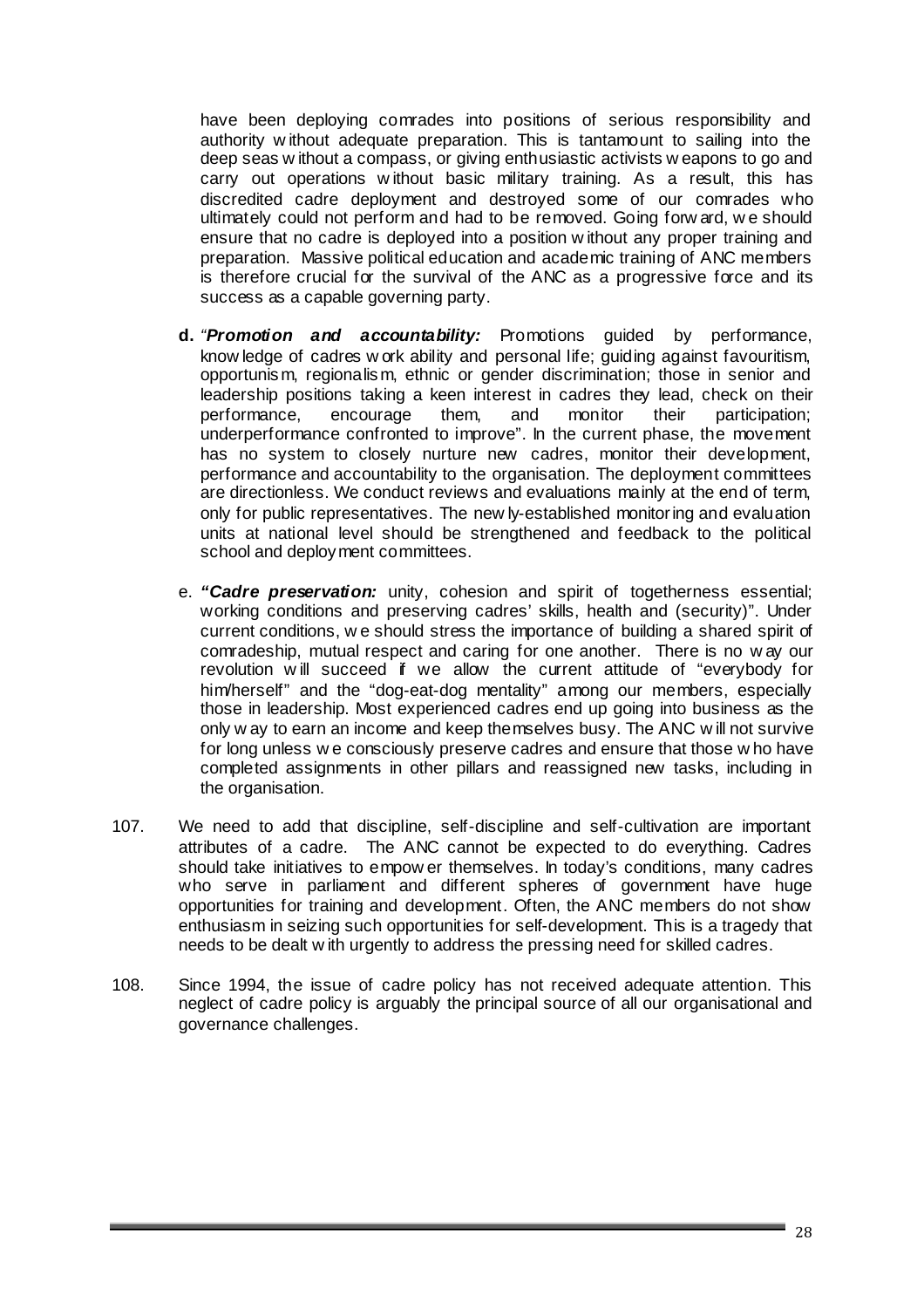

**Figure 1: Kabwe (1985) Five elements of ANC Cadre Policy** 

**Source: ANC Kabwe 1985 Cadre Policy 1** 

- 109. Going forward, the ANC needs to adopt a comprehensive cadre policy and a tenyear programme of action to build a contingent of new cadres w ho are politically conscious, professionally competent, conscientious and disciplined. We should also take practical and urgent steps to raise the level of education among A NC members and leaders, as the advanced productive forces and agents for change. In particular, w e should invest heavily in the ideological and academic training to produce a new type of ANC youth w ho have the values, skills and competencies necessary for building a national democratic society.
- 110. The political education curriculum should enable us to deliberately produce a new type of an all-round cadre w ho:
	- Understands ANC history, policies, values, principles and culture and have the attitude, know ledge, skills and discipline to serve the people w ith distinction;
	- Understands the dynamics of our changing society and is committed to take practical steps in daily life to push the frontiers of fundamental transformation;
	- Understands the dynamics of the international situation and has the basic skills to analyse and interpret events and processes unfolding rapidly in the w orld;
	- Have a general understanding of all the pillars of the NDR and specific competencies in at least one of the pillars – organisation-building and mass work; state; economy; ideological struggle; civil society and international relations.
- 111. This, in practice, means that all ANC cadres should be equipped w ith the follow ing know ledge and competencies: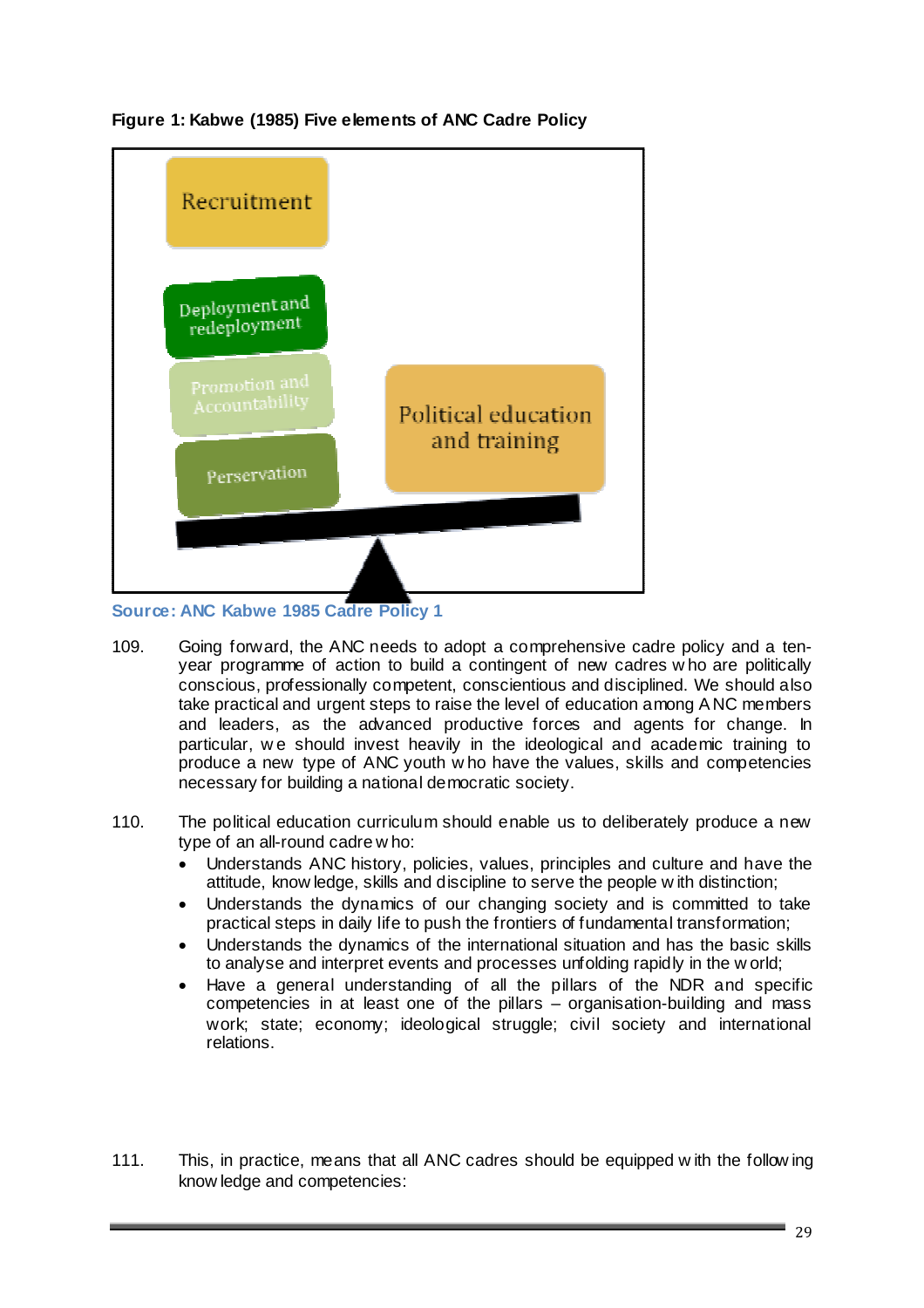- Theories and practices of party-building, organisation-building and mass w ork in the new phase of transformation and governance;
- Theories and practices of state-building and transformation, clean and ethical governance and the role of the state socio-economic development;
- Theories and practices of economic development;
- Theories and practices of social transformation;
- Theories and practices of ideological struggle and the battle of ideas;
- Theories and practices of diplomacy and international relations;
- Theories and practices of popular participation and active citizen participation in governance;
- 112. It is in this context that the **institutionalisation of political education** becomes more urgent. The adoption and implementation of a comprehensive system of political schools that w ill massively churn out the cadres w ho are properly prepared for the tasks of revolutionary transformation of our society is more urgent than ever before. In this regard, the construction of political school campuses w ith the stateof-the-art training facilities is central to the importance w e attach to cadre policy.
- 113. On the other hand, w e should ensure that all the institutions of the developmental state place a high premium on the **education and training of all employees and cadres.** In this respect, w e should promote a policy in w hich all government institutions and SOEs massively invest in the training and development of young people w ho are not necessarily employees of such institutions. We should make it mandatory for all our public representatives to undergo academic training and political education on an annual basis so that by the time they finish their term, they have accumulated skills that w ill enhance their prospects for further deployment and redeployment.
- 114. With regard to ANC members, w e should undertake a **campaign to wipe out illiteracy and improve the level of general education in the ranks of our movement** as a direct contribution to reducing illiteracy in society. At the moment, our movement is not doing enough to train its ow n membership and leadership in basic literacy and functional skills that enhance organisational effectiveness. We have too many grassroots leaders and public representatives whose leadership potential and effectiveness is hampered by the fact that they can't read or write. Going forw ard, we need to set ourselves a goal of eliminating illiteracy and raising the level of general education and skills among our membership, simultaneously with improving political education. One of the seminal contributions of the Communist Party of South Africa (now SACP) w as to empow er, through night schools, illiterate Black w orking class leaders so that they can play their leadership role unencumbered by inability to read and w rite.

# **Questions for discussions**

- a. What is your assessment of the implementation of ANC cadre policy in your province, region and branch?
- b. What political education programmes have been conducted in your branch since 1994?
- c. What is the literacy rate and average level of education among ANC members in your branch?
- d. What core programmes can the branch undertake to improve political education and literacy rate among membership and leadership of the branch and region?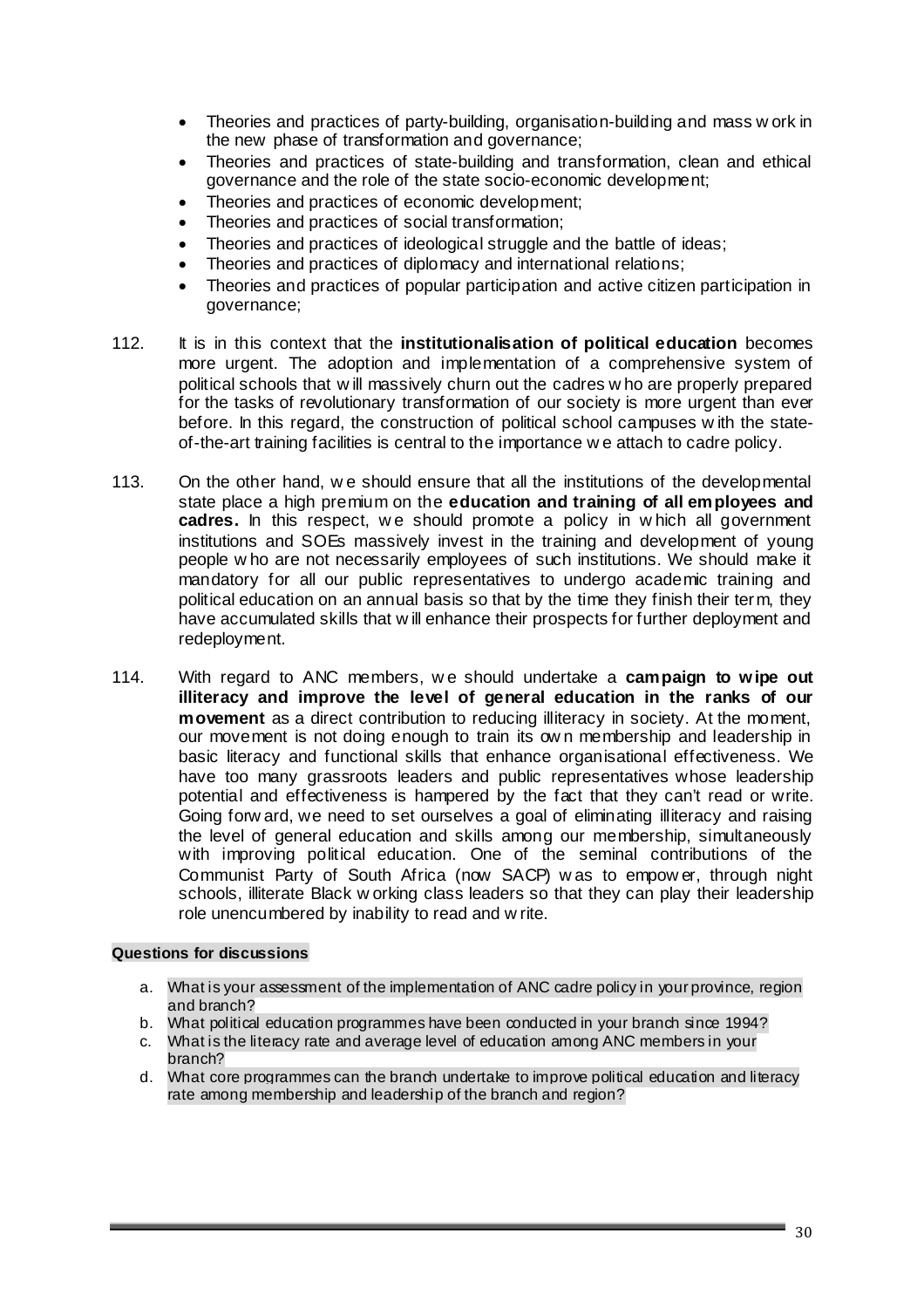# **CHAPTER 7: SAFEGUARDING THE CORE VALUES AND ORGANISATIONAL INTEGRITY OF THE ANC**

"The ANC cannot conduct itself as an ordinary electoral party. It cannot behave like a shapeless jelly-fish with a political form that is fashioned hither and tither by the multiple contradictory forces of sea-waves. There should be a dear value system that attach to being a member and leader of the ANC, informed by the strategic objectives that we pursue." (Strategy and Tactics, 2007)

#### **The ANC's core values and principles**

- 115. Organisations do not exist in a vacuum. They are formed under specific conditions to pursue particular goals and serve particular purposes in specific historical periods. It is for this reason that every organisation has to constantly redefine and renew itself so that it remains relevant.
- 116. No organisation is born w ith ready-made values, principles, character and culture. These defining features of an organisation are forged in practice and tested in concrete conditions as an organisation pursues its mission and vision. The mission and vision of an organisation shape its values, principles, character and culture. In other w ords, there should be relative harmony and synergy betw een the stated ideals of an organisation and its day-to-day practices  $-$  "we must be the change we seek"!
- 117. The ANC's core values and principles w ere forged in the concrete conditions during many decades of the struggle for freedom and democracy in our country. Its unique features evolved over time as the movement w as getting chiselled into a pow erful instrument of national liberation. What are these core values and principles?
- 118. The **core values** of the ANC are as follows: courage, service, self-sacrifice, human solidarity, integrity, temperance, humility, honesty, hard-work, self-discipline and mutual respect. At the same time, it has developed tried and tested principles w hich guide its operations and processes as a mass-based, multi-class movement and a disciplined force of the left - unity, non-racialism, non-sexism, collective leadership, democratic centralism, internal debates, non-racialism and non-sexism.
- 119. When the membership and leadership conduct themselves and the affairs of the organisation in a manner that approximates its values and principles, the ANC earns more respect among the masses and its standing in society is enhanced. Similarly, any conduct that is in discord w ith the movement's stated ideals, values and principles does compromise its public image and erodes confidence among the people. What kind of conduct compromise the ANC's public image and standing in society?

#### **The erosion of ANC's values and the emergence of a new shadow culture**

- 120. Various conferences since 1994 have raised concerns about the values and organisational culture of the A NC. Over the last eighteen years, these tendencies have become embedded, especially as part of the lobbying process and have in fact worsened in their manifestations, including:
	- a. *The influence and use of money as part of lobbying for organisational positions*: This include the availability of seemingly vast resources to organise lobby group meetings, travel, communications (starter-packs) to allegations of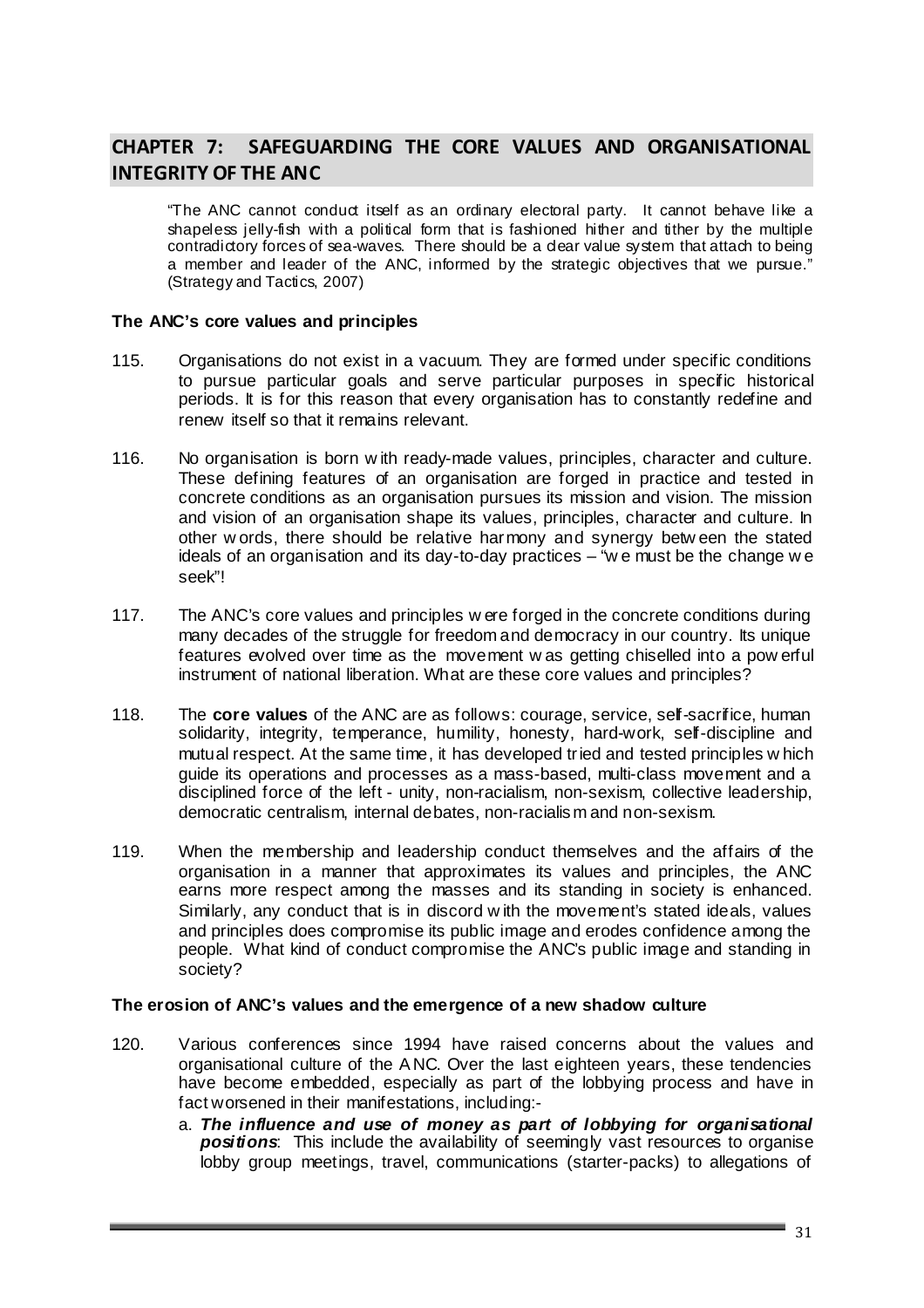outright bribing and paying of individuals in regions and branches to forward particular factional positions and/or to disrupt meetings.

- b. *Inability to conduct ANC meetings and affairs in an orderly and peaceful manner:* We have seen a number of instances w here ANC meetings or conferences were disrupted by disgruntled members, w here violence w as used against each other that the police had to be called in to intervene. In addition, there are instances w here members feel incapable or lack confidence in our internal conflict resolutions mechanisms and therefore resort to the courts have been grow ing.
- c. *Winner takes all or clean slate phenomena, fuelling and breeding factionalism:* More and more our approach to leadership contests at conferences is based on two lobbying lists, with hardly a name betw een them in common. The outcomes of elections also often reflect slates, w ith delegates voting on the basis of lists, w inners taking all (5-0 results), those w ho lost leaving conferences once the results are announced and before concluding the business of conference.
- d. *Abuse of symbols and methods of struggle:* Songs, t-shirts and posters that in the past w ere used to unite, mobilise and educate have become part of lobbying for individuals. Thus at A NC events supporters of one lobby group would display t-shirts and posters and sing songs in praise of their candidates, whilst insulting other candidates.
- e. *Indecisive leadership:* Since these activities also involve those at leadership level, it means that ANC leadership collectives are paralyzed by inaction, because of fears to take steps against 'our side' or for being accused of purging the 'other side'. In the process, discipline is not maintained and impunity and anarchy become the order of the day.
- 121. These tendencies have become so persistent and widespread that they in fact represent a shadow culture or parallel culture, w hich co-exist alongside the movement's ow n organisational culture. These tendencies draw on ANC history and symbolism and like a parasite, use the membership, and the very democratic structures and processes of the movement to its ow n end. Furthermore, both 'old' and 'new ' members and leadership echelons at all levels are involved, increasingly leaving no voice in our ranks that is able to provide guidance.
- 122. Thus Polokw ane Conference signalled a grave w arning that these tendencies *"…threaten the very survival of the ANC as the trusted servant of the people it has been for 96 years*…" and that such tendencies are *"…in direct opposition to everything the ANC represents, including its value system, its revolutionary morality, its selflessness, the comradeship among its members, its deep-seated respect for the truth and honesty; its determined opposition to deceit and doubledealing; and its readiness openly to account to the masses of our people for everything it says and does.*"

#### **Initial steps to address the corrosive tendencies undermine the ANC's integrity**

123. After noting that "*the ANC has been impacted upon, both positively and negatively, by the changing conditions our struggle since coming into power in 1994 and in particular, being a ruling party has exposed the movement to serious dangers*", the 2007 Polokw ane Conference adopted a groundbreaking resolution that called on NEC to declare "a period of renew al" of the values, character as well as the tried and tested organisational practices.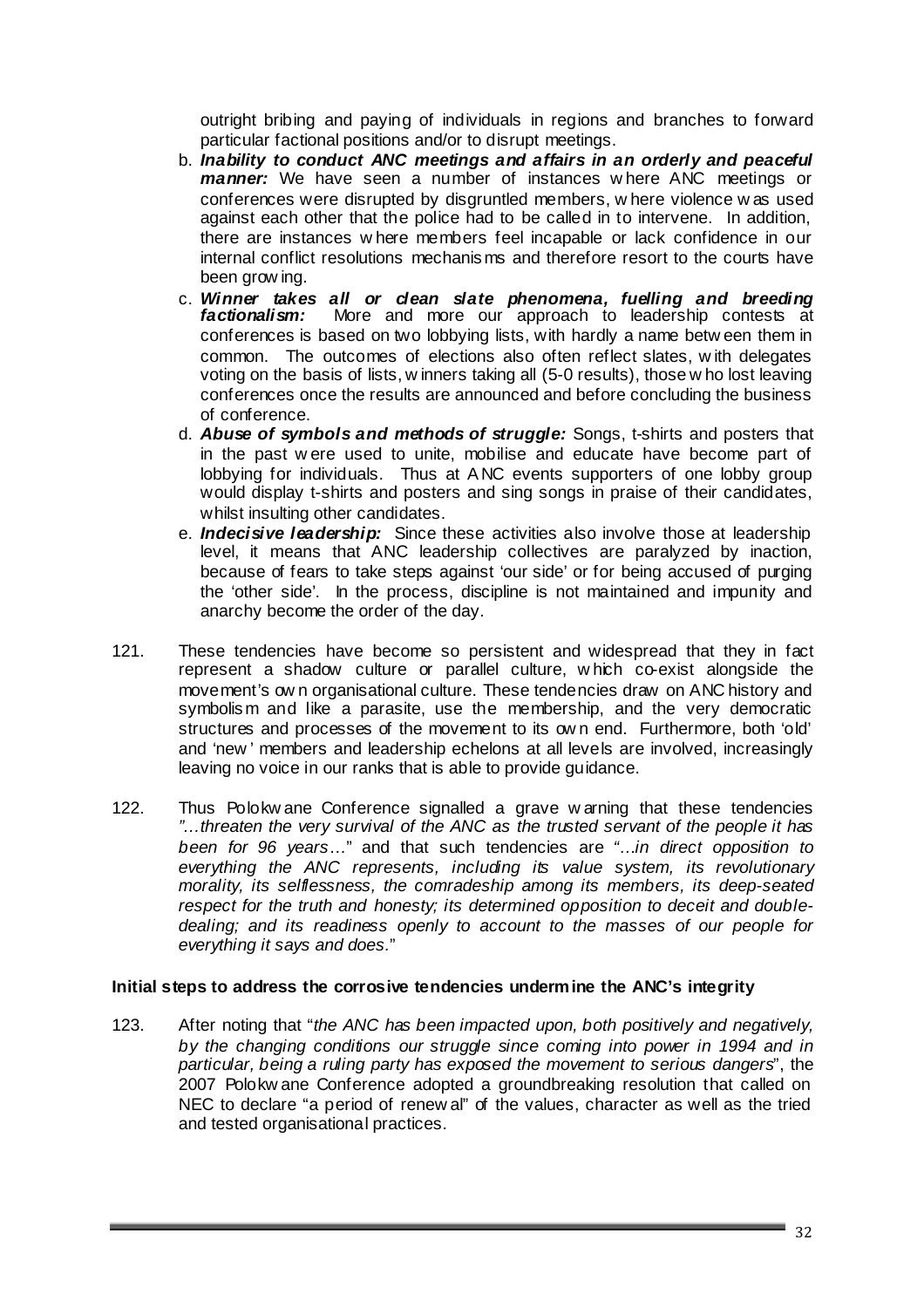- 124. As explained earlier, the dangers or negative effects of incumbency have severely impacted on the character of our movement as a national liberation movement and disciplined force of the left. The neo-liberal ideological paradigm has also hugely eroded the core values of selflessness, integrity, solidarity and genuine comradeship. The selfish pursuit of self-interest and factional interest are now placed above the interests of the entire organisation and the people as a w hole.
- 125. The NGC called for a renewed determination, resolve and tenacity to cultivate and restore the core values and principles of the movement – unity, selfless and steadfast commit to serve the people, sacrifice, collective leadership, democratic centralism, humility, honesty, self-discipline and mutual respect, hard w ork, internal debate, self-criticism and constructive criticism.
- 126. The NGC agreed that for renew al to succeed, it requires significant mobilisation and leadership – leadership that is resilient, courageous, principled and decisive; a committed and conscious cadreship; and an active civil society and mobilised population. In particular, the NEC w as called upon to provide decisive and exemplary leadership by show ing the necessary courage, consistency and steadfastness in tackling the negative tendencies afflicting our movement.

#### **Further proposed measures to safeguard the ANC's core values**

- 127. **Building unity and cohesion of the ANC**: Amongst the first aims and objectives of the movement as set out in its Constitution is the task to unite all the people of our country. This is a mission that since its formation in 1912 the A NC has tirelessly w orked at. Central to this task of uniting the people is ensuring the unity and internal cohesion of the ANC. The different organisational approaches that the movement developed over a century has helped to build unity as the bedrock of the survival of the ANC. The erosion of the values and organisational culture of the ANC includes a tendency to undermine the unity of the movement and not deal w ith this matter as a sacred principle that must be enforced and adhered to at all times. Organisational renew al must therefore also ensure an unflinching and tireless commitment tow ards both the unity and cohesion of the movement and Alliance, in pursuit of our mission to unite our people in their pursuit for fundamental change.
- 128. **Strengthen cadre policy**: as w e have argued, political education and cadre development is one of the most sustainable interventions in dealing w ith the negative tendencies eroding the core values and character of the ANC. Without a massive political education campaign to raise the political consciousness and improve skills of ANC, ordinary members w ill remain vulnerable to factional manipulation by rogue elements. This is one of the key areas that should constitute the programme of action of the next five-to-ten years.
- 129. **Enhance the role of veterans**: The ANC is an old organisation endow ed with experienced members w ho have led the organisation in different and difficult times during its evolution. As decided by the 52<sup>nd</sup> National Conference, we need to make strategic use of the veterans to reproduce and safeguard the history, traditions, culture and values of our movement. We also need to use veterans to address and manage internal problems and conflicts that arise from time to time, among those in leadership position. While problems of ill-discipline and unethical conducts, factionalism and divisive practices should be addressed by elected leadership structures in the normal course of political, organisational and ideological w ork, it is also important that the experiences of our veterans are harnessed and put to good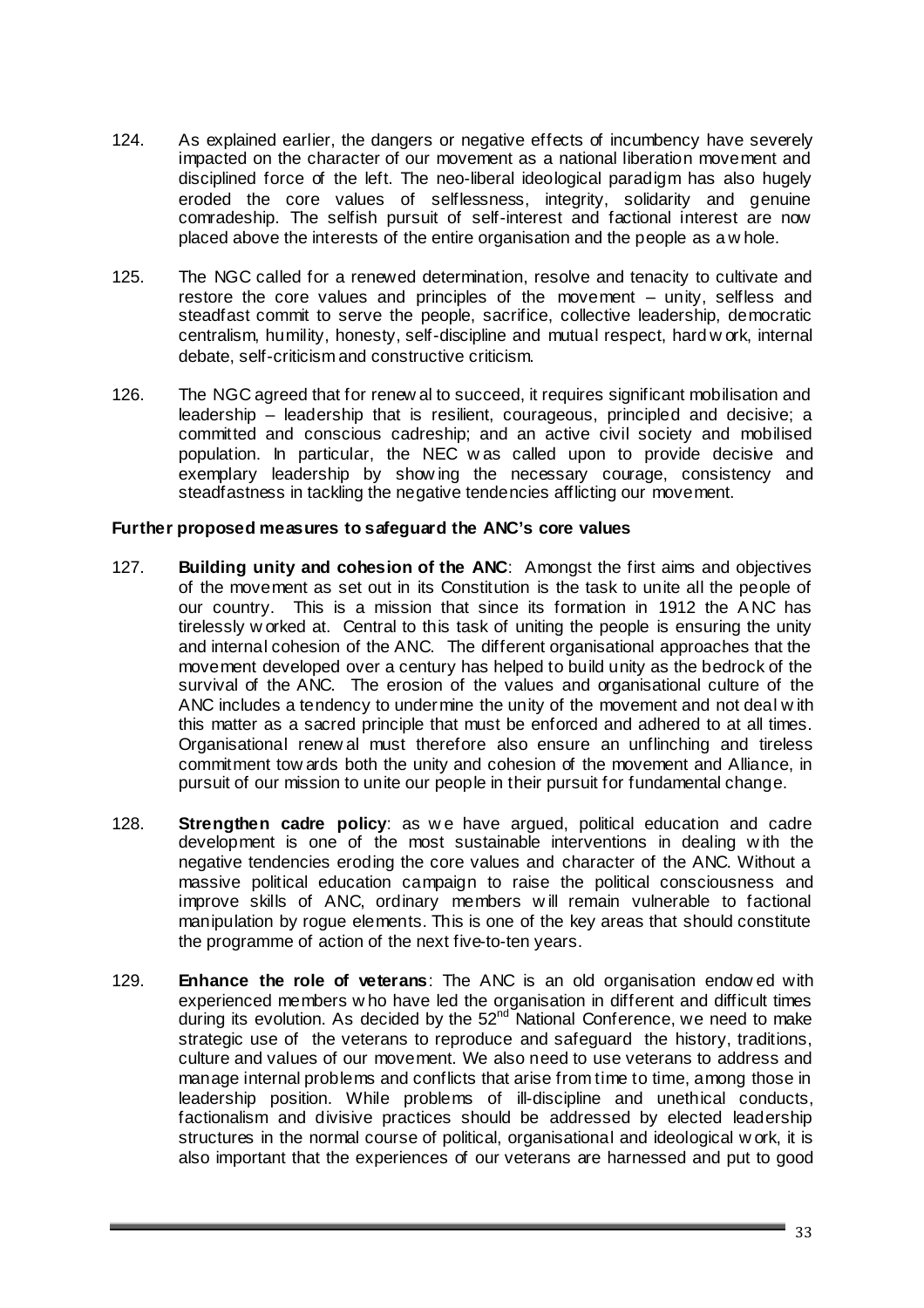use by the movement so that they can be mentors to new members and younger leaders.

- 130. The main task of the Veterans' League should be to enhance and protect the character of the ANC as the loyal servant of the people. So far, the Veterans operates just like the other tw o leagues, thus depriving our organisation of the reservoir of wisdom w e sorely need to keep our movement focused on its primary mission of serving the people. The conduct of veterans should itself inspire confidence among the rank-and-file of the ANC. Those w e call veterans should be tried and tested cadres w ho are beyond reproach. The movement should undertake a process to verify and audit the list of people w ho are currently in the structures of the Veterans League to ensure that they meet the requirements.
- 131. **Implement the NGC decision on the Integrity Commission (IC):** set up the IC at national, provincial and regional levels to promote integrity and conduct discipline inspections as part of the campaign to safeguard the values, integrity and reputation of the ANC. The NGC has already adopted the resolution on this matter. It shall be composed of veterans and younger generations of disciplined cadres who don't serve in elected structures. The Chairperson of the IC shall be an elected member of the executive at the relevant level who meets the high standard of integrity. The IC shall investigate all allegations of corruption, abuse of pow er and any conduct by ANC members that impact on the image and integrity of the A NC in society. The cases that w arrant disciplinary proceedings shall be referred to the relevant DC. The IC shall have the authority to call leaders or cadres to order in order to try and correct conduct that is out of sync with ANC values and principles.
- 132. **Strengthen measures to promote exemplary conduct, organisational discipline and self-discipline**: Discipline is principally political matter, a core part of the organisational culture of a revolutionary movement and a distinct attribute of a cadre. Without discipline, there can be no revolutionary cadre. Without a systematic implementation of cadre policy, the state of discipline w ill naturally decline, thus forcing the organisation to resort to extra-ordinary measures. An important function of political leadership is to cultivate self-discipline, organisational discipline and promote exemplary conduct and mutual respect among all members of the ANC and its Leagues. The movement should carry out a proactive campaign to promote positive values and virtues among ANC members w hich w ill earn admiration, draw inspiration and enhance confidence of community members – ANC members should be exemplary citizens and positive role models w ho are respected members of their communities and other organisations.
- 133. How ever, w henever misconduct occurs at any level, the elected leadership must act firmly and promptly, regardless of w ho is involved in order that the leadership and membership adhere to self-discipline and organisational discipline. The ANC should have the right to institute disciplinary action against any member, including a member of its Leagues who may violate the ANC Code of Conduct. The use of lawyers in disciplinary cases should be review ed to ensure that the organisation does not end up in a situation w herein it is extra-ordinarily difficult to bring errant members into line. Otherw ise, those w ith resources can get away with blatant transgressions and be above the organisation.
- 134. Rule 25 should be streamlined to separate procedures principles from procedures which must be contained in a Code of Conduct adopted by the NEC at the beginning of its term of office. It is further proposed that DCs should be composed mainly of the veterans and other cadres w ho are beyond reproach. This w ill ensure that the responsibility of the elected leadership to keep discipline in the ranks and bring cases of misconduct to the DC is maintained, w hile the DC's role is to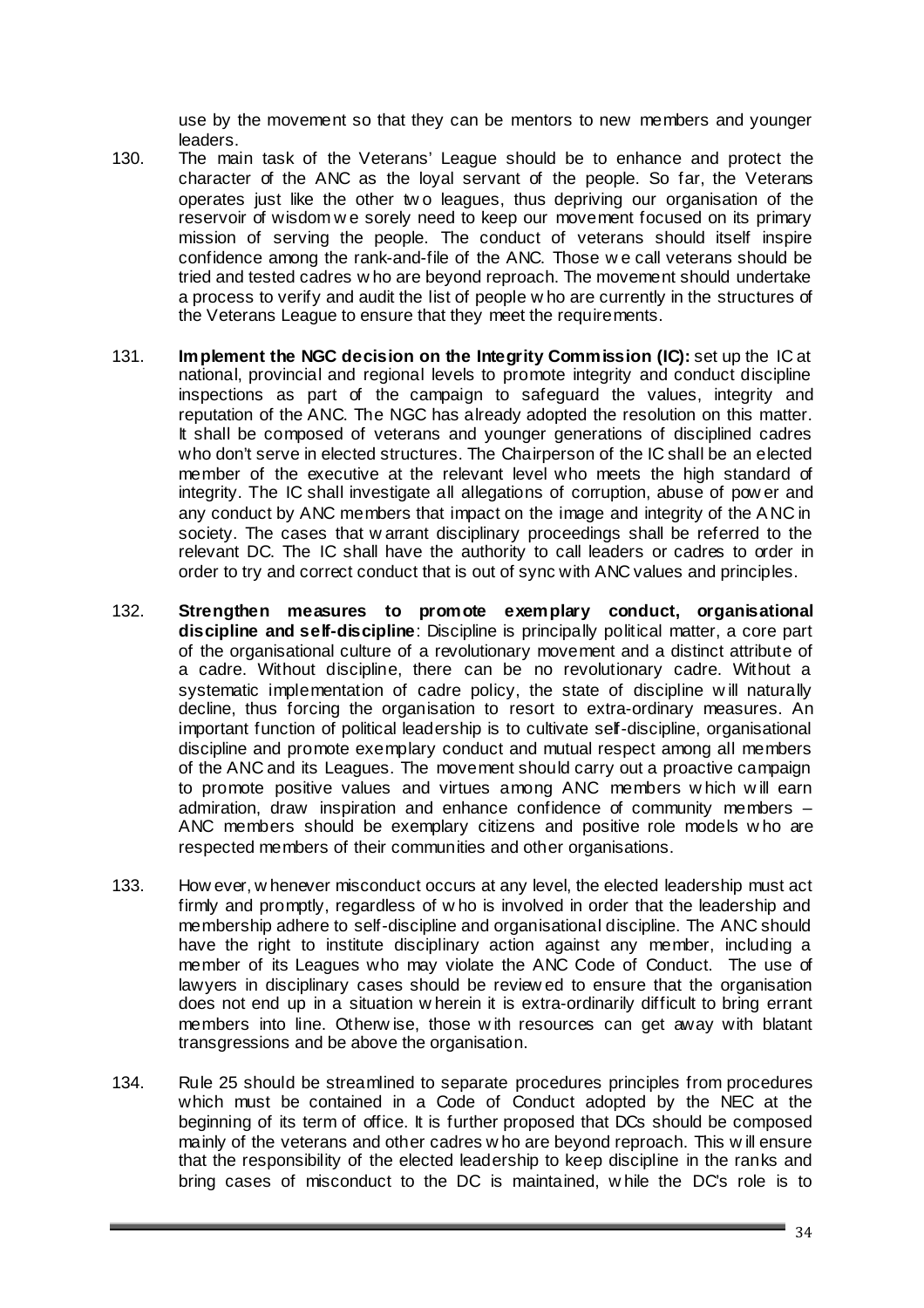adjudicate and make a determination. The Chairperson of the DC should be an elected member of the relevant executive in order to ensure political accountability. **Deepening internal democracy and integrity of the electoral processes of the ANC**

- 135. One of the defining features of the ANC is that it is a democratic formation. From its inception, the ANC has cultivated a culture of internal democracy and robust debates. Unlike many liberation movements and parties that suppressed internal leadership contest and internal ideological debates, the ANC has survived and flourished because of its ability to manage and harness internal debates and leadership contests in the interest of finding the quickest and most sustainable solutions to the problems facing the masses of our people. Members of the A NC determine the strategic direction and policy positions of the organisation in consideration to the pressing challenges facing our people at each given moment. In this regard, the ANC became a school of democracy wherein free circulation of ideas, robust debates and contestation for leadership have been a key feature of its political and organisational life since 1912.
- 136. The calibre and quality of leadership is one of the primary factors that accounts for the survival and success of the ANC during the past hundred years. It remains a critical success factor for the survival and success of the ANC into the future. It is for this reason that serious attention needs to be given to the process of leadership election.
- 137. Over the past decade-and-half, new tendencies have emerged that undermine the democratic character of the movement. Leadership elections are fraught w ith problems such as the manipulation of membership system in order to influence the outcome of conferences; suppression of the views of members through a culture of slates that are developed in secret caucuses and forced dow n the throats of members in chaotic branch general meetings; and the use of money and mobilisation of other resources as part of lobbying. ANC members and branches should be liberated from the clutches of secret caucuses by ensuring that the leadership question is discussed and decided openly by members on the basis of the tasks, requirements and political line of each phase.
- 138. Before 1994, the pillars of our struggle helped us understand the tasks of leadership collectives – to organise, coordinate, integrate, drive and lead the struggle in all the fronts and pillars. Currently, factionalism and personalization of leadership contests constitute a cancer in the soul of our movement. Factionalism not only undermines the discipline of the core organisation, but also makes it difficult for a movement to lead society in a unified manner. We must therefore take forward the resolutions of the 3rd NGC in order stabilize our approaches to leadership election and transition.
- 139. *Through the eye of the needle'* (ANC 2001: par. 18-24) clearly spells out the principles of ANC organisational democracy including elected and collective leadership, branches as basic units of the ANC, criticism and self-criticism and the applications of democratic centralism. 'Through the Eye of the Needle' (par. 25-32) also review s the constitutional guidelines for elections, and the critical role of branches and branch members as the electoral college for all elective positions in the ANC. In general, it agrees that these guidelines - the right of any member to stand and be elected subject to qualifications in terms of track record; the nominations process in branch general meetings; the election of delegates to conferences; nominations from the floor at conferences; and voting by secret ballot - are critical to a democratic organisation, and still relevant.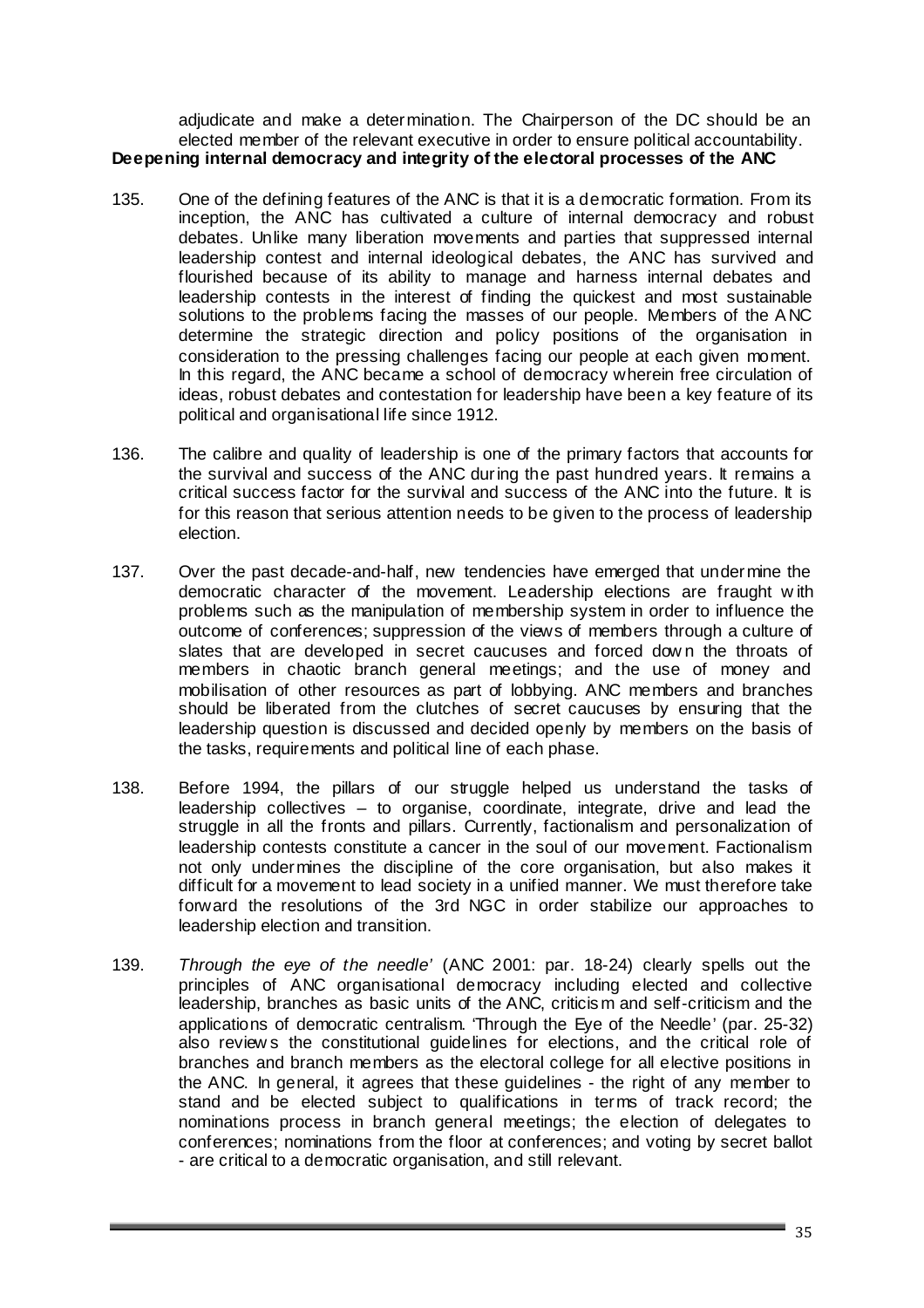- 140. How ever, it recognised the potential for subversion of these very processes, w hen it talks about how members should take charge and the critical challenges facing branches, to ensure the integrity of its membership system and the responsibility of delegates to deliver the mandate of their branches, as well as allow ing themselves to influence and be influenced by other delegates.
- 141. One of the subcultures that have developed over the last eighteen years is that instead of discussions on leadership taking place in branches based on the tasks at hand and the requirements of leadership, branches and branch delegates are simply being roped in to support one slate or another, w ithout debate and discussion on the tasks of the movement and w hat each individual on such slate is capable of contributing to the overall tasks of the movement.
- 142. Another tendency is that of individuals or groups of individuals w ho aspire towards leadership, and then seek to convince the organisation and members to nominate and elect them by organising parallel to the structures of the movement. It uses all nefarious means: leaking organisational information, positioning themselves in the media, conducting smear campaigns against other comrades, using state resources to discredit others and using money from dubious sources and dirty monies to lobby. Thus means and ends become equally suspect. This tendency is one of the silent and cancerous attempts at transforming the A NC and must be dealt w ith firmly.
- 143. We thus need to find a way of strengthening our electoral processes generally and the nominations process in particular, by:
	- Standardizing electoral rules and other guidelines for conferences, so that the organisation sets the terms of debate for conferences, rather than individual agendas as played out in informal processes and in the media.
	- Incorporating the 'broad criteria for leadership' into our electoral rules to ensure political discussions on the suitable candidates for nominations; and
	- Developing guidelines on lobbying, with structures to enforce it;
- 144. In addition, a permanent Electoral Commission w hose term of office corresponds with the relevant executive committee at each level is hereby proposed. The NEC must adopt standardized Electoral rules, at the beginning of each term, in order to provide a framew ork for all structures.
- 145. The Chairperson of the Electoral Commission should be elected by conference at the relevant level of the organisation. The commission should be composed of veterans and other cadres not available for election w hose conduct is beyond reproach. The role of the commission should be to manage the entire electoral process and report to conference.
- 146. The commission should screen all candidates nominated by branches, as we do with the list process, and ensure that only those w ho meet the criteria and requirements of leadership, including on matters of integrity and competence, make it to the consolidated list that w ill be submitted to conference. The Electoral Commission w ill collaborate w ith the Integrity Commission in dealing w ith allegations levelled against candidates on matters of integrity and ethics. The Commissions can make proposals to the NEC on electoral reforms.
- 147. The NGC agreed that certain forms of lobbying should be strictly prohibited and should lead to the disqualification of candidates and disciplinary action against any member found guilty of infringements.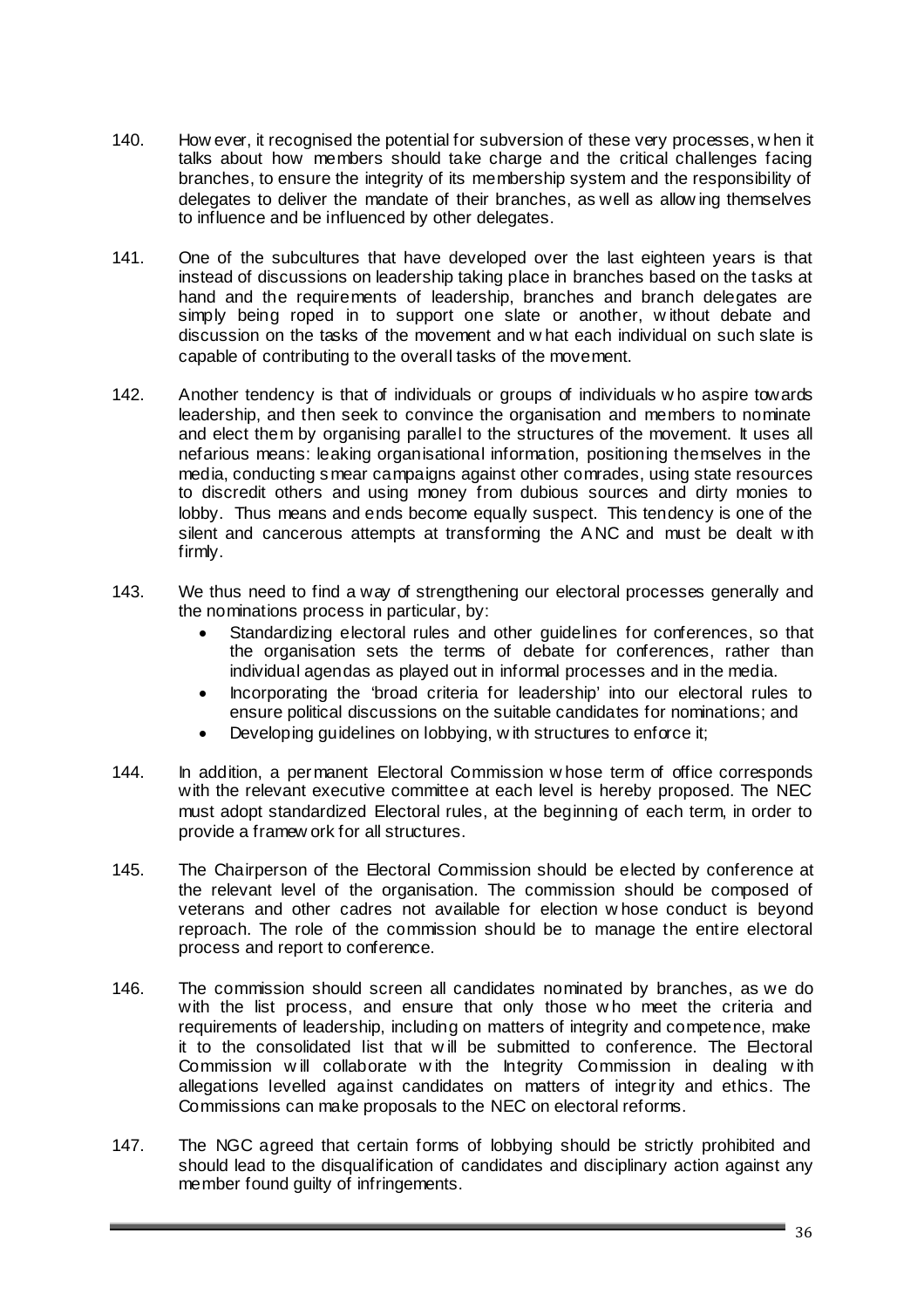#### **BOX 2: Rules on Lobbying**

A democratic electoral process is about inf luencing and being inf luenced by others about the v alue that a candidate will add to the work of the organisation. As such, structures, members and ev en the candidates or aspirant candidates have a right to express their v iews, in the process inf luencing the electoral process and allowing themselves to be inf luenced in the process of engagements about these issues. This will take place in inf ormal interactions and formal structures of the movement.

Howev er, no structure outside of the ANC has a right to nominate or lobby for any candidate. While appreciating that the public at large will hav e an interest and even pref erences, which in a free society may be publicly expressed, mobilisation for such support, including setting up of lobby -groups that seek to influence internal ANC processes, by candidates or their supporters should be prohibited.

We should theref ore consider discouraging the following specific wrongful lobby ing practices, by adding them as acts of misconduct in our electoral rules, including:

- Raising and using f unds and other resources to campaign for election into ANC structures;
- Production of t-shirts, posters and other paraphernalia to promote any candidature;
- Promising positions or other incentives or threatening to withhold such, as a means of gaining support;
- Attacks on the integrity of other candidates, both within structures of the mov ement and in other forums, save for legitimate critiques related the substance of the contestation which should only be raised in formal meetings of the movement;
- Suppressing honest and legitimate debate about candidates (on these issues of substance) in formal meetings of the movement;
- Open and priv ate lobbying or utilization of the media in support of or opposition to a particular candidate;
- Allowing structures or indiv iduals to condone v iolation of Constitutional prov isions and/or regulations, and/or f ailing to report such violations when they occur; and
- Generally, as a candidate, failing to take steps, including interactions and/or statements to stop misconduct in one's name.

Attached to all rules should be sanctions that fit the level of misconduct. Many of these are contained in the Constitution, and include suspension and ev en expulsion. Howev er, in the context of electoral processes, additional sanctions and enf orcement mechanisms are necessary, which will serve as a disincentive directly linked to the context of the misdemeanour, including:

- Disqualif ication as a candidate or delegate;
- Expulsion, f rom the meeting, of a candidate or delegate or observer or quest; and/or
- Naming and shaming of candidates or members or their ANC/non-ANC supporters.

Among the do's and positiv e practices that could be encouraged and promoted the f ollowing should be explored:

- All those wishing to stand for leadership election and public office should sign a declaration of business and other interests to the organisation;
- All those wishing to stand for election or nominated by structures should be vetted by the Integrity Commission and screened by the Electoral Commission to ensure compliance with organisational requirements, including integrity and discipline;
- A platf orm should be created in the organisation f or candidates to be able to explain themselves and answer questions from the structures on their experience, leadership skills and capacity. This will ensure that candidates don't subvert internal democracy by creating their own platforms;

#### **Questions for discussions**

- a. What work are you doing to ensure that the core values of the ANC are safeguarded?
- b. Are there any other practices by the membership and leadership that negatively impact on the ANC's ability to lead society?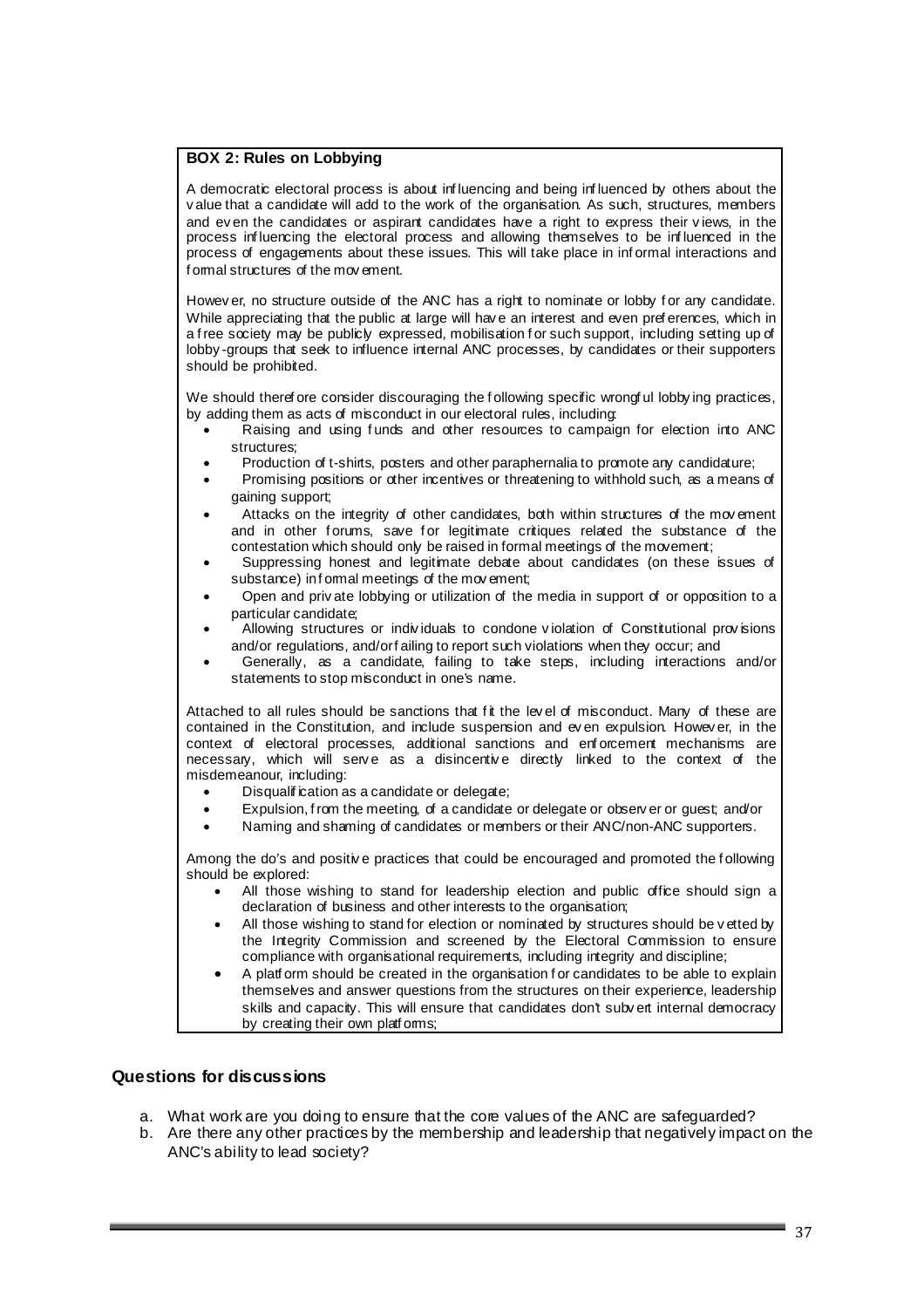c. What guidelines and sanctions should be put in place to eliminate these negative practices such as slates, factionalism, ill-discipline, use of "dirty money" to try and influence internal democratic processes?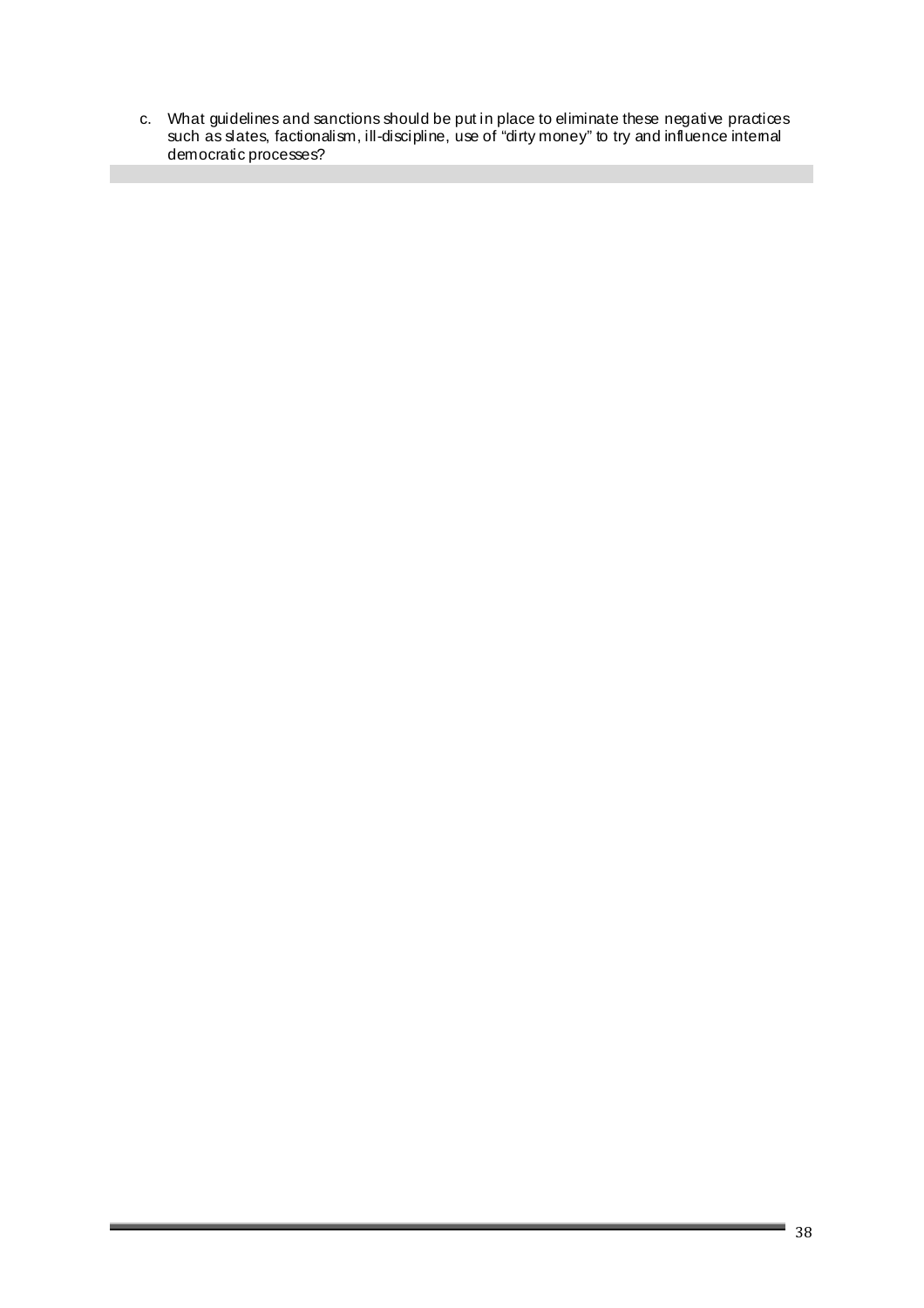# **CHAPTER 8: THE ORGANISATIONAL DESIGN OF THE ANC**

#### **Positioning the ANC to act as the strategic centre**

- 148. The structure of any organisation should derive from its strategy. In political terms, an organisational structure should mirror the strategy and tactics or political line as well as the values and principles of the party or movement. Structures are not an end in themselves but a means to an end. They cannot be fixed in time but should be flexible and agile enough to respond to changes in conditions as w ell as the shifts in strategy and tactics. Accordingly, the test for a sound structure is w hether it facilitates or hampers the carrying out of the political line of each phase of the revolution as defined by the strategy and tactics.
- 149. As elaborated in Chapter 5 of this discussion document, the ANC has defined itself as the national liberation movement and strategic centre of pow er that seeks to mobilise the motive forces in pursuit of its strategic vision and transformation agenda along the five pillars. Without a decent level of organisational capacity and strategic capability of its cadreship, the ANC w ill not be able to give effective political leadership to the motive forces and realise its political line in the state, the economy, civil society, battle of ideas and international arena of struggle.
- 150. The Mangaung Conference should be remembered for having comprehensively dealt w ith and put in place new organisational and strategic capabilities that w ill take the movement to its second centenary. Firstly, in Chapter 6 of this discussion document w e dealt w ith the central role of cadre policy in building the necessary capacity and capability required for this phase of our struggle. Secondly, in Chapter 7 we made proposals on the mechanism to safeguard the organisation from corrosive tendencies and dangers of incumbency that threaten to change the A NC's character and values as a people's movement.
- 151. In this Chapter, w e shall make proposals on the measures that should be put in place to ensure that our structure is a reflection of the strategic intent and political line of our movement at the moment. Further, w e shall also address the question of modernisation of the ANC's systems and processes in order to enhance the futureoriented capabilities of our movement. As a modern movement, the ANC should alw ays take advantage of advances in science, technology and management sciences to keep pace w ith the time. It is in this regard that modernisation of our organisational management and political communication is vital. We need to harness ICT and new know ledge to revolutionarise our political and ideological work, mass w ork, administration and membership systems. The ANC cannot lead society if we still depend on antiquated systems and methods.

# **Proposals on the design of Headquarters (HQ)**

152. In the paragraphs 94-96 above, we outlined the political and strategic role of Headquarters and the national structures it houses as w ell as the capacity and capability it requires to play this role. We came to the conclusion that currently w e have limited capacity and this undermines the dual role of the ANC as the national liberation movement and governing party.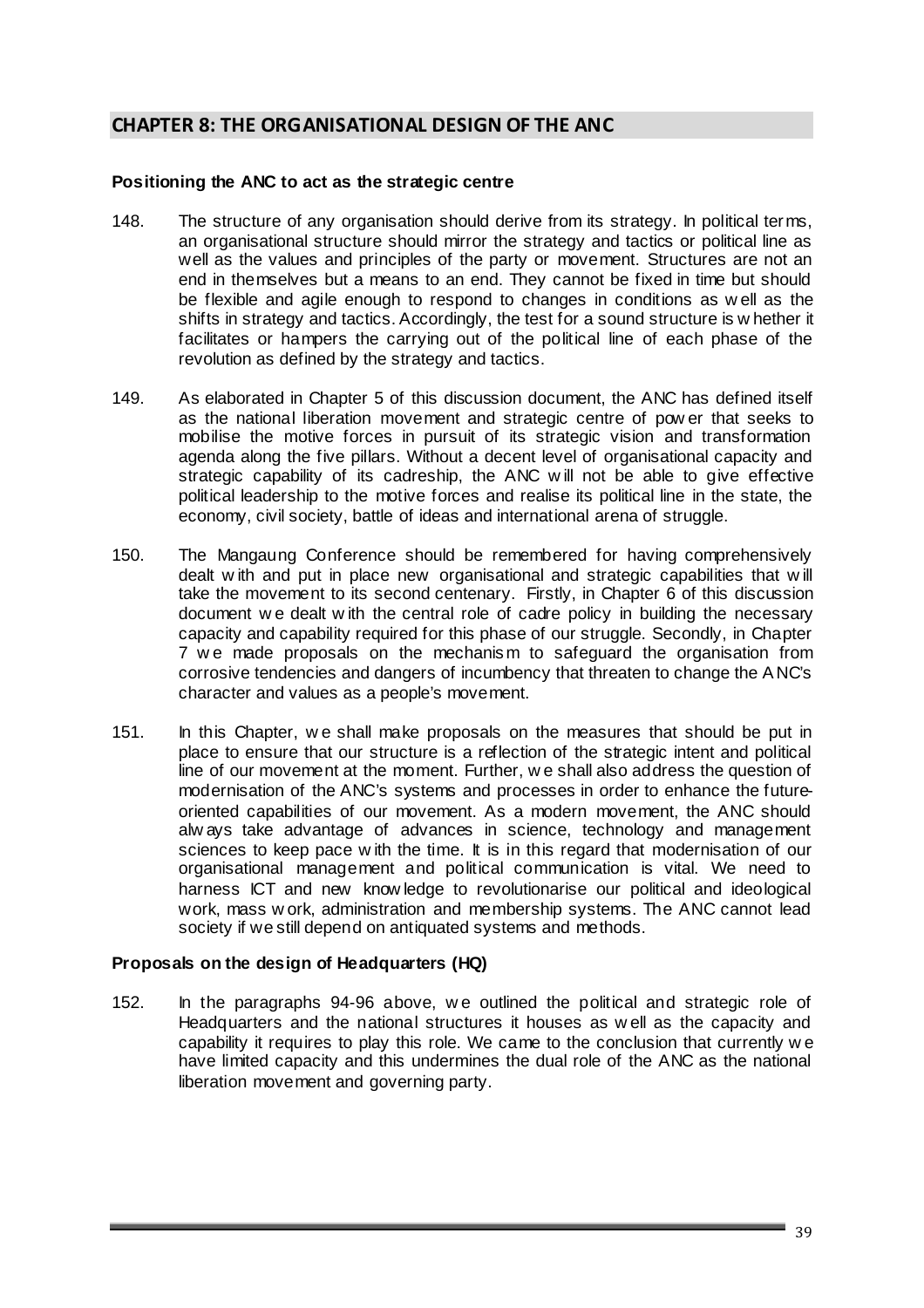- 153. Polokw ane Conference took the follow ing decisions:
	- "Conference notes that Headquarters is the administrative nerve centre that houses the movement's national infrastructure w ithout w hich it w ill be difficult to fulfil its primary mission. Headquarters coordinates, communicates, and monitors the implementation of national conference decisions and the overall programme of national democratic transformation. To ensure that headquarters carries out these tasks more effectively, it needs to be properly organised and adequately resourced.
	- Conference thus instructed the incoming NEC to:
		- $\circ$  Strengthen the capacity in the SGO to carry out overall coordination and organisational management of the entire movement. The SGO should be the nerve centre of headquarters.
		- o Re-organise headquarters and its various departments to focus the ANC's work on the pillars of our transformation programme – organisation, state, economy, international relations, civil society and ideological w ork. In this regard, the key departments and institutions of Headquarters should be the Organising Department, the Political School, the Policy Institute, Communications Department, Treasury, etc. As far as possible, all the departments and institutions should be headed by full-time NEC members."
		- o Put in place a mechanism for Monitoring and Evaluation.
- 154. Despite the above Conference resolutions, the absence of a sufficient number of NEC members w ho are deployed on a full-time basis in each pillar, under the direct supervision of the SGO, remains one of the central w eaknesses of Headquarters. HQ departments have more administrative than strategic capacity and personnel. We need to take drastic measures to enhance the capacity of HQ.
- 155. Given the practice since 1994 and our policy decision in 2007, the **President of the ANC** is also the ANC candidate for President of the Republic, w hen the ANC w ins elections. Thus, in addition to being the "*political head and chief directing officer of the ANC*" (ANC Constitution Rule 16.1), s/he in accordance with the Constitution of the Republic (Chapter 5) also becomes "the Head of State" and the "Executive Authority" of the Republic. This is the reason Polokw ane Conference made it explicitly clear that the Secretary General's Office has to be the one that communicates ANC policy positions publicly on a regularly basis due to the location of the President in government.
- 156. **The Secretary General**, is "*the chief administrative officer of the ANC"* responsible for the political management of the movement's programme and functioning of all structures of the organisation. Both programme and structures should be based on the strategic priorities of the ANC determined by National Conference. The political management of the programme of the A NC therefore includes coordination and integration of w ork in the different pillars. More specifically, the Secretary General's Office should ensure that the ANC maintains dynamic contact w ith the people and the motive forces. The political management of structures not only refers to ANC constitutional structures, but also the Alliance and engagement w ith structures of the motive forces and the mass movement.
- 157. To take forw ard, the resolution of Polokw ane Conference, it is proposed that HQ should be organised into departments under SGO: 1) Organisational Development and Mass Mobilisation; (2) Political Education and Cadreship Development; 3) Governance, Socio-Economic Development and Research; 4) Department of Information and Publicity; 5) International Relations, 6) Monitoring and Evaluation and 7) General Administration.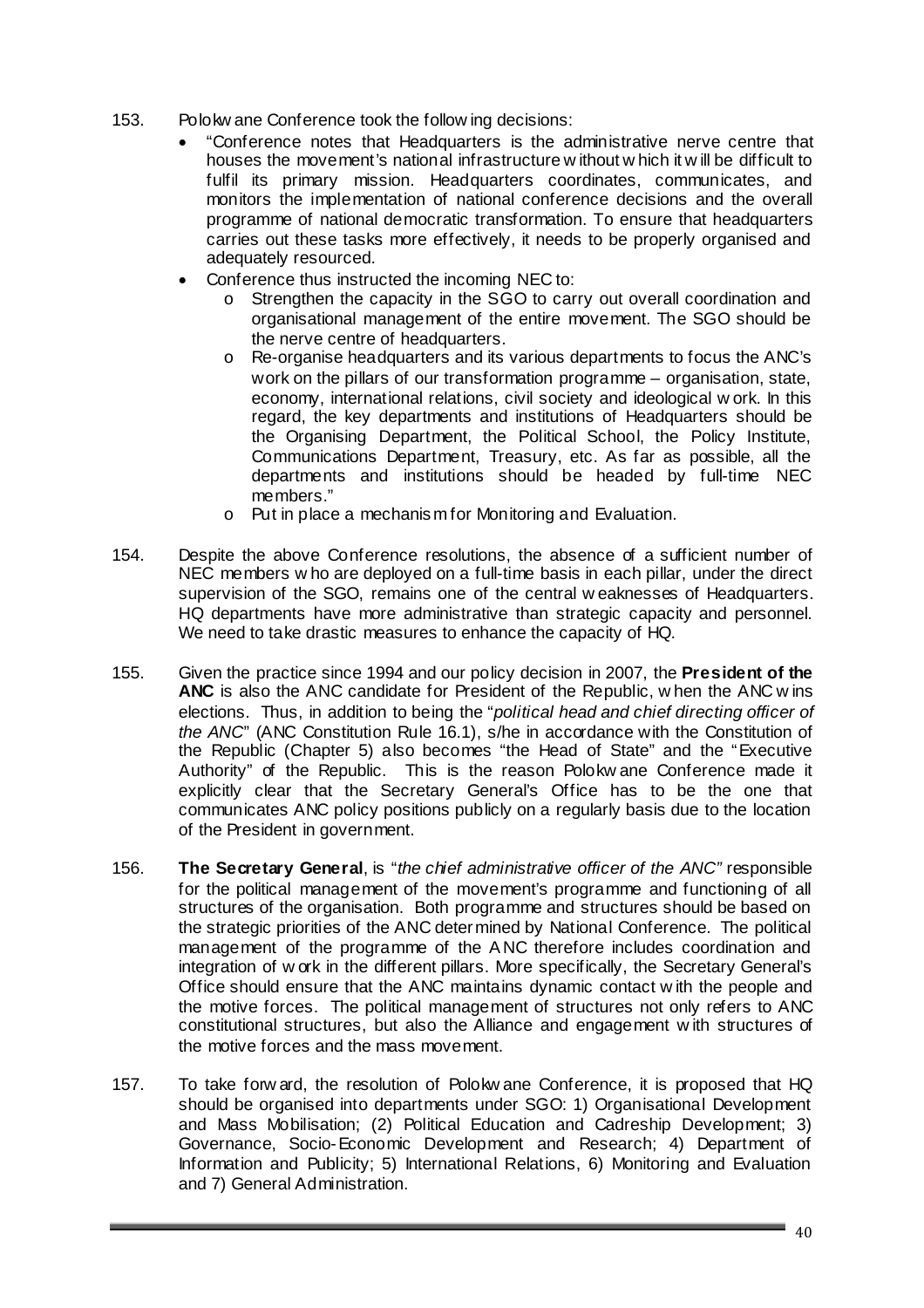- 158. The first six of these departments should be headed by full-time NEC members or DSGs elected by the National Conference who reports to the SG and should be members of the NWC. An alternative proposal is that the full-time Heads of Departments should be appointed by the NEC among those of its members, w ho meet the specific requirements, w ho shall be deployed to HQ for the five-year term.
- 159. The HQ departments should have various divisions or desks that w ill focus on detailed w ork among the motive forces and sectors. They should have the necessary strategic capacity that w ill enhance the ANC's ability to give leadership in all the pillars:
	- **Department of Political Education and Cadre Development:** the principal mandate is to contribute to the development of a progressive political line, build a core new cadres equipped know ledge and skills of movement-building and progressive statecraft in all pillars, eliminate illiteracy among ANC members and cultivate a culture of critical thinking and lifelong learning to make education and training a priority for ANC every member. No need to w ait for buildings.
	- **Department of Organisation and Mass Mobilisation:** the principal mandate should be movement-building as opposed to narrow organisation-building**.**  Should set up Desks and Units to service and organise different sectors of the motive forces - civil society, students, intellectual, w orkers, etc. These include Alliance w ork and election campaigns. The structure should reflect the depth and reach of a movement.
	- **Department of Information and Publicity:** the principal mandate is propaganda, agitation, asserting intellectual and ideological leadership and the political line of the movement. We need to set up the machinery w ith substantial capacity to carry out propaganda and agitation. This includes an in-house printing press, social media unit, TV and radio broadcasting unit.
	- **Department of Governance and Research:** the principal mandate is to build a credible and respected governing capacity that gives effect to the concept of "strategic centre of power". Build new capacity to coordinate the work of caucuses and public representatives, continuously review our political system as a w hole, carry out research on long term domestic and international trends and advice the ANC on how to proactively respond to new issues. The new Policy Institute should mirror governance clusters.
	- **Department of International Affairs:** principal mandate is to promote and coordinate party-to-party-relations and international solidarity w ork, reflecting the depth and reach of our strategy. Desks should be established along the lines of major regions of the world in order to ensure we carry out the ANC political line. Cadres w ho are deployed in the diplomatic arena should report regularly to the DIA at HQ w here some of our seasoned diplomats should be deployed.
	- **Department of Administration and Human Resource Management:** principal mandate is to modernise of all systems and processes and provide optimally and efficient support services to all political offices, departments, provinces, regions and branches. This includes the membership system, human resource management, events management, harnessing ICT to revolutionarise and modernise our administration, political communication, campaigns, political education and training.
	- **Department of Monitoring and Evaluation:** principal mandate is to undertake monitoring, evaluation and tracking of policy implementation and organisational decisions, including the performance of organisational structures on political, ideological, organisational, mass, governance and international w ork.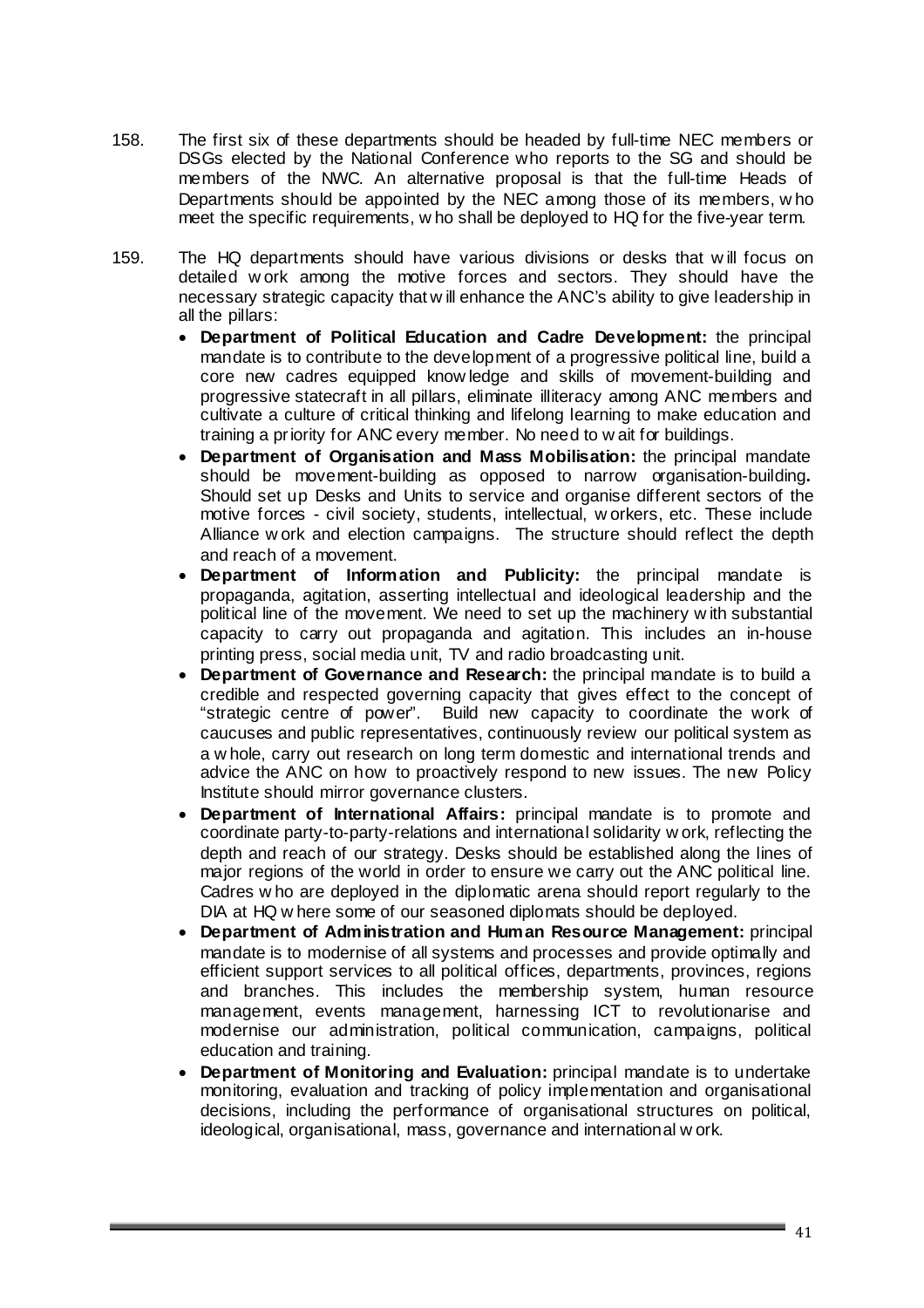- 160. An alternative proposal is that the departments should be clustered as follows:
	- a. Department of Organisation, Mass Mobilisation and Political Education;
	- b. Department of Governance, Performance, Monitoring and Evaluation;
	- c. Department of Information, Publicity and Ideological Work;
	- d. Department of International Affairs;

#### **Proposals on the NEC, NWC, Officials and Sub-Committees**

- 161. **NEC**: Our ow n history shows that the size of the NEC and number of Officials are determined by imperatives strategy and tactics and the depth of organisational and political w ork to be undertaken. Given the w ork that needs to be done in all the pillars and among the motive forces, the quality of the NEC is more important than the size – at all times the size should be determined by the demands and political tasks. The NEC should be a mirror of the ANC's experience, wisdom, depth and talent. The criteria should be tightened to enhance quality.
- 162. Certainly, we must bring to an abrupt end the emerging sub-culture of slates and tyranny of money in the election of leadership at this coming conference. Branches should be encouraged to elect cadres on the basis of the value they will add in the ANC's w ork in all pillars and sectors of the motive forces, cadres who represent a cross-section of the political generations. This is the reason we should dispassionately discuss the different generations in the history of the ANC.
- 163. The operations, activities and meetings of the NEC should be structured in a w ay that enables the national leadership to analyse important developments in the country and the w orld and evaluate the progress w e are making in each pillar of the NDR. The follow ing is further proposed:
	- At least once a quarter, the NEC should have focused four-day sessions to look to comprehensively review political developments and evaluate our w ork among the motive forces, review the progress we are making in a specific pillar and make substantive decisions that should be implemented by all structures and all cadres of our movement deployed in that pillar. In the quarterly sessions, the NEC should invite experts and progressive academics to come and share information on major developments and trends that we should not lose sight of, as the strategic centre of pow er;
	- The mid-year NEC Lekgotla is already serving as one of the focused NEC meetings w ith clear outcomes. The preparations and process tow ards the June Lekgotla should be improved. The M&E unit should be able to produce a review report on progress made in implementing the decisions of the previous lekgotla and this report should have served before the relevant sub-committees before the lekgotla;
	- The ANC Caucus should ensure that no bill or piece of legislation is taken through the parliamentary process before it is discussed and approved by the NEC or the NWC. This w ill ensure that the movement gives proper political direction to all our cadres deployed in the state on policy and law -making;
	- The NEC Political School is also one of the focused sessions that will greatly enhance the quality of political and ideological w ork and the unity and cohesion of the national leadership. The Political School should also be held on a quarterly basis;
	- Provinces, regions and branches should also structure their activities along similar lines;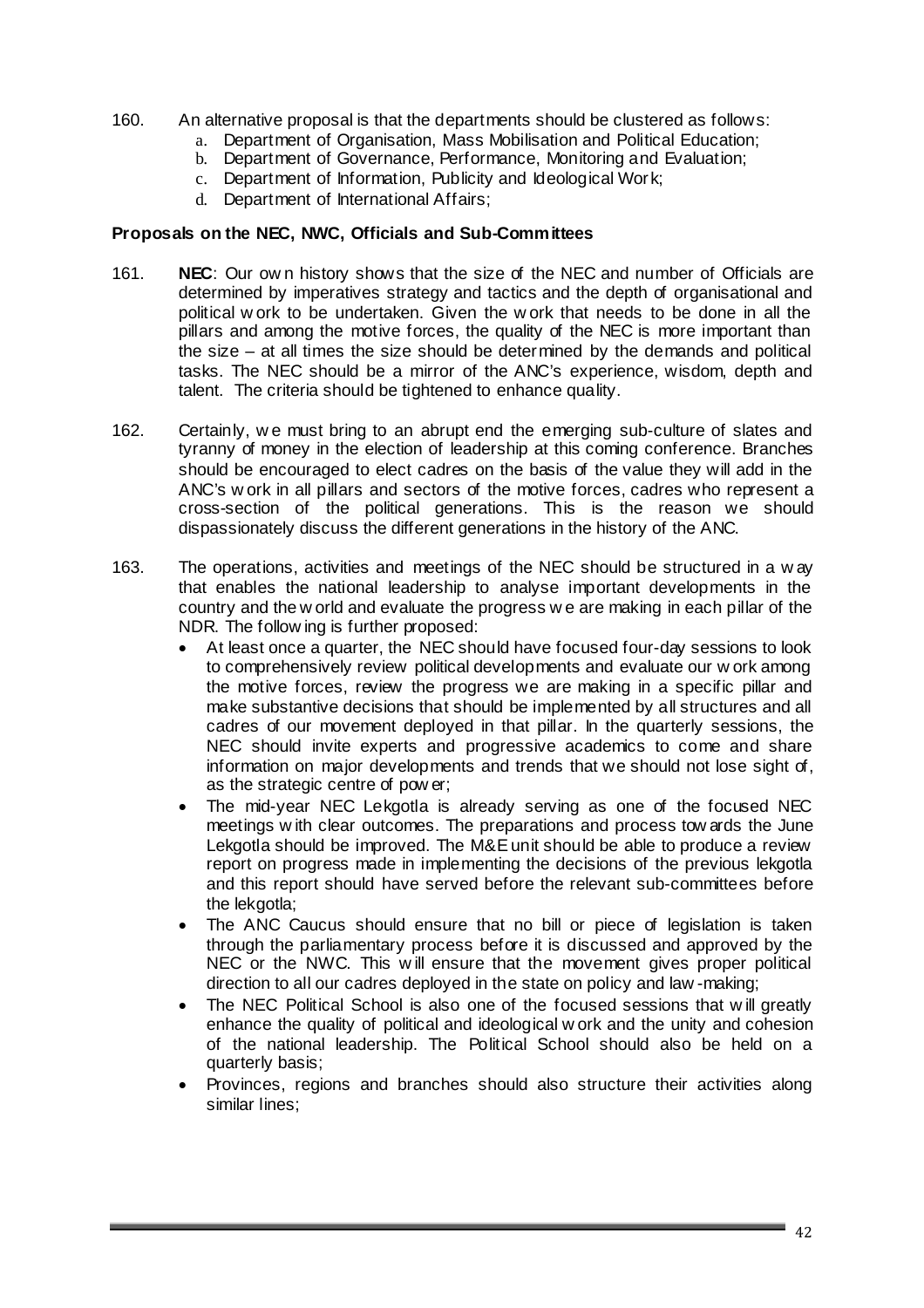- 164. The introduction of the National Working Committee in the 1940s w as a very important intervention in enhancing the capacity of Headquarters, under President Xuma, to implement organisational decisions and ensure national coherence. Going forward, there is a need to shift from the current basis on w hich the NWC is elected. Instead of open elections, w hich add not much value, w hat should count is the area of deployment as an NEC member. In this regard, the NWC should be composed of the Officials, the elected Heads of the Departments and Convenors of the follow ing sub-committee clusters that should be realigned and equipped w ith research capacity – Youth Development, Gender, Economic Transformation, Social Transformation, Education & Health and Defence, Peace & Criminal Justice Clusters. Other sub-committees w ill be linked to the Departments headed by fulltime NEC members w ho are NWC members.
- 165. Amongst the potential difficulties may arise is that we may not have the financial resources to sustain such a structure. Major decisions have to be made on financing the movement if w e are to build the necessary capacity and capability at all levels. Secondly, the direct election of Heads of specific departments by Conference w ill make it difficult to remove an individual w ho fails to perform because only conference can do so. Lastly, the authority of the NEC as the "highest organ of the ANC betw een National Conferences" should not be undermined by the NWC composed mainly of full-time NEC members and Convenors of Subcommittee clusters. The NWC should remain a w orking committee of the NEC as outlined in Rule 13.8.

# **Proposals on Officials**

- 166. The Constitution clarifies the role of Officials as individuals. It is how ever ambiguous on their responsibilities as a leadership collective. In the discussions on the gender parity policy w ith regards to the election of Officials, the Polokw ane conference interpreted the Constitution to mean that "The Officials" do not constitute a structure. How ever, in practice, given the immense responsibilities resting in each Political Office and in accordance with ANC's principle of collective leadership they operate as a leadership collective. This ambiguity is clearly untenable. The Constitution needs to be amended to include the Officials as one of the leadership collectives w ith clear collective responsibility and accountability.
- 167. The composition of the Officials has never been fixed in time, as illustrated by Box 1 in Chapter 3. Nothing stops the organisation in this era, to rethink the composition of the Officials.

# **Proposals on Provinces and Regions**

- 168. The **provincial structures** should be re-organised to focus principally on doing work in the pillars of the NDR and giving leadership to the motive forces. Mass and organisational w ork a new type of developmental activism to solve people's problems; political education and ideological w ork and focus on governance on the five priorities. The Provincial Conference to elect three full-time Heads of Organisation-Building & Mass Mobilisation, Political Education & Cadre Development and Governance & Policy w ho w ill w ork w ith the Provincial Secretary.
- 169. The **regional structures** should also be re-organised to concentrate on mass mobilisation and grassroots work in communities, political education and organisation development as w ell as governance of municipalities. The Regional Conference to elect tw o full-time Heads of Organisation-Building & Grassroots Work and Political Education & Cadre Development.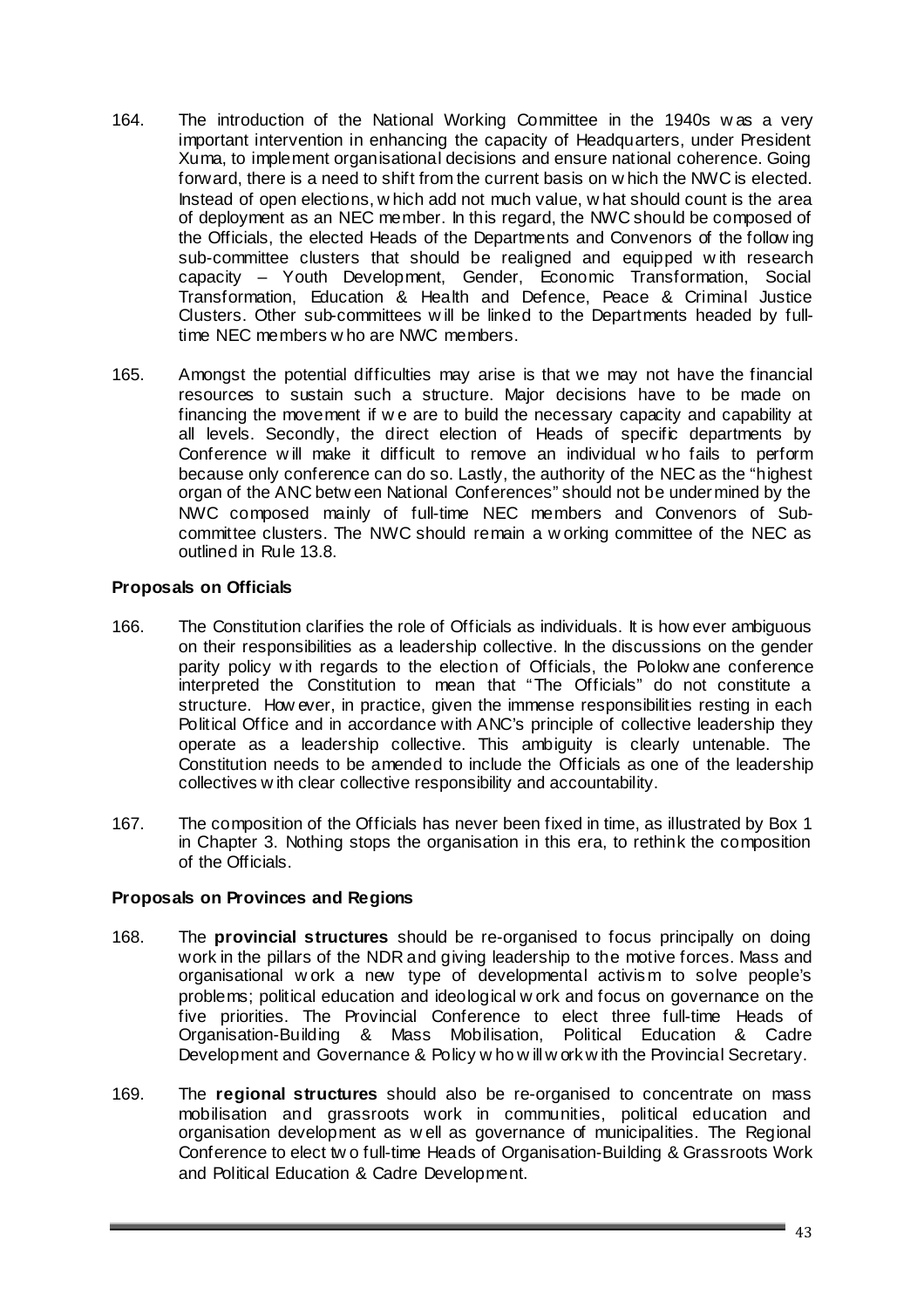#### **Strengthening grassroots development-activism and participatory democracy**

- 170. As we have already pointed out, our organisational theory asserts that the masses are the bedrock of the revolution. The biggest danger our movement faces today is to ever lose contact w ith the masses. And yet, our mass w ork is erratic, artificial and shallow outside an election campaign. Our people w ould want to see a more ANCled Alliance on the ground, instead of period visits only during elections.
- 171. Our discourse on organisational renew al needs to move beyond the narrow confines of "organisation-building" to movement-building and grassroots activism. In this regard, the ANC branch must become a strategic centre and movement for transformative politics in communities. Our branches should be civic-oriented and take up bread and butter issues in collaboration w ith the local alliance structures.
- 172. In order to succeed, we have to overcome the challenges that our branches are caught betw een oppositional politics of yesteryear and the new activism around socio-economic development – w hat we refer to as development-activism. Neither a statist approach to development nor oppositional mobilisation is the answ er to our current challenges. We need new activists who can cultivate a new transformative mobilisation such as the SACP's financial sector campaign and the current ANC education campaign focusing on building the culture of teaching and learning in our schools.
- 173. Development-activism differs from "service delivery" because the masses should not be spectators of government delivery. This new activism proceeds from the premise that development is contested and communities can shape the kind of development they w ant if led by an agent for change. They can also be misled by other forces contesting the space to turn against the ANC due to social distance and our absence on the ground.
- 174. An important element of development-activism is promoting participatory democracy **–** organising and mobilising our people for active participation in local transformation and development initiatives, including the creation of organs of people's pow er. Participatory democracy is broadly defined as an on-going process of empow ering our people to play an active part in the processes that affect their lives. Participatory democracy is a critical aspect of democratising our society as we have argued that 'democracy' cannot be limited to formal elections or formal individual and social rights of citizens. Betw een elections, w e need to actively promote various forms of popular participation – particularly in areas that are in line with the main priorities of ANC government – education, health, economy, rural development, crime and corruption. For example, focus in education could attend to the promotion of school-governing bodies (SGBs), student representative councils, and transformation forums in higher education etc.
- 175. The local structures of the ANC-led Alliance are very central to the promotion of participatory democracy and popular participation in community development. The ANC can provide an effective link betw een the community and the government. This is important even in w ards or municipalities under opposition control. We should be able to create a platform for the ANC-led government and ANC structures to report directly to communities and be ahead of the opposition on all matters affecting our people. As such, we must pay attention to a number of tasks that the ANC branch (and other levels of the ANC structures) in organising, mobilising and campaigning for sustainable development and quality of life at community level.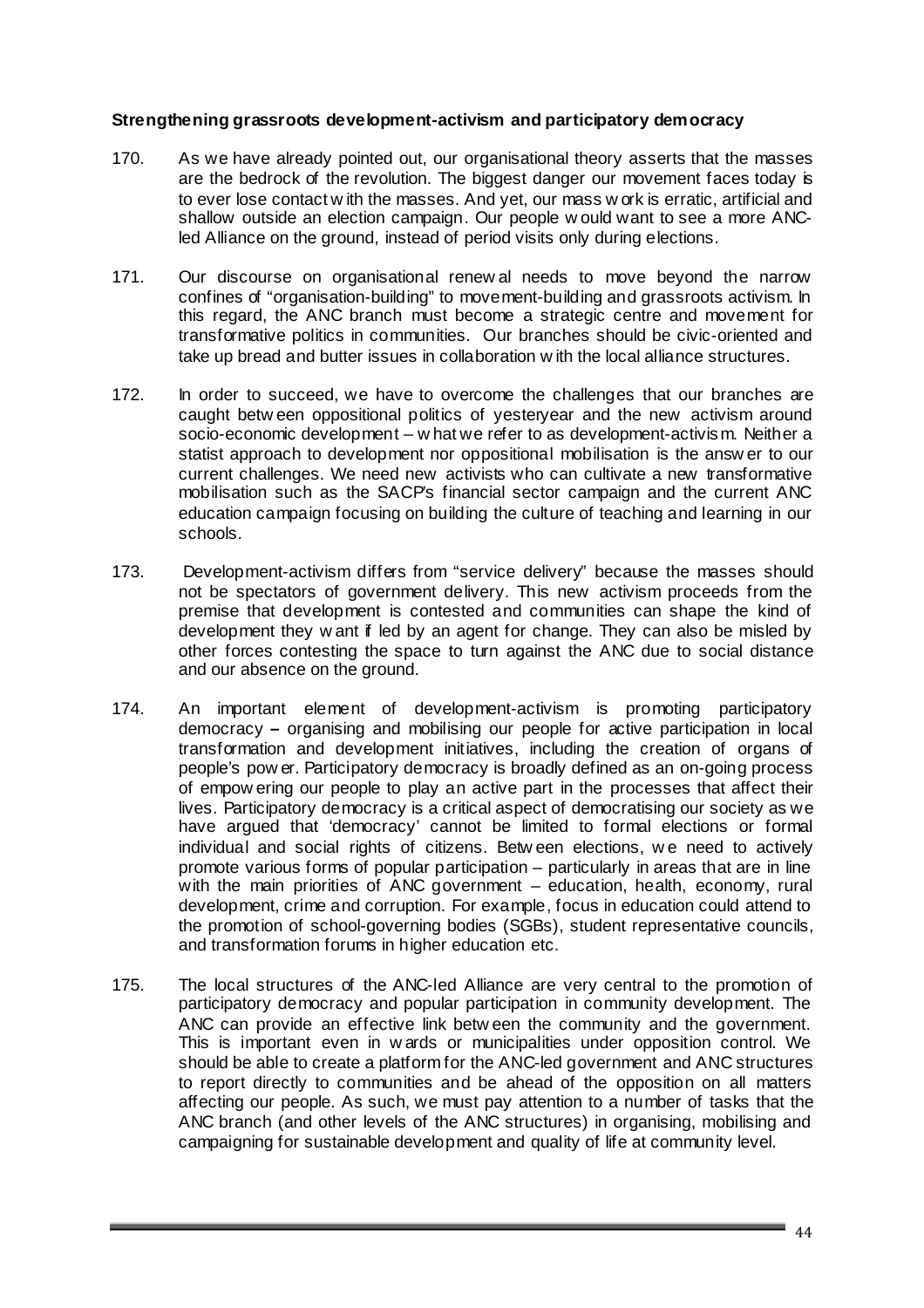176. Of course, we w ill not be able to achieve this kind of leadership to society unless our grassroots structures are transformative and developmental in their character and content. How do w e transform our ow n local structures so that they can put the people first in their form and content?

# **Re-organising the ANC branch to focus on people's concerns and the motive forces**

*"Organisation is the collective ability to solve people's problems. The only time we can say we are organised is when we can solve the problems of our people in all their manifestations" (Govan Mbeki, 1989)* 

- 177. The ANC branch is the basic unit of our organisation. It is the primary organ for maintaining direct contact w ith the people w here they live, at household and community level. The branch serves as the organic nexus betw een the ANC and the community. The mobilisation and political education of ordinary citizens rests squarely on the shoulders of our branches.
- 178. An ideal ANC is able to fulfil these very important political and civic responsibilities:
	- Act as an agent for socio-economic development in communities;
	- It is a school to produce community leaders and equips its members w ith the know ledge and skills to serve the people;
	- It mobilises and unites members of the community around issues of common concern and helps to unlock development and service delivery challenges in a locality;
	- Builds partnerships and mutual relations w ith other community-based groups around specific campaigns and joint programmes to uplift the community;
	- Actively involves members in on-going campaigns that address specific community concerns and problems;
	- Recruit new members, train and develop them into community activists w ho are willing to w ork for the community and nation at large;
	- Raising funds to finance its programmes and campaigns that enhance the ANC's visibility and presence in communities.
- 179. How ever, few branches ever operate at an optimal level. Most branches are plagued by a common set of w eaknesses:
	- **Seasonal activism**: most branches are active at election time and during elective conferences. This is a weakness that can only be addressed through a standing Branch programme of action whose content is to raise ANC's activism around solving people's problems.
	- **Bureaucratisation of the branch organisation**: too much time is spent dealing with administrative matters such as the membership system and w aiting for a quorum, instead of focusing on community mobilisation, organisation, political education and socio-economic development and service delivery in localities. This bureaucratisation of the ANC branch contributes to the decline of transformative politics and development-activism and creates fertile ground for in-fighting in branches.
	- **Branches neglect community development and service delivery issues:**  branches have been struggling to define a positive role on governance and service delivery matters at a local. ANC members organise protests through concerned groups instead of utilising the branch unlock development challenges.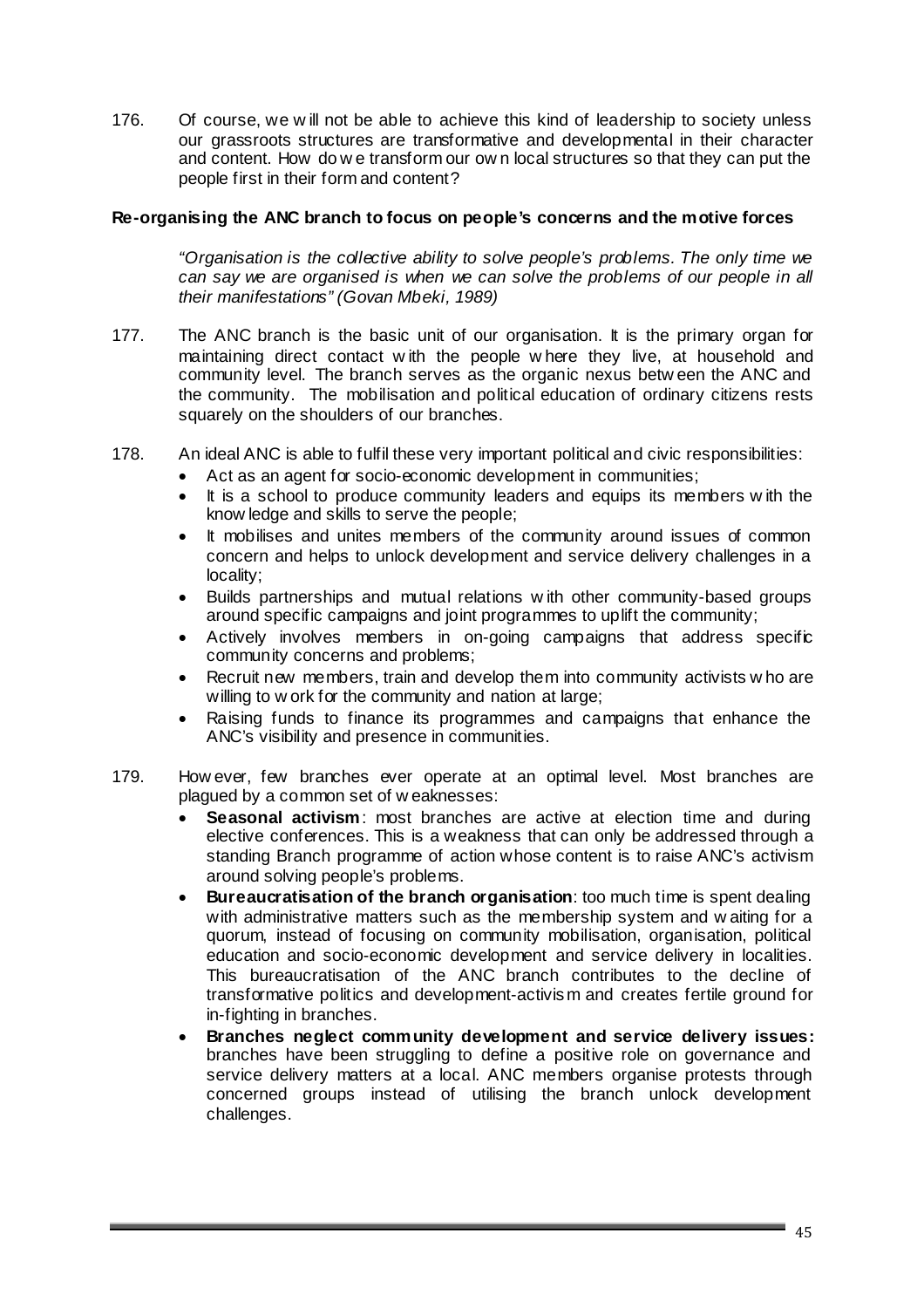- **Lack consistent political support from upper structures**: the Election Campaign underscores the importance of continuous interaction w ith branches by the national, provincial and regional leadership. The presence of national and provincial leadership on the ground boosts the confidence and morale of grassroots activists who need encouragement and support in raising the profile and visibility of the ANC in communities.
- **The ward-based branch is inadequate for the current challenges:** We moved from tow nship or village-based branches in 1990 to w ard-based branches after the Mafikeng Conference. The track record of w ard-based branches is a mixed one, compared w ith the previous form of branch. Few ward-based branches are playing their full role as the "vanguard of the communities" as articulated by the NGC of 2000. Branches are not structured to the motive forces on the ground. The vastness of some of the wards and the size of membership make our grassroots organisation too cumbersome. The one-size-fits-all branch structure is not able to draw community-based groups and sectors into the movement. The branch serves as another bureaucratic layer instead of a centre of popular involvement in transformative politics.
- 180. The ANC has neglected or outsourced its w ork among influential and key sectors of society such as workers, students, intellectuals, professionals and businesspeople. How do we redesign the basic unit of our organisation so that it can focus on solving people's problems and giving leadership to the motive forces at grassroots level, as a transformative movement and strategic centre of pow er?
- 181. We need a new approach to grassroots political and organisational w ork. ANC branches should be centres of transformative politics and development activism in communities. They should be at the centre of movement-building at local level, bringing together community-based organisations and civil society associations to drive transformation together rather than focus narrow ly on ANC members. The ANC branch committee should take the form of a local united front that brings together various representatives of community-based organisations and associations. The Branch Biennial General Meeting should elect only ten members, while the remainder should come from the community-based organisations. This w ill ensure that our basic unit gives effect to the "movement" character of the ANC.
- 182. We should introduce diverse forms of branches. In communities, we need VDbased branches and units. In w orkplaces, flats, institutions of learning and diplomatic missions outside the country, we need to set up units composed of a minimum of 5 and a maximum of 20 members. Units w ill still belong to a bigger geographic branch of no more than 500 members. Every branch should have a fulltime organiser w hose responsibility is to focus on organisational development, community involvement in all major decisions, grassroots activism, political education and discipline among the membership. All branches should be trained in how to identify and initiate economic development interventions in communities.
- 183. Massive political education and literacy campaign should be launched to empow er and arm every branch committee and the general membership w ith the analytical tools and leadership skills required to effective leadership to communities. Political classes should be conducted in units, after w hich organisational tasks w ill be assigned to each of the unit to go and solve development problems in the localities. Criteria for election into the Branch committee should include a proven ability to solve community problems, minimum level of political education and leadership skills. In order to qualify for election into the branch committee, one should have been a member in good standing for five years, with a track record of community activism and should have completed political education classes.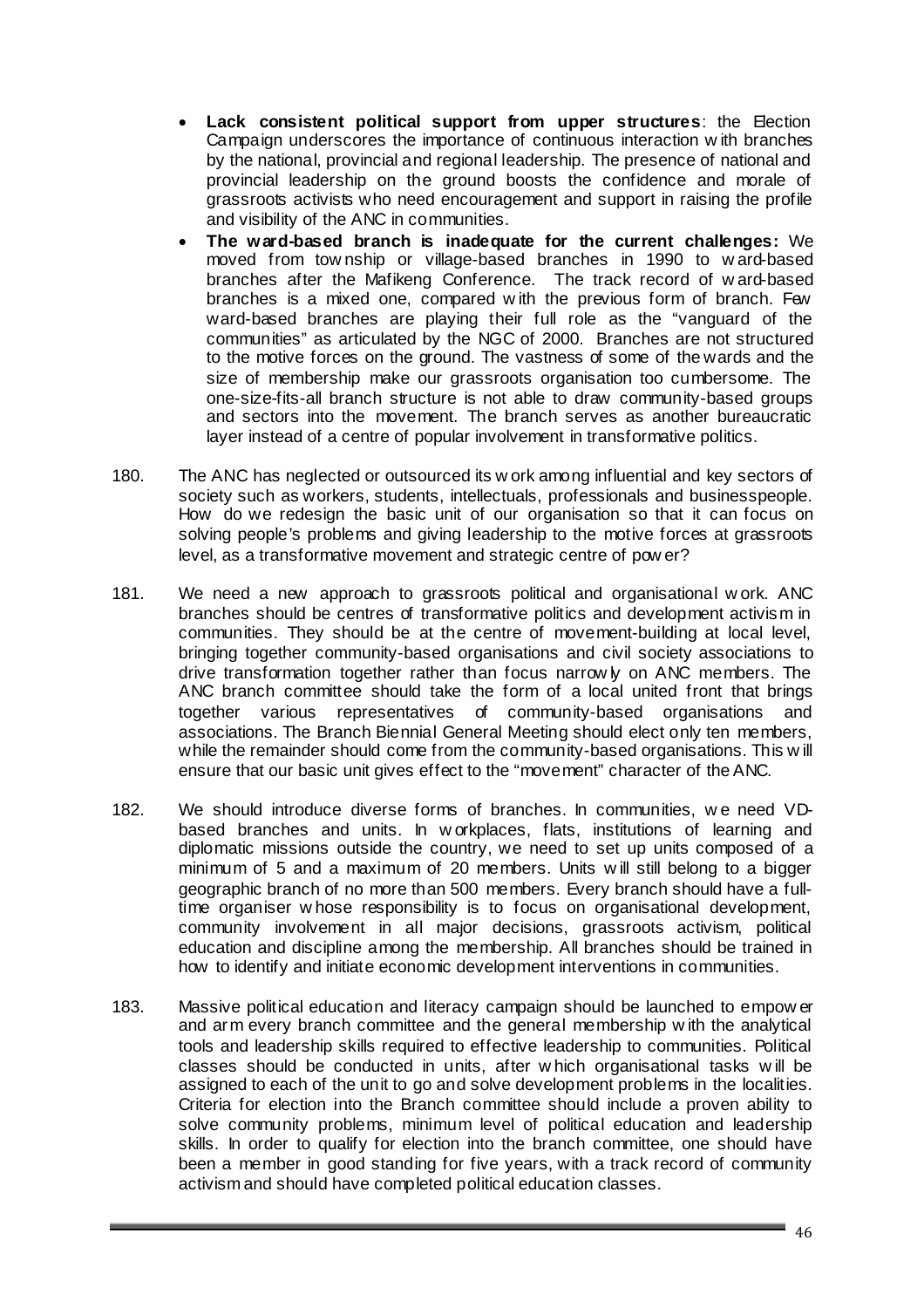### **Proposals on the membership**

- 184. The members of the ANC are the backbone of the ANC. Over years, they made it what it is – a trusted leader of the overw helming majority of South Africans. The image and standing of the ANC is result of the calibre of men and w omen w ho join it. It is for this reason that greater attention should be given, over the next ten years, to raise the political consciousness, activism and skills of every member.
- 185. Although membership is open to all South Africans who embrace its policies and objectives, targeted recruitment has alw ays been used to bring individuals w ho have qualities that add value to the w ork of the ANC in the current phase of transformation. Recruitment is not just about numbers but should be linked the potential contribution of the recruit to the w ork of the ANC in all pillars and influence among the motive forces.
- 186. Given the experiences of the recent years, we need to ensure a more rigorous process to induct new members into the ANC practices and policies. It is proposed that the **probation period should be extended to six months** during w hich all applicants should undergo compulsory political membership induction before taking the oath and being accepted as members, so that all new members understand their rights and responsibilities as ANC members. Every member of the ANC should be active in community and sectoral organisations.
- 187. As part of ensuring that the ANC is truly a force for modernisation right into the future, the ANC should consciously adopt a perspective that ANC membership should be the most informed, most conscientious and most enlightened in every community. Education and training w ill therefore be very important among the rankand-file, going forw ard. In particular, younger generations cannot continue to blame apartheid 20 years after freedom. The ANC should strive to send a large number of new generations of leaders to schools, colleges and universities over the next ten years so that w e can achieve the goal of a literate and better educated membership by the next decade. In the long term, a revolutionary movement can only succeed in its transformation agenda if it contributes to the development of advanced productive forces and advanced progressive culture.
- 188. Accordingly, w e should take drastic decisions around the development of our members so as to break the current cycle of dependency on the movement for deployment and vulnerability to place politics. Within the next five years, all members should have received political education covering ANC history; strategy and tactics; theory of organisation and mass w ork; the role of state in socioeconomic development; role of an ANC member in society; organisational discipline and basic leadership skills.
- 189. With regard to the membership system, the ANC has gone through a terrible experience of fraudulent practices and manipulation of the membership system to try and influence conference outcomes or marginalize or exclude those who hold different view s. This fundamentally undermines the integrity of organisational processes. The audit of membership and introduction of strict guidelines to prepare for conferences have assisted a great deal in reducing fraudulent practices. These guidelines need to be strengthened to redefine both a "member in good standing" and a "branch in good standing" to include activism and participation in community development.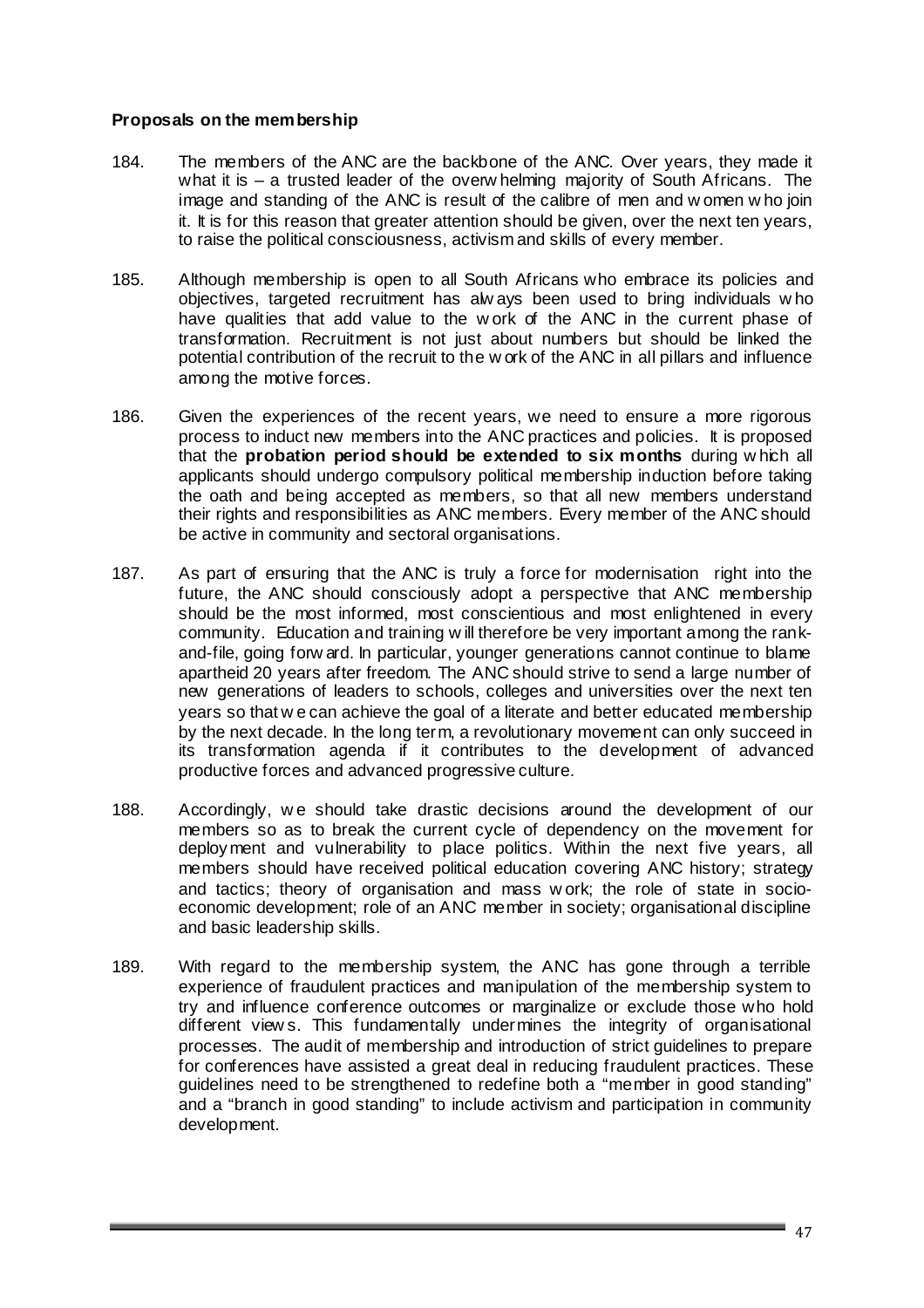190. The administrative and technical glitches of the system have led to the introduction of new systems after another, without ever delivering on the expectations of members to receive their membership cards once they either renew ed or joined. The problems associated w ith our membership are very basic and can be resolved through the modernisation of the current processes and systems. In this day and age, our members find it unacceptable that their vanguard movement still uses antiquated methods to run its ow n affairs. The NEC has already directed that this matter should receive urgent and priority attention in this centenary year.

### **Proposals on the Leagues**

- 191. For any revolutionary movement, the reproduction and maintenance of its organisational culture and cadreship across generations cannot be left to chance. The Youth and Women Leagues of the ANC are important formations that ensure an ongoing presence of the ANC amongst these tw o critical sectors in our society.
- 192. The Leagues are therefore both reservoirs for recruitment and 'schools of socialization', since they (should) provide consistent and vibrant forums for young people and w omen to participate in the political life of the ANC, and thus for the development of members and the emergence of cadres. The Youth and Women's Leagues, as sectoral formations of the ANC and through League branch structures, have similar yet specialized functions. They derive their existence from the ANC constitution and are therefore bound by it. Both the Youth and Women's Leagues function as autonomous bodies w ithin the overall structure of the ANC, of w hich they are integral parts. They have their own constitutions, rules and regulations, provided that these are not in conflict w ith the ANC Constitution and policies.
- 193. The **ANC Youth League** serves as a preparatory school for young members and cadres, by harnessing their energy, innovation and enthusiasm in the transformation process. As a mass movement of young men and w omen, it also provides young activists w ith practical experiences of mass w ork, problem solving and service to the people. In addition, it mobilises and champions youth interests in the ANC and in broader society. It is therefore not surprising that from the ranks of the ANC Youth League have emerged tried and tested ANC cadres.
- 194. The **ANC Women's League** similarly is a political school for w omen, harnessing the reservoir of community activism w e find among w omen virtually everywhere, raising their consciousness and aw areness about their position and emancipation as women, the building of a democratic, non-racial, non-sexist and prosperous country for all, and preparing them to take their place in the ANC and in broader society, pursuant of these goals.
- 195. The recently launched **Veterans League** is a unique formation, an embodiment of the organisational experience and memories of our movement. It should thus play a critical role in the process of political education and leadership development. The primary focus of the Veterans' League should be to assist the movement in dealing with all the challenges of the current period. Veterans can only do so if they are not caught up in current in-fighting and factional battles in the structures of the movement. Their conduct should be beyond reproach. Correctly speaking, the Veterans' League is a council of elders w ho should be a source of w isdom, unity and stability.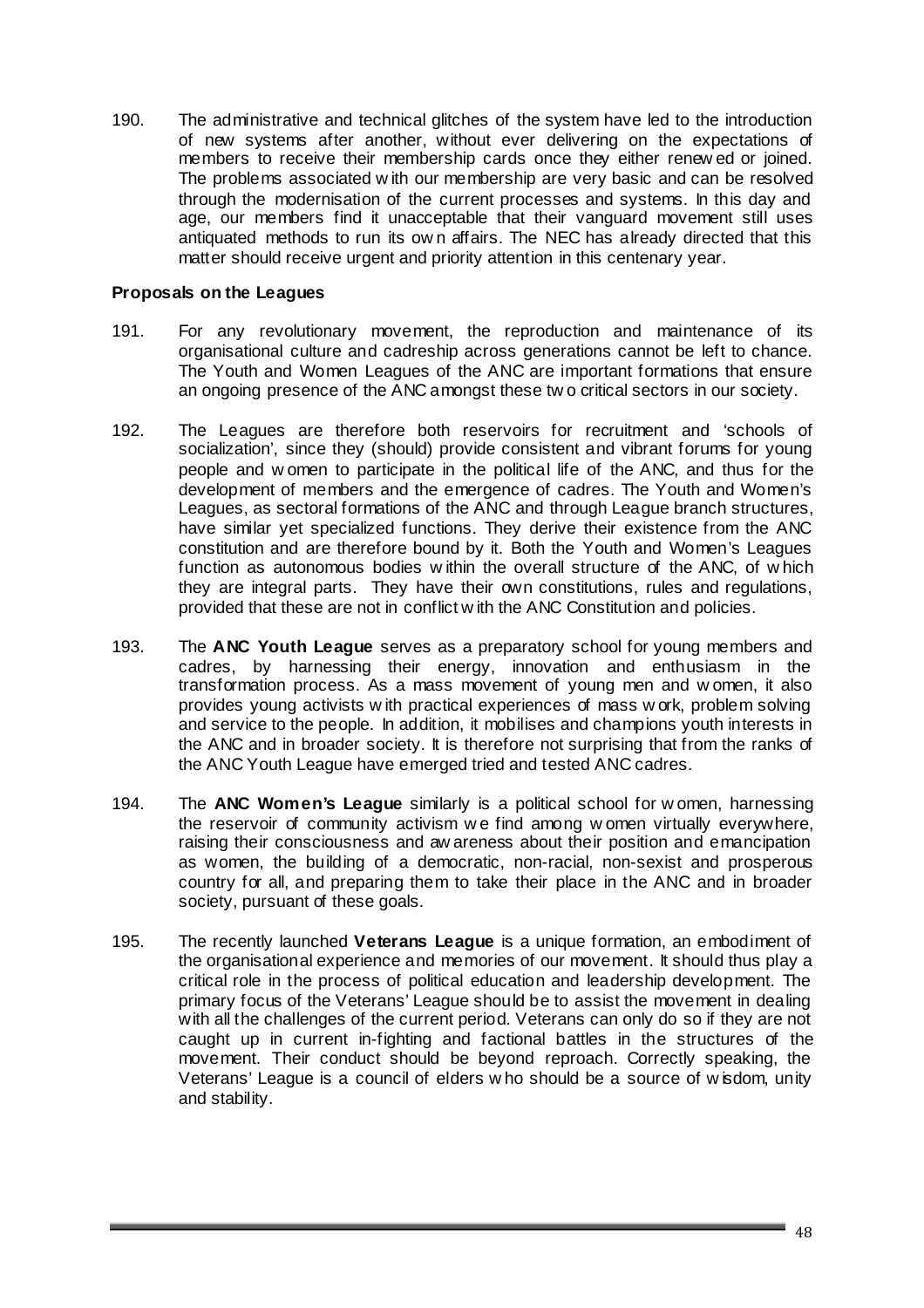- 196. **MKMVA**: Polokw ane Conference set a correct framew ork in clarifying the role and place of MKMVA as that of promoting the legacy of Umkhonto w eSizwe, attending to the w elfare of former combatants of MK and integrating them into the A NC political life and the mainstream of society. The NGC further outlined an important role that MKMVA can play in revive political education in our movement. More w ork needs to be done to focus MKMVA on all these tasks.
- 197. **Young Pioneers**: The ANC should re-launch the Pioneers so as to introduce children to the organisation at an early age. This structure played a crucial role in the 1950s.
- 198. V**olunteer Corps**: volunteers play a critical role in the political life of the ANC. The ANC has alw ays relied upon those of its members w ho are w illing to sacrifice so that the cause of the people can triumph. Many ANC members continue to give their time, energy and talents in the service of the people and the movement. The launch of ANC volunteer corps w ill play an important role in this regard.

# **Proposal on institutionalising key processes and procedures**

- 199. The ANC as a broad and increasingly complex movement have a range of organisational processes and procedures (e.g. audits of branches, induction of executives, branch manuals, membership system, roles of PCOs), as w ell as rules and regulations (rules of conferences) that it uses to ensure operational efficiency and to ensure that its core values are reflected in these procedures. In addition, there are also processes involving the Alliance, its relationship w ith Caucuses, etc.
- 200. These operational procedures are derived from the Constitution and policies and resolutions adopted by Conferences and by the NEC. Although these are very important in ensuring the proper functioning and organisational integrity of the A NC at all levels, they are often developed on an adhoc basis and we often reinvent the wheel. For example, one of the key organisational processes in the ANC, since 1912, is organising Conferences. How ever, for each conference, whether it's a Regional or National conference, we act as if it's the first and start from scratch to develop rules – w hether organisational or logistical. As a movement, this makes for adhocism and inconsistency, but also makes it difficult for us to learn from experience.
- 201. It is therefore proposed that the incoming Secretary General, with Provincial and League Secretaries should identify all the key organisational and administrative processes in the ANC, and develop an A NC Operational Manual, that seeks to integrate and contain all of these processes, based on existing policies (previous conference resolutions, existing manuals and guidelines) and the Renew al proposals. To mention a few :
	- Branch manual
	- Induction of BECs, RECs, PEC's, NEC and Leagues
	- Mass Campaign manual: focussing on bread and butter campaign issues
	- Organising conferences
	- Membership manual
	- Guidelines for Audits of branches: this should go beyond the formal requirements (quorating AGM, members in good standing), but also include an audit of the political activities required of branches.
	- Role of ANC PCOs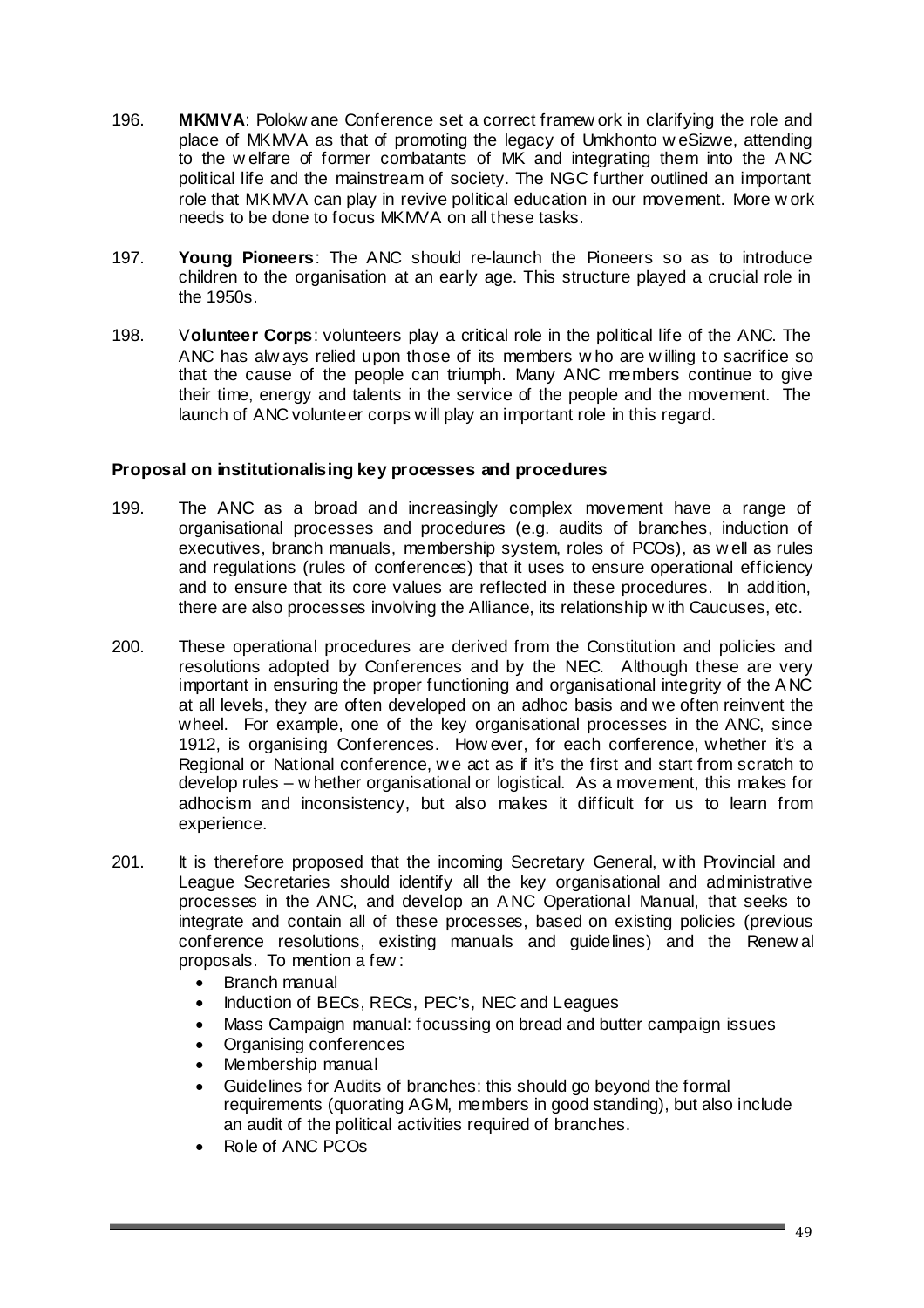- Responsibilities of key ANC portfolios: role of Chairpersons, secretaries, treasurers, political education, communications, organisers.
- Communications, political education manuals
- Role of caucuses and ANC public representatives
- Role of ANC councillors

Questions for discussions

- a. Review the current capacity of the ANC at branch, regional, provincial and national level and propose interventions to address the weaknesse s.
- b. How do we strengthen the work of the ANC in sectors such as youth, women, faith-based community, arts and culture, sports and people with disabilities ?
- c. What do we understand by development-activism what are the practical challenges of developing such an activist?
- d. How does the ANC branch ensure and maximise participatory democracy at local level?
- e. What practical steps we can take to ensure that the ANC at local level assume a movement character?
- f. What is the best way to organise the ANC branch so that it can lead all motive forces, sectors and community groups at a local level?
- g. How do we ensure that we institutionalise ANC practises and processe s, so that they are accessible to all members?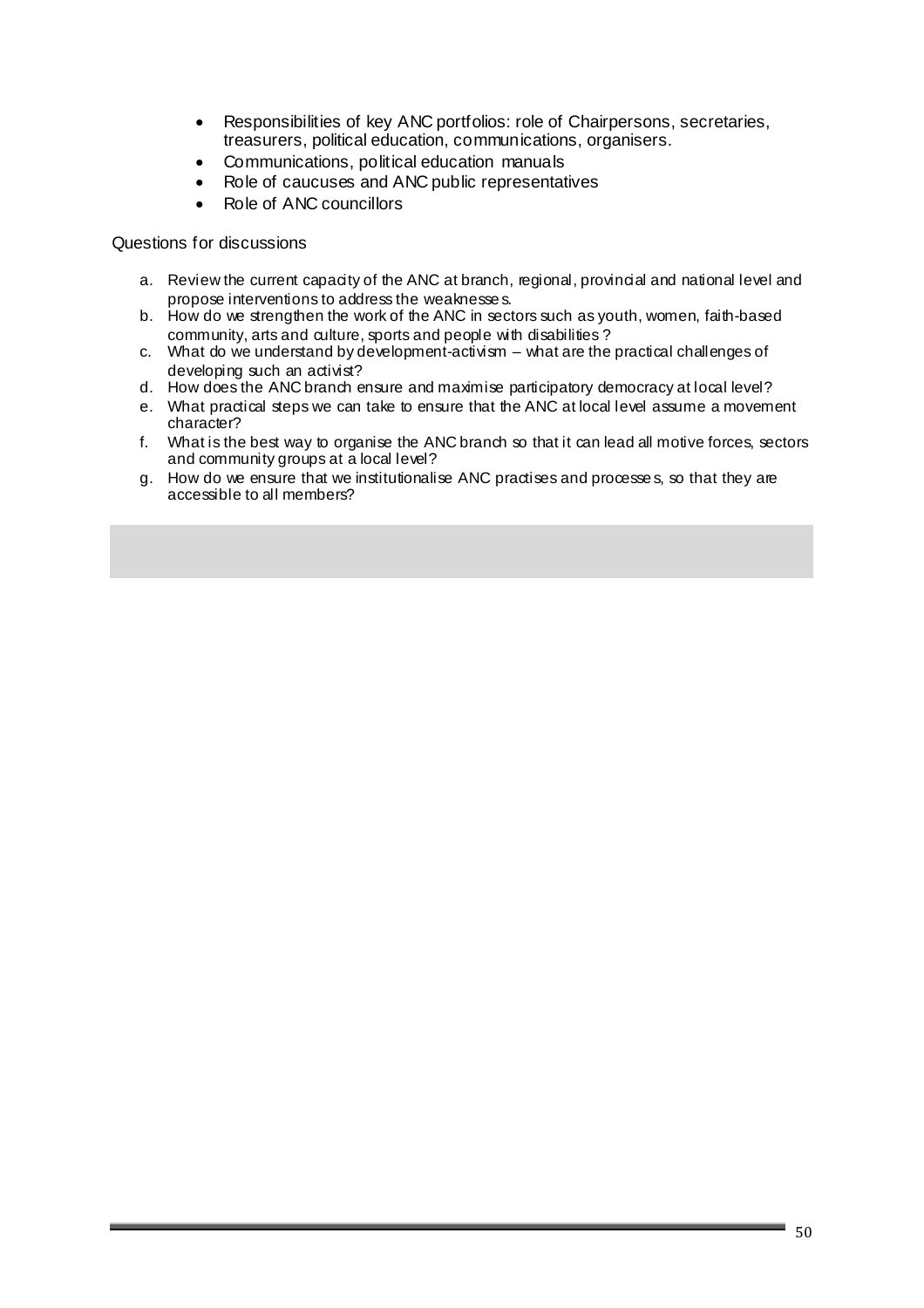# **CHAPTER 9: THE ANC AND INFORMATION COMMUNICATIONS TECHNOLOGY**

#### **The impact of the ICT revolution on politics, society and the economy**

- 202. One of the principal defining features of the  $21<sup>st</sup>$  century is that the major advances in information and communications technology (ICT) is having a profound impact on politics, society and the economy. Together w ith climate change, urbanization, demographic shifts, ICT is going to remain a decisive factor that influences the future.
- 203. Global humanity has also experienced w atershed transformation into know ledge societies, w here more than ever before access to information and know ledge becomes the key determinant of the extent to w hich individuals, communities and nations contribute to their ow n and societal development. Access to information and know ledge has become a critical new area of the struggle for social and economic justice. Those w ho are left out of the information age and know ledge economy become the new "have-nots".
- 204. This revolution, also referred to as the information society, has transformed the w ay people relate to one another and their societies. This has made the w orld a much smaller place, in w hich individuals can access information and services from wherever they are in the w orld.
- 205. As a disciplined force of the left, the ANC's task is to continue to fight against global apartheid in all its manifestations and work towards and inclusive information society and know ledge economy. This means that w e must harness the information and communication technologies to further the cause of our people and modernise our society, economy politics. As a modern liberation movement, w e must harness ICT to modernise the w ay we manage our movement, conduct mass w ork and participate in public discourse. This section w ill focus on the use of ICT in the A NC's organising and mobilising strategy, also referred to as e-ANC.

# **The battle of ideas and the ICT revolution**

- 206. The A NC has analysed the impact of the mass communication and information revolution in various discussion documents over the last decade. Thus it has recognised that the mass communication and information revolution has had a profound impact on societies and on political and other movements across the globe. One of the major developments in this regard is the grow ing dominance of commercial media over traditional forms of communication betw een movements and their membership and mass base.
- 207. This is one side of the coin, and specifically refers to the era of traditional print and electronic media (print, television and radio). The rise of the Internet and particularly over the last few years the rise of social media and expanded access (especially in developing countries) to cell phones, has introduced a whole new set of dynamics. Firstly, it has democratised not only access to information (anyone w ith internet access can access information about anything), but also the generation of information.
- 208. Whereas in the past 'the media' in their newsrooms and studios and political, trade union, companies or government spin doctors and communicators generated 'news'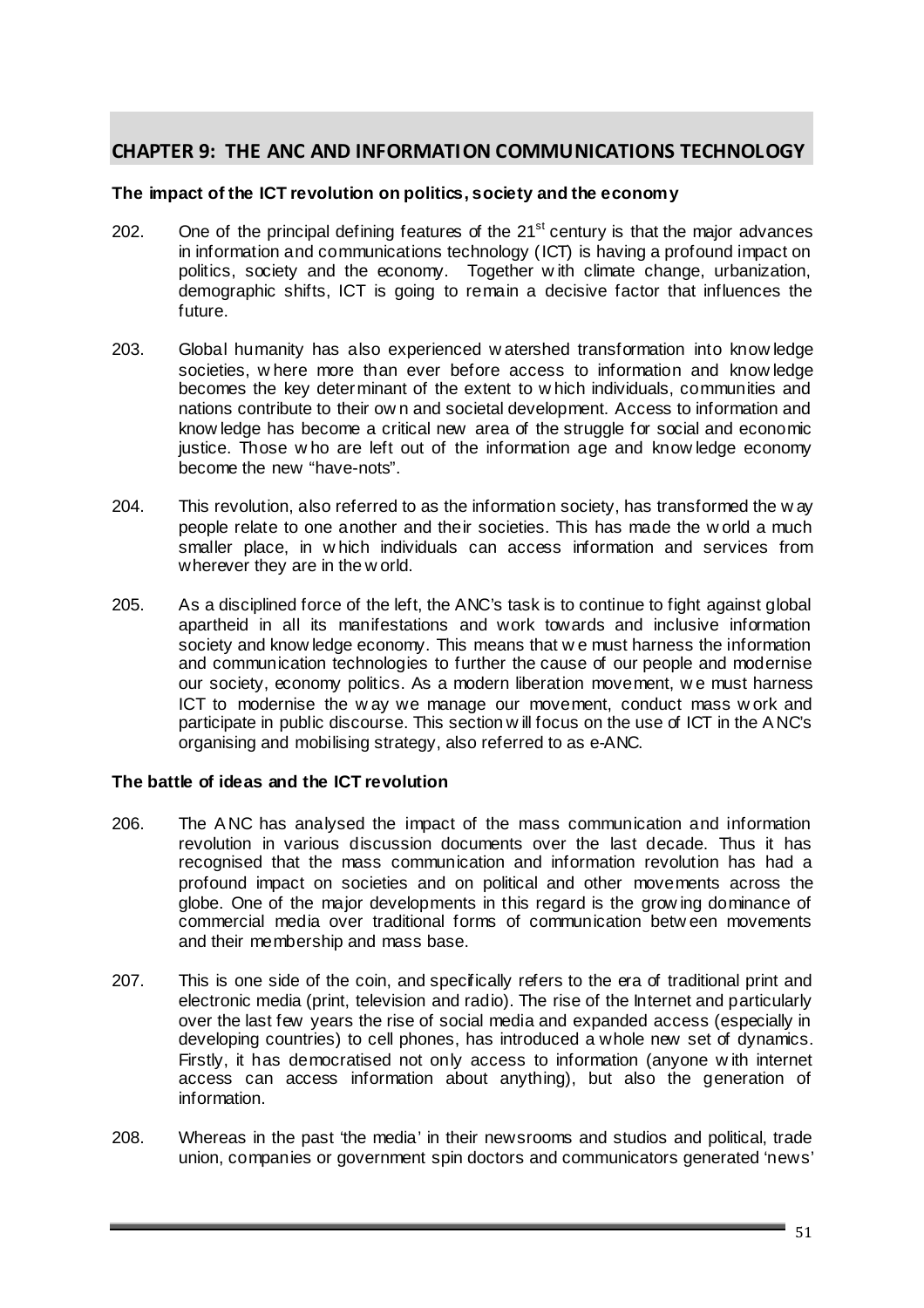and therefore set the agenda, w ith social media and user-generated content these traditional thought leaders are no longer the sole agenda setters.

- 209. The pow er of the social media netw orks and their potential as tools of mass mobilisation have been demonstrated most recently by social movements - the "*Arab Spring or Twitter revolution*" and "*Occupy Wall Street*" movements. All over the w orld, new generations of activists have used the "new media" to make their voices heard on critical issues such as climate change, undemocratic regimes and the financial-economic crisis of global capitalism.
- 210. In different periods, the ANC has often been in the forefront of seizing opportunities provided by advances in science and technology to enhance its work in all the four pillars of the struggle. In the 1990s, the ANC became first political organisation in South Africa to start its ow n website. We have harnessed ICT to boost our election campaign techniques and have often been an innovative organisation that regularly uses research and opinion surveys to aid its elections strategy development, w hile at the same time emphasising internal communications (through organs such as *ANC Today*, *NEC Bulletin*, *Umrabulo,* various provincial ANC publications and direct communications w ith its mass base). The innovative use of 'new media' w as particularly evident during the 2009 elections campaign, pioneered by the ANC Youth League and is one of the explanations for the concerted outreach to young and first-time voters.
- 211. The challenges of the information revolution include the shallow ness that is associated w ith instant and constant new s feeds, short attention spans and the tyranny of the sound bite. For political movements and parties there is also the challenge of leaders w ho are made in the media. In response, organisational programmes (and often policies) also become 'instant' and responsive and the media is then used to forw ard agendas within organisations. One of the manifestations of the shadow organisational culture in the A NC of the last couple of years has been the public spats betw een leaders and the use of the media to discredit each other and to fight internal leadership battles in the movement and the Alliance.
- 212. The engagement on the issues of communications remains an important part of ANC organisational strategy, as recognised by the extensive resolution from the 51st National Conference in 2002 on Communications, w hich also set clear benchmarks. The 52nd National Conference resolutions on Communications and the battles of ideas re-affirmed and extended the policy positions of the previous conference, in the context of the battle of ideas.
- 213. The ANC also needs to strengthen and develop its capacity to generate relevant content, across different communication mediums and for different target audiences. This include its research and monitoring capacity, strengthening forums for ideological and policy reflection such as *ANC Today* and *Umrabulo*, ensure development of content in African languages and develop w riting, communications and research skills amongst its cadres and leaders.

# **ICT and improving organisational effectiveness and efficiency of the ANC**

214. The issue of ICT in the ANC has also arisen in the context of discussions about organisational design and modernising the operations of the movement. We have been too half-hearted and sporadic in the application of ICT especially in the management of organisational processes. Outside the election campaign, w e have not been able to develop a coherent engagement w ith the social media netw orks.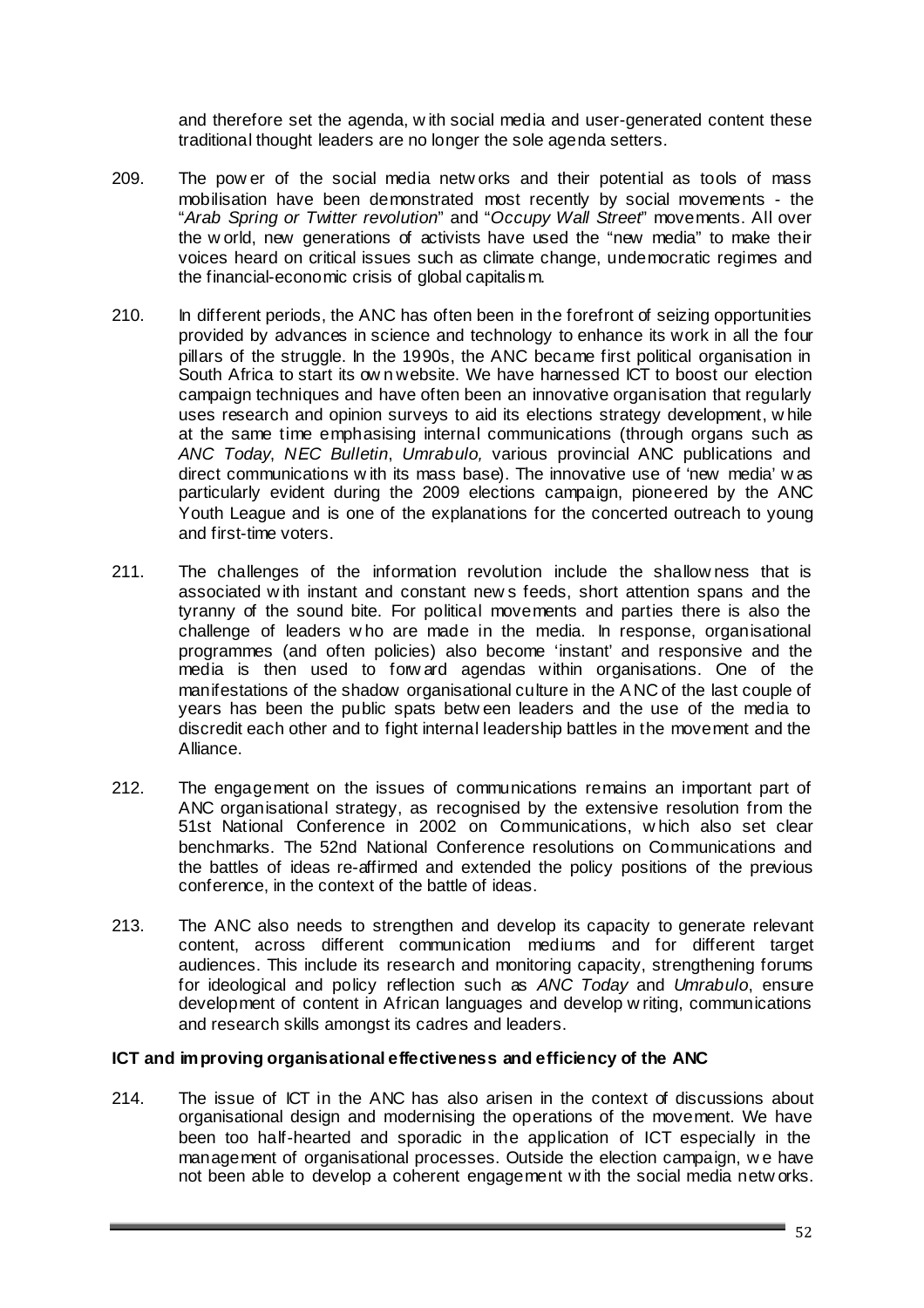Our internal organisational management systems are at odds w ith the claim that w e are a modern organisation that moves w ith the changing times. Why do w e say so?

- 215. Firstly, w e have been experiencing problems w ith the ANC membership system since the re-establishment of the ANC as a legal movement in 1990. Not only is our membership system inefficient (long w aiting periods for membership cards, problems of renew als, etc), but it also poses a serious risk to the ANC, since the system can easily be manipulated. Currently, the process of joining the ANC requires one to manually fill in a form, go to the bank, and physically deliver the form at a regional office (through the branch membership officer) and then w aiting months to years for the membership card.
- 216. Secondly, our internal communications suffer from reliance on  $20<sup>th</sup>$  century forms of communication. Although the A NC is one of the first organisation to use the internet to conduct its w ork, intermittent connectivity interruptions render this service unreliable – "the server is dow n" too often. The Stellenbosch Conference, reaffirmed by subsequent conferences and councils, called for all ANC regional and branch offices to be connected to the Internet, so as to aid internal communications and improve efficiency.
- 217. One of the challenges w ith our membership system is exactly this challenge of connectivity at especially regional levels, w here data on the membership from branches are to be captured and membership cards printed. In addition, few ANC branches have offices, and communications betw een upper structures and branches are still very much in the tw entieth century (faxes, branch mail slots in provincial and regional offices which must be collected in person, letters delivered by organisers or REC members, etc).
- 218. In addition to these tw o key organisational processes and systems, there are a host of other areas, where we have only scratched the surface in terms of using ICT to improve organisational effectiveness. For example, many ANC branches increasingly use mass SMSs to inform members of branch activities, though not yet to remind members about the need to renew their membership; members and the public can donate money to the ANC online, but membership fees can't be paid online; to name but a few . All these deficiencies and inefficiencies should be addressed so that the ANC becomes the leader and most innovative political formation in the ICT space.

# **Some principles about building the e-ANC**

- 219. The A NC must continue to combine tried and tested methods of organising such as door-to-door w ork and households visits, w ith the use of ICT to reach out to those social forces whose lifestyle is more attuned to the realities of the information and communication technology revolution, especially the youth and the middle strata. Otherw ise, the ANC can lose its relevance as a *movement of the future*.
- 220. The concept of e-ANC is therefore part of this process, to build the type of ANC that uses and promotes universal access to ICTs amongst its members and the citizenry, and ensure that its organisational structures at all levels effectively use ICT to improve its core systems (membership, internal communications) as well as its campaigns, programmes and mass communications w ith the electorate, different sectors in society and the w orld. The campaign for equitable access to ICT and the rollout of broadband is an important aspect of the progressive and mass approach.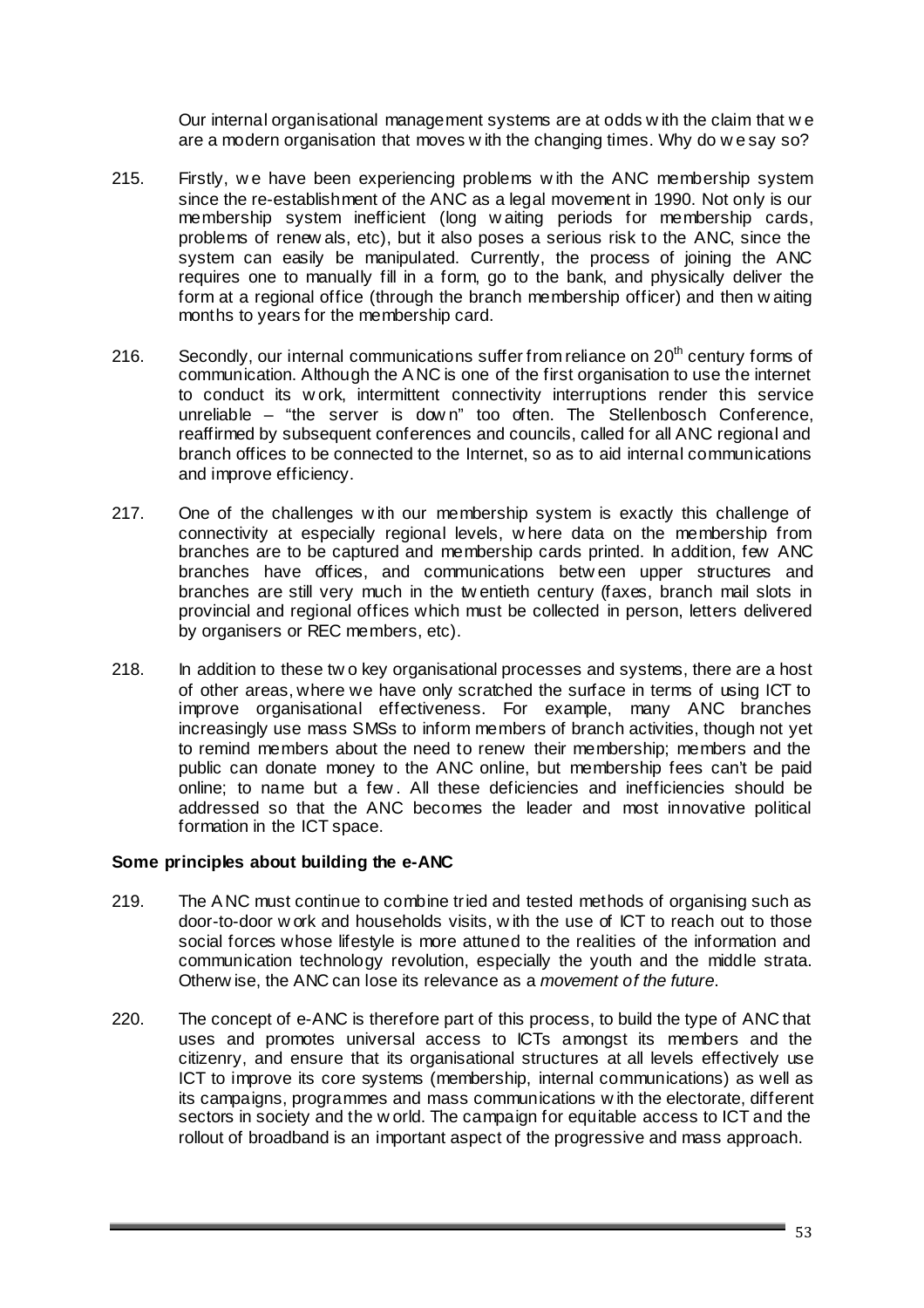# **Proposals on building the ANC's capacity to harness ICT for transformative politics**

- 221. To build an e-ANC, w e propose that an implementation plan be developed, taking forward and consolidating already existing policy of the movement, but in the framew ork of e-ANC:
- 222. *To promote usage and universal access to ICTs amongst ANC members and the citizenry, the ANC should:* 
	- Advocate for and monitor the achievement of universal access to ICTs, issues of affordability and expansion of broadband, through its organisational structures and government.
	- Ensure that its members are encouraged to understand the advantages of ICTs, and that they empow er themselves through the attainment of e-skills.
	- Encourage branches to use ICT in communicating w ith individual members, including bulk SMS on branch and regional activities.
	- Develop and expand use of social media to engage w ith especially younger members.
- 223. *Improve the ANC membership system, learning from other institutions that also have mass membership systems, including:* 
	- A secure online system for applying for membership, as an option for those who have access.
	- Improve security of ANC membership system to make it less open to manipulation, especially tow ards conferences, and consider the use of biometric technology.
	- Introduce a membership system that helps to monitor and evaluate the political activism and w ork of members and branches on the ground.
- 224. *Connectivity of branches and regional offices* 
	- One branch, one connected office by 2015 NGC campaign and programme, with an implementation and funding plan to achieve this. In addition, whilst branch offices may serve many organisational functions, branch level connectivity should not be dependent on a physical office. Already many of our members in almost every branch use their cell phones for personal emailing or w eb browsing. We need to find w ays of using mobile connectivity, without creating problems of e-gatekeepers.
- 225. *Develop other uses of ICT for internal communication and communicating with citizenry:* 
	- Constantly improve and update the A NC and Leagues w ebsites as repositories of information and documents of the broad movement.
	- Programme of digitising our recent and not so recent history, and make it available on different platforms (YouTube etc) as part of our propaganda machinery.
	- Encourage branches, regions, provinces and Leagues to upload information related to local and sectoral history as part of the Centenary celebrations.

# 226. *Develop e-learning platforms as part of political education*

• In addition to Umrabulo, ANC Today and NEC Bulletins, as w ell as various Provincial ANC publications, we must make political education materials available online, including access to the ANC Core Curriculum to encourage self-study and study circles. The Political education curricula should include a focus on technology as an organising tool, using freely available services – for example Google Earth to map branch membership.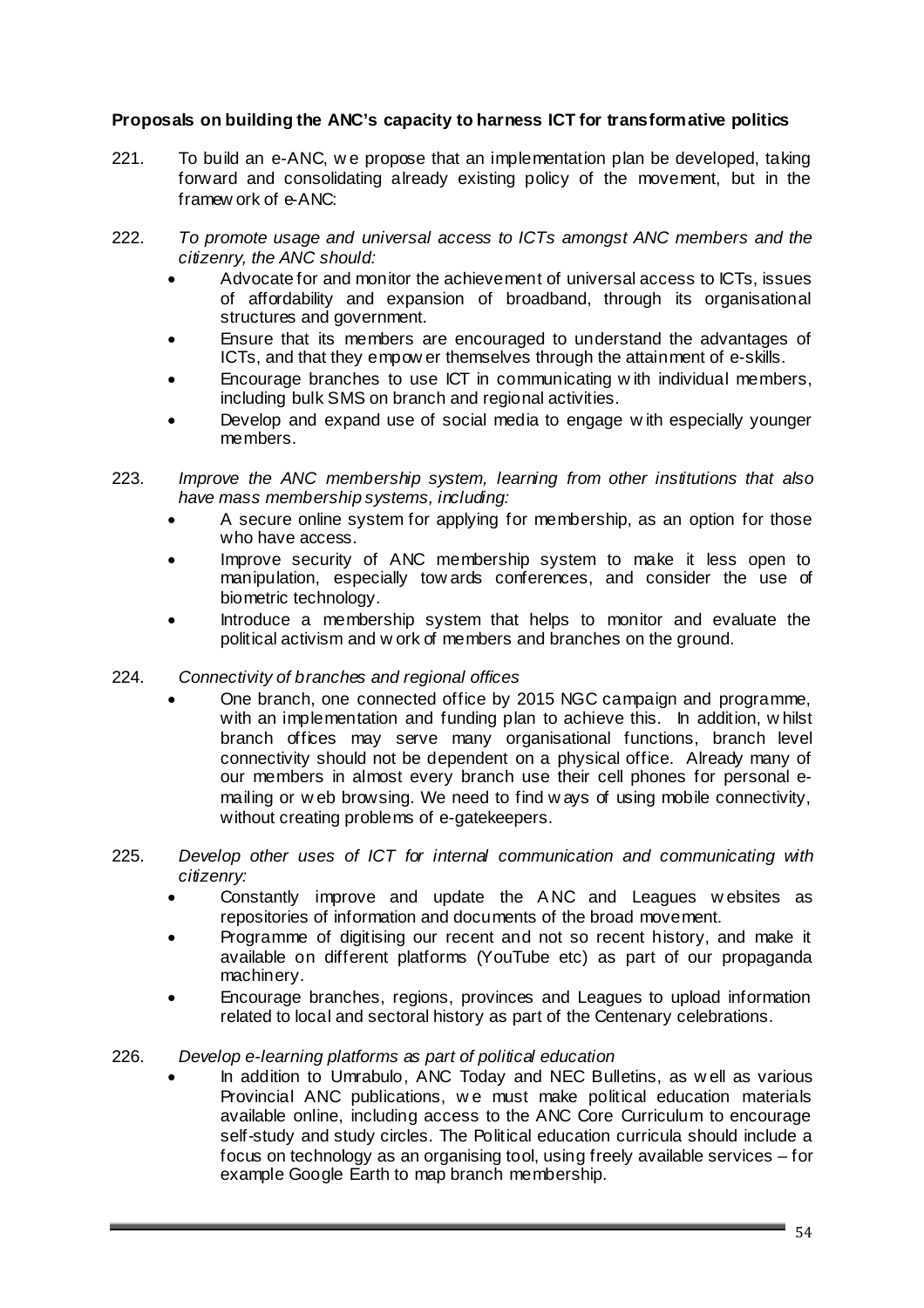- 227. With all these proposals, w e seek to enhance the ANC's capacity to give leadership to all sectors of society by using the most appropriate and relevant organising techniques for each sector. In this regard, ICT is an enabler, not a substitute for organising and campaigning methods that w ork in specific constituencies. The level of development of each society and the extent of access to connectivity by the masses is the critical factor in determining the use of ICT in politics, society and the economy.
- 228. As the leader of society, the ANC is called upon to provide exemplary leadership in harnessing the revolutionary potential of ICT in promoting transformative politics.

#### **Questions for discussions**

- a. How do we ensure that the ANC competently and creatively utilises the power of the ICT revolution to carry out its transformation ideas and popularise its policies?
- b. What are the key concerns our members and society have about the social media?
- c. How do we ensure access to information and knowledge using ICT?
- d. What are key milestones we should ourselves to build an e-ANC?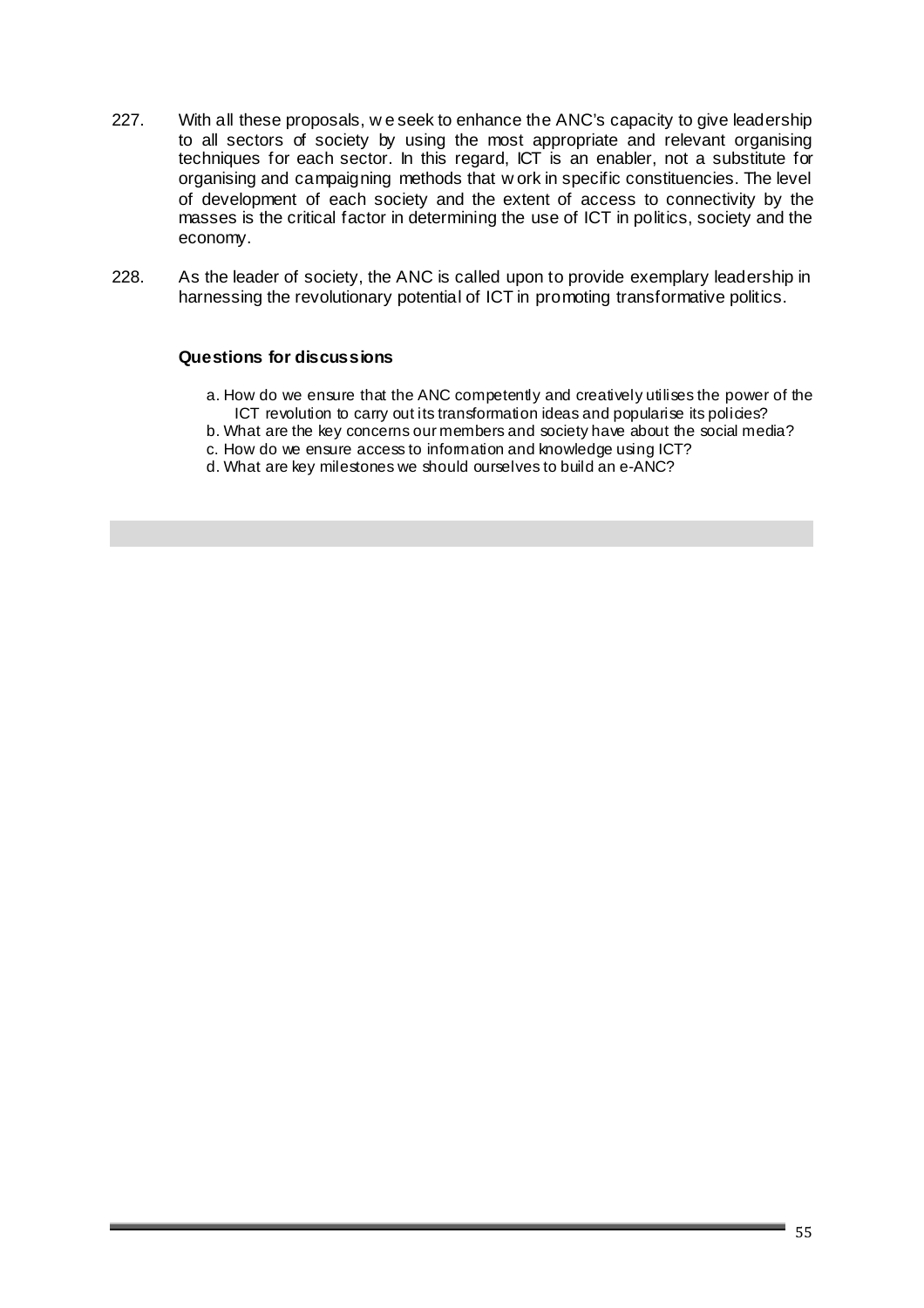# **CHAPTER 10: THE FINANCIAL SUSTAINABILITY OF THE ANC**

- 229. Any organisation needs resources political, financial, material and human resources - in order to successfully carry out its strategy and mission. Such resources have to be mobilised and built consciously and deployed in accordance with the principal priorities outlined in the organisation's strategy and tactics or political line.
- 230. It is for this reason that from its inception, the ANC discussed the question of mobilisation and deployment of resources to carry out the objectives of Congress. For instance, the 1919 Constitution states that Congress or the Association w ill:
	- "establish a National Fund for purposes of the Association either by means of voluntary contributions, periodical subscriptions, levies, contributions charges or other payments; and to hold and manage all funds raised for the objects of the Association; each territory through its Chief Ruler shall contribute to the funds of the Association a fixed sum. And every district of the Chief w ithin the Province shall

contribute through its 50 pounds per annum according to the size and proportion of the district";

231. The ANC's approach to mobilisation of financial resources have been two-fold. Firstly, the organisation has alw ays sought to mobilise financial resources from its members as part of an important principle of self-reliance. Members of the organisation are expected to contribute in building its financial resource base. Secondly, as the demands of the struggle increased and new methods of struggle were adopted, the movement sought financial assistance and support from its friends in the continent and in the w orld as part of the important principle of solidarity.

# **Proposals on Financial sustainability**

- 232. Unless we crack the perennial uncertainty about the ANC's financial position, the strategic perspective and posture that the A NC is a strategic centre of pow er w ill remain meaningless. We need to develop new methods of achieving financial sustainability that are transparent, ethical, lawful and predictable. There is great improvement in financial reporting but more measures need to put in place to ensure accountability to the organisational structures.
- 233. Three interventions are necessary. Firstly, we should expand the scope of public funding for political parties and their institutions, w hich carry out research, education and training w ork. Secondly, w e need broaden the ANC's investment portfolio through lawful and ethical participation in the economy. Lastly, A NC members need to fund their movement optimally – from each according to ability. In this regard, there may be a need to built dedicated organisational and professional capacity to focus in long term investments in order to secure the movement financially.
- 234. The NEC Finance Committee should convene a strategy session before the National Policy Conference to discuss a comprehensive plan to mobilise adequate financial resources in order to attain the goal of long term financial sustainability of our movement.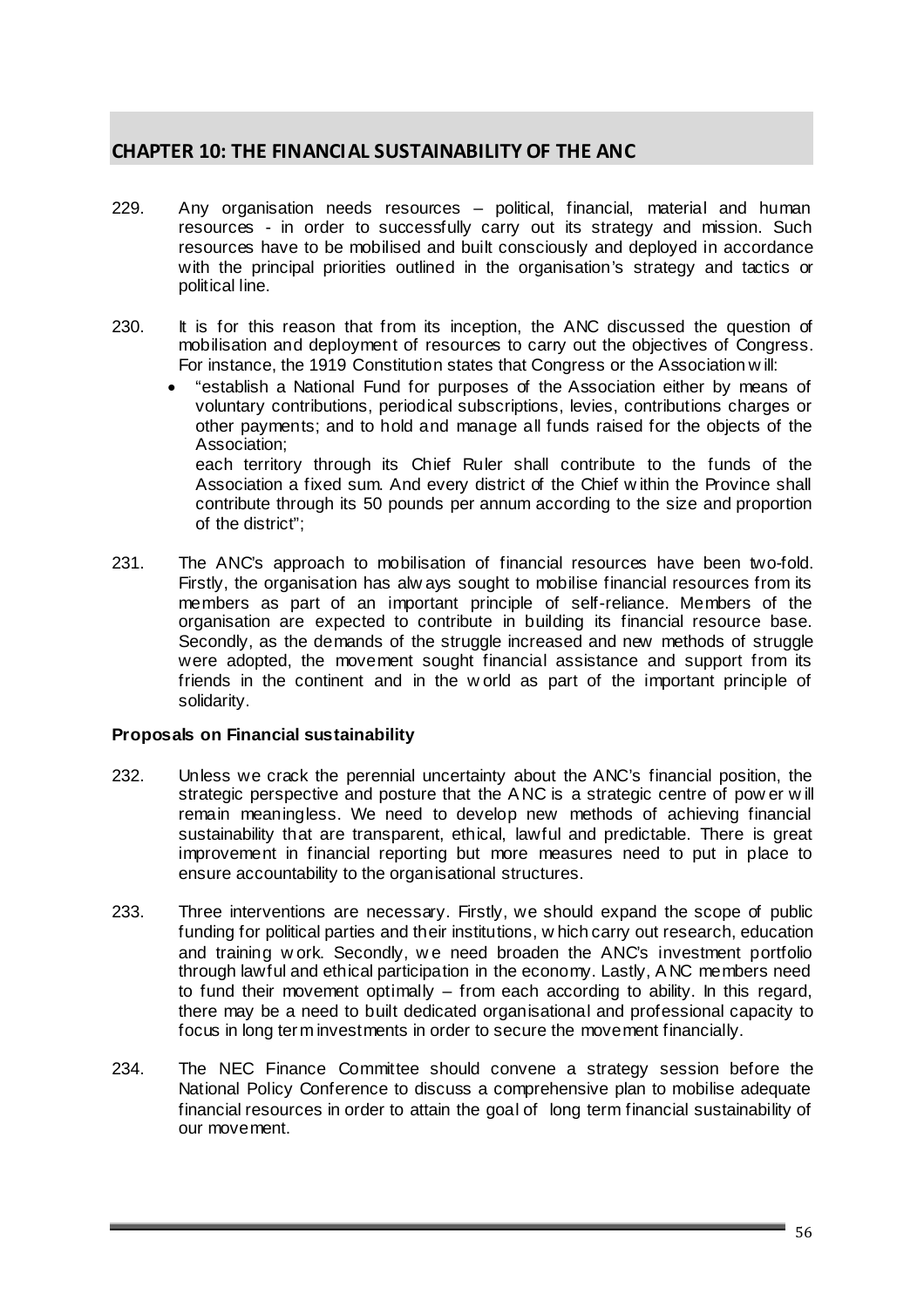# **CHAPTER 11: RENEWAL OF THE ALLIANCE AND SECTORAL WORK AMONG THE MOTIVE FORCES**

*"Ours is not a paper alliance, created at conference tables and formalised through the signing of documents and representing only an agreement of leaders. Our alliance is a living organism that has grown out of the struggle. We have built it out of our separate and common experiences…It has been fertilised by the blood of countless heroes; many of them unnamed and unsung. It has been reinforced by a common determination to destroy the enemy and by our shared belief in the certainty of victory" (Oliver Tambo, 1981)*

#### **The state of the Revolutionary Alliance**

- 235. The Alliance betw een the ANC (the national liberation movement), the South African Communist Party (the vanguard party of the w orking class) and the Congress of South African Trade Unions (the trade union movement) is a unique feature of the national democratic revolution in our country. Today this alliance the South African National Civic Organisation (the civic movement).
- 236. This revolutionary alliance is an organic expression of the interconnection betw een national liberation and class struggle in South Africa. It is not a loose coalition of political forces that can freely and easily w alk aw ay from each other in case of a disagreement. Our organisations share a history and traditions of militant struggles, membership and profound strategic perspectives about the national democratic revolution.
- 237. In the context of the struggle for freedom, the alliance constituted the core political force within the broad democratic forces, with a common political line, disciplined cadres and activism among an even w ider range of progressive forces opposed to apartheid. The Freedom Charter w as the common minimum programme around which all alliance and the broader democratic forces coalesced.
- 238. The 1994 democratic breakthrough placed not only the ANC into pow er. The entire revolutionary alliance, the broad democratic movement and indeed the motive forces w ere placed at the helm of state pow er. This new situation created massive opportunities to advance the interests of various sectors and the common interests of the motive forces as a w hole. On the other hand, all formations of the democratic movement w ere called upon to rethink their methods of struggle and adapt their organisational forms to pursue their objectives under new conditions.
- 239. The central question of how the Revolutionary Alliance relates to the governance process and how state pow er is harnessed to decisively transform society and alter pow er relations in favour of the motive forces has been at the centre of the debates and disagreements over the past eighteen years. It must be born in mind that this is no easy question and there is no historical reference point on the question of how the alliance relates to state pow er. In trying to resolve the above strategic dilemma, tw o tendencies emerged.
- 240. On the one hand, there are those in the national liberation movement w ho became irritated by the demand for the alliance to play an important role in the governance and transformation of our country. They insist that the ANC is the strategic centre of pow er and ultimate authority on all governance matters.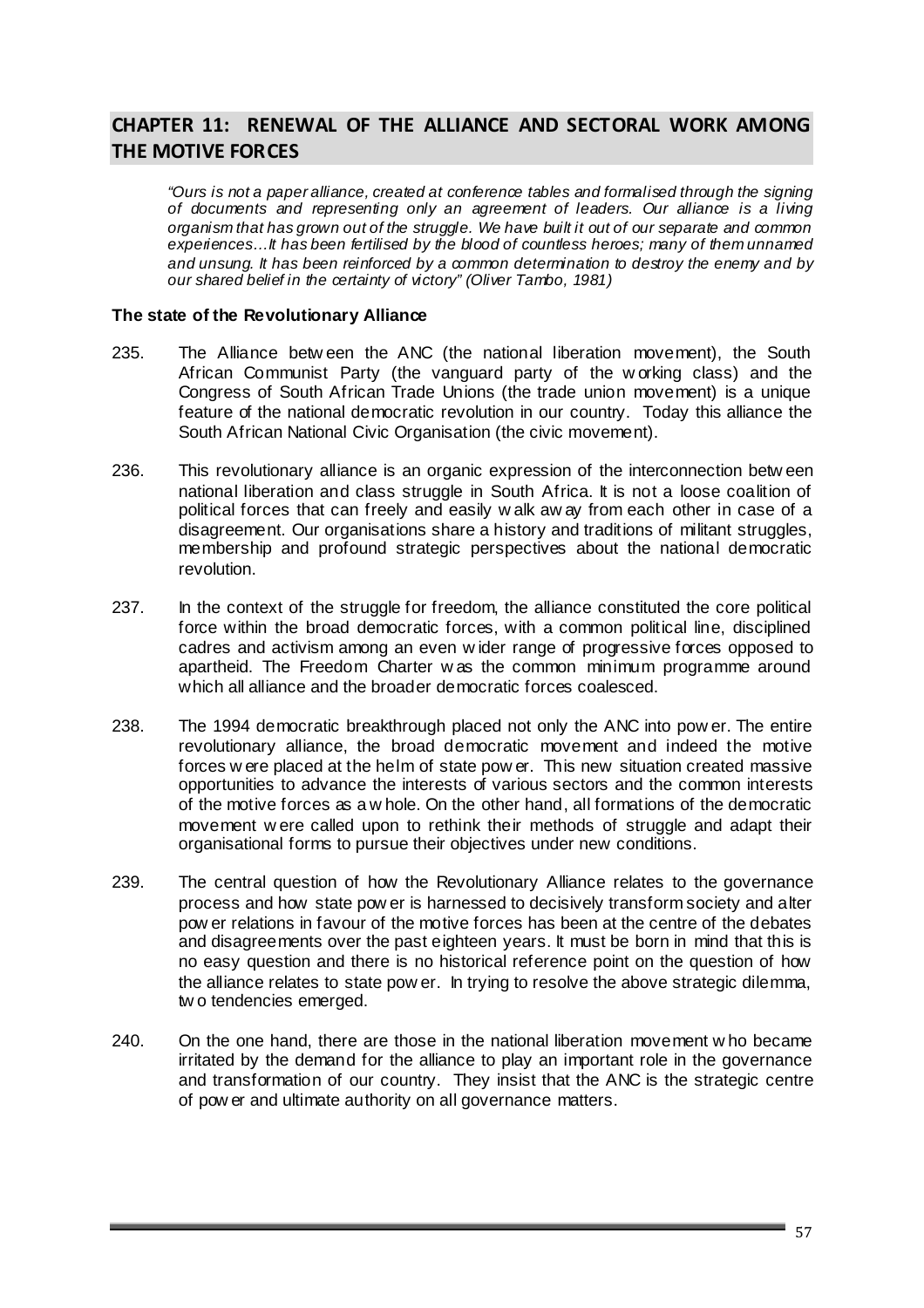- 241. On the other hand, the leadership of the SACP and COSA TU have argued consistently that it is the alliance that should be the "political centre". In particular, trade unions have continued to express dissatisfaction about the economic trajectory of the democratic state. They call for a greater role for the alliance in setting the policy agenda of the democratic state, including w anting to have a major say in the allocation of the budget.
- 242. The debate on the strategic centre of power or political centre has helped to bring to the fore the need for the ANC to take its role seriously as the leader of the Revolutionary Alliance, the democratic state and society in general. The A NC can only truly be the strategic centre of pow er if it has capacity to give moral, intellectual and political leadership to the Alliance, the democratic movement, the state and broader society in carrying out the tasks of transformation and socio-economic development. Surely, it should be clear that the Alliance cannot be an observer of the governance and transformation process. Equally, the strategic posture of the ANC should remain that of a governing party and liberation movement w hich constitute the core of the broad democratic forces and the broader movement for transformation.
- 243. Accordingly, having been mandated by the overw helming majority of our people to take a leading role in the construction of a national democratic society, the ANC needs to define the parameters of how the Alliance partners get involved in the exercise of state pow er. The central principle is that the ANC is the governing party that must exercise pow er in accordance with rule of law . The ANC-led government operates on the basis of the mandate of the ruling party, which is in a revolutionary alliance w ith the SACP and COSATU. Ours remains a Revolutionary Alliance, not a coalition that must translate into negotiating policy or the allocation of seats. The Alliance should be involved in every aspect of governance through the processes and parameters defined by the ANC as the leader of the Alliance and strategic centre of pow er. Once the Alliance is reduced to a bargaining forum, it w ill lose its transformative potential. Similarly, the Alliance w ill lose its strategic significance if it is reduced into a spectator or w atchdog of the governance process.
- 244. Polokw ane Conference reaffirmed the relevance and role of the Revolutionary Alliance in the on-going transformation of our society. It called for a joint programme of social transformation; for the Alliance to use its collective strength to continue to search for better ways to respond to the new challenges and to enhance coordination and strengthen organisational capacity of each individual component. This is tantamount to a call for the renew al of the Alliance.
- 245. The renew al of the ANC w ill give great impetus to the renew al of our alliance and the broad democratic movement. Most structures of the democratic movement continue to relate to the democratic state as if it their principal enemy. In particular, the relationship betw een the trade union movement and the democratic state is fraught with destructive tension and unhealthy contradictions. The public sector trade unions from the ranks of the Congress movement and their cadres of our movement deployed in the state are often locked up skirmishes that undermine our common agenda to serve the people. The approach to public sector bargaining is based on a model that assumes that the employer and employees are locked up in mortal combat in w hich only the fittest survives. These battles have a negative bearing on the pace and content of transformation.
- 246. We need a fresh approach and new forward on the relationship betw een the democratic developmental state and the progressive trade union movement. This relationship needs to be more transformative than oppositional.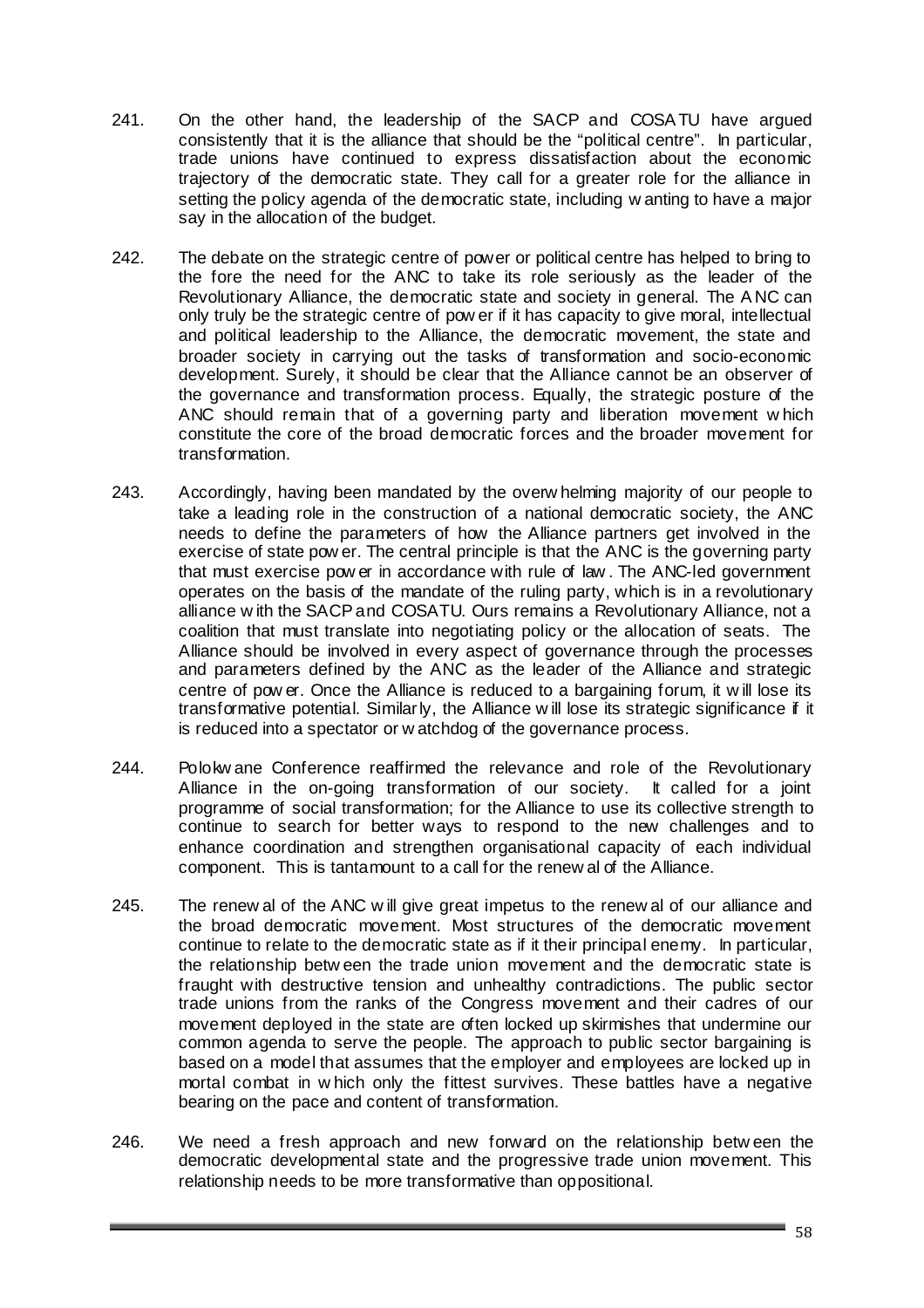- 247. As a living organism, the Alliance needs to locate itself at the centre and build a movement for transformation. It should take up transformative campaigns and programmes that give impetus to the transformation agenda in all areas of life. The campaigns and joint programme should focus on the follow ing national and international issues:
	- Transformation of the state and public sector to serve the people;
	- Economic transformation to address triple crisis of unemployment, poverty and inequalities;
	- Social transformation to improve the quality of education and training, skills development, public healthcare (NHI), public safety and social security;
	- Massive infrastructure development to the national landscape and promote balanced economic development and improve access to education, health, water, sanitation, energy, public transport, road netw orks, communication, etc.;
	- Promote integrity and tackle corruption in the conduct of public affairs and business processes;
	- Political education and skills development in the context of cadre policy;
	- Building a transformative and developmental partnership betw een the progressive public sector unions and the developmental state;
	- International solidarity campaigns to support the struggles;
- 248. At the operational level, the Alliance needs to have tight structures to ensure that the leadership collectives of the Alliance conduct themselves in manner that w ins the confidence of our people and avoids a debilitating and destructive public discourse among allies. Alliance political councils should be utilised to deepen policy consensus and joint action, w hile managing healthy contradictions and disagreements. In other w ords, we need new protocols that w ill clarify how Alliance structures navigate the complex issues that often lead to public spats and major public disagreements. We also need to define a healthy relationship betw een the progressive trade unions and the democratic developmental state, w hich is a source of major tension that hinders our collective ability to serve the people.

#### **Renewal of the mass democratic movement and sectoral work**

- 249. In previous sections of this paper, w e have alluded to the mass line as a critical factor that underpins the ANC's political line (its strategy and tactics). The mass line is a political approach that proceeds from the standpoint that, properly organised and properly led, the masses are a vital force for change.
- 250. The transformation of the ANC into a mass-based movement that follow s the mass line laid a basis for its relationship w ith a broad range of social forces and sectors. From the 1940s, the A NC began to appreciate the central important of mass mobilisation as an important pillar of the struggle for freedom.
- 251. The scale of mass w ork and the mass approach grew in the 1950s during the defiance campaign and in the mobilisation tow ards the Congress of the People where the Freedom Charter w as adopted. The ANC's Morogoro Conference redirected and refocused the energies and resources of the movement on the mass mobilisation inside the country, after the Rivonia setback and long term imprisonment of the core leadership.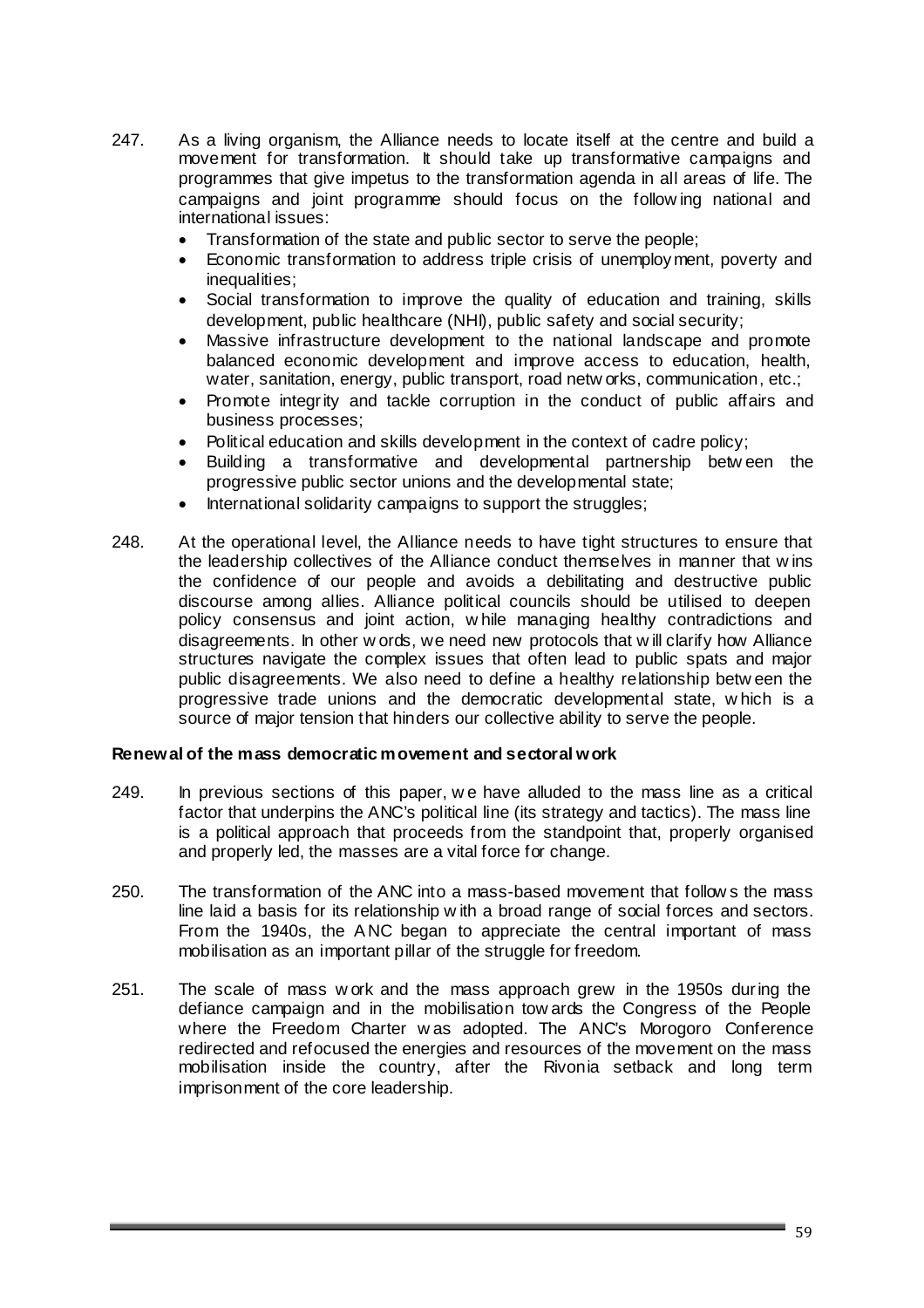- 252. Deriving from its character as a mass-based, multi-class movement, the ANC needs to continuously organise various sectors of society around our national programme for transformation. In the pre-1994 era, the A NC w as very successful in carrying out organisational, political and ideological w ork among various sectors. This included initiating the process of establishing and building progressive organisations representing different sectoral interests and ensuring that such interests are aggregated into the common interests of all the oppressed and exploited classes and strata.
- 253. In the post-1994 period, w e have been more successful in doing sectoral w ork only at election time. Our election campaign is able to mobilise almost every sector. The experience born out of the election campaign is very instructive. Unless there is a dedicated machinery to interact w ith sectors dynamically and bring the ANC's policy perspective to bear and provide different sectors with a platform w here they see that they can influence ANC thinking and policy, our movement can lose touch w ith key sectors of society.
- 254. Going forw ard, we should set up a dedicated unit in the Organisation and Mass Mobilisation Department to focus on sectoral w ork among w orkers, students, youth, women, artists, intellectuals, musicians, businesspeople, faith-based groups, professionals, etc. We need to undertake a strategic review of the current state and role of all the organisations and formations that w ere part of the mass democratic movement. In fact most MDM formations have been struggling to make a transition from oppositional mobilisation to transformative politics and developmental mobilisation. The ANC should convene a summit to discuss the w ay forward w ith regard to the role of MDM formations that are finding it difficult to redefine their role in the post-apartheid conditions e.g. COSAS.
- 255. Our cadre policy and political education programme should have a direct sectoral impact. The leadership collectives of the ANC – national, provincial, regional and branch - should also be deployed to do political w ork among specific sectors, in addition to deployment to branches, regions and provinces. The composition of our leadership structures should also mirror the key sectors of the motive forces.

#### *Questions for discussions*

- a. What is your assessment of the state of the Alliance?
- b. What are the key challenges facing the Alliance national, provincially and locally?
- c. What alliance programmes do you have at a local, regional and provincial level?
- d. What do you think are the key challenges in the alliance at a regional, provincial and national level?
- e. What sectoral campaigns and programmes can we embark on with the formations of the broad democratic movement and progressive civil society organisations?
- f. What specific interventions do we need to take to strengthen SANCO, SASCO and COSAS and redefine their role in the current phase of the NDR?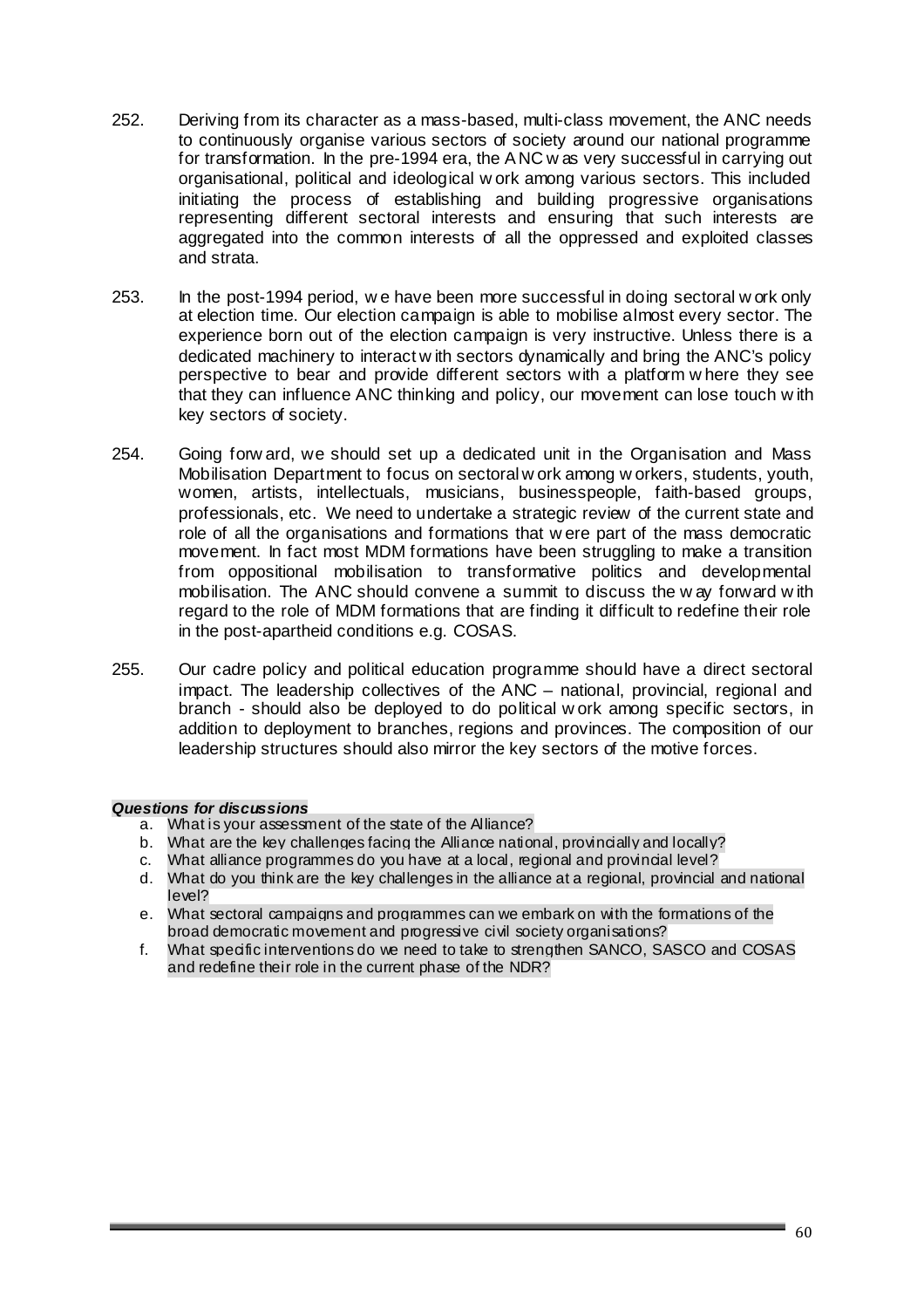# **CHAPTER 12: ENHANCING THE GOVERNING CAPACITY OF THE ANC**

#### **Ruling parties and state power**

- 256. Since 1994, state pow er has been a critical new pillar of the national democratic revolution. Over many decades, the ANC has understood the central importance of the state in the transformation of society. The state can only play transformative and developmental role w hen it is, in itself, transformed. Thus, over the eighteen years, the ANC has paid attention to the task of state transformation and has gained experience as a governing party that seeks to w ield state pow er to change society.
- 257. Governing parties have a huge influence in national and global affairs, depending on their political and ideological orientation. They shape the political agenda and discourse in society, build state institutions, influence and drive economic development, steer and monitor the bureaucracy, control the distribution of public resources, and supervise the activities of public corporations.
- 258. The capacity of the governing party to use access to state power to carry its vision and policies is not given. It has to be built and developed in practice, through a governing experience. In particular, progressive governing parties face major challenges w hen it comes to changing pow er relations and redistributing public resources in order to meet the needs of society.

#### **The ANC's strategic policy agenda**

- 259. In South African context, the strategic objective of the national liberation movement is to build a national democratic society based on the vision of the Freedom Charter. This entails the restoration of the birthright of all South Africans regarding access to land and other resources; a dignified and improving quality of life among all the people and a united democratic state based on the w ill of all the people, regardless of race, sex, belief, language, ethnicity or geographic location. Central to this objective is the liberation of Africans in particular and Black people in general from social and economic bondage. The liberation movement seeks to transform the state into a democratic, non-racial, non-sexist and developmental one and utilize state power effectively in pursuit of its national transformation agenda. It seeks to influence and intervene in the course of economic development and steer and supervise public entities to ensure a thriving and inclusive mixed economy that reflects the country's natural endow ments and the creativity of its population.
- 260. The liberation movement furthermore seeks to ensure a public sector that plays a developmental role in the manner and the effectiveness with which it promotes development, delivers services and work w ith communities and different sectors in society. It seeks to use public resources in a manner that is redistributive, responsible and contributes towards a more equitable society, a grow ing economy, development of human resources and a social w age and floor.
- 261. The Alliance discussion document State, *Property Relations and Social Transformation* (1998) thus cautioned: "unlike the apartheid state, the NLM [National Liberation Movement] cannot rely for its political sustenance on patronage and a callous disregard of public resources and the needs of the poor. The democratic state should in principle handle public resources w ith respect and a sense of responsibility. This includes ensuring that public resources allocated for specific purposes actually reach the intended beneficiaries."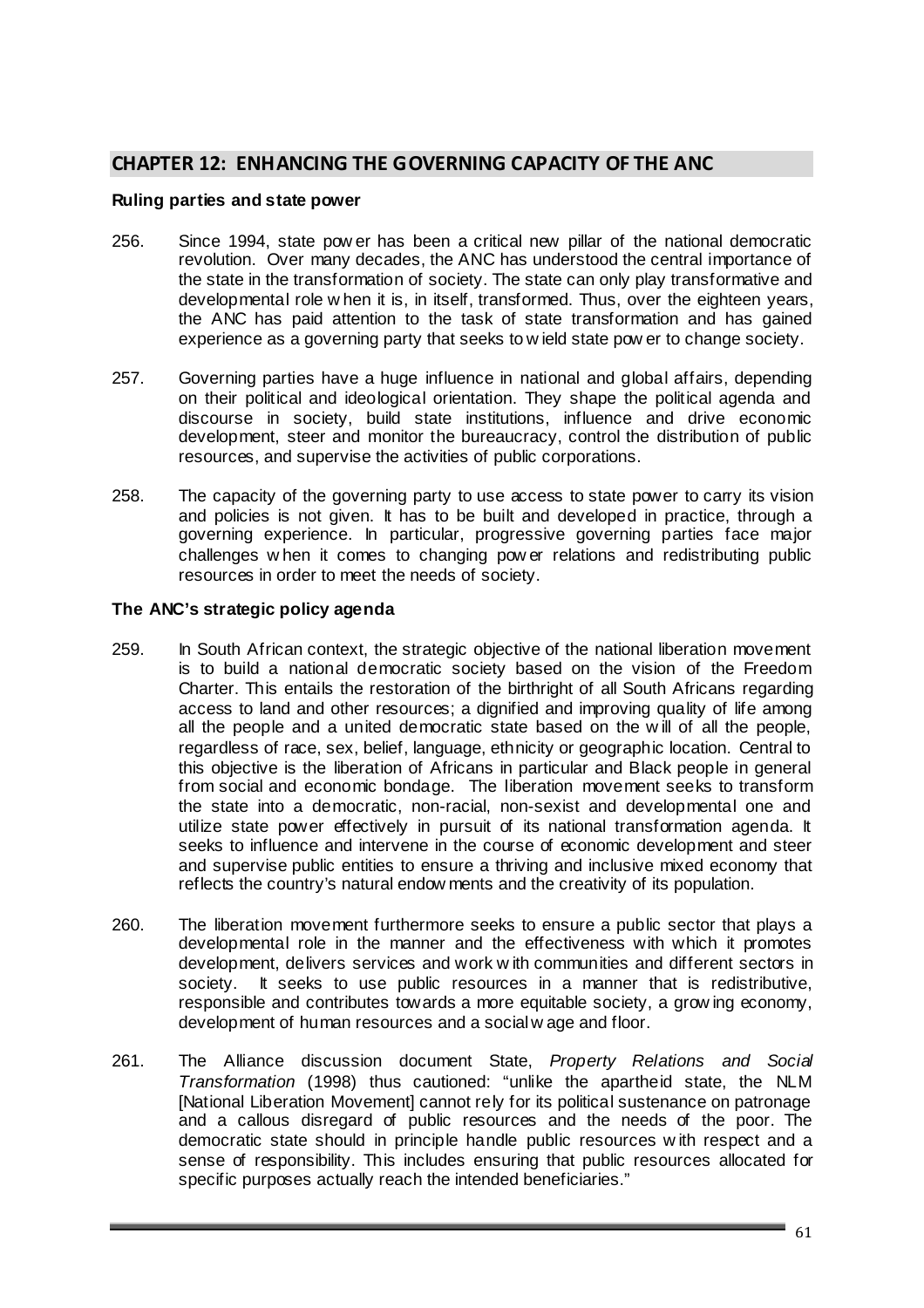# **Building a democratic developmental state**

- 262. As a disciplined force of the left, 'organised to conduct persistent struggle in pursuit of a caring society in w hich the w ell-being of the poor receives focused and consistent attention', the ANC seeks to construct a state that plays an activist role in the building of a national democratic society. Such as a state is driven by the interests and w ell-being of the masses of our people. The democratic developmental state puts the interests of the people above all else. The democratic developmental state pursues a people-driven and people-centred approach to development and transformation in w hich the masses are active agents for change and their ow n liberators. The mass line also prevails on the operations of this type of state, depending on how transformed the state machinery is.
- 263. It is in this context that the ANC's conceptualisation of the role of the state is in contrast w ith the neo-liberal state and the w elfare state. The neo-liberal protects the market forces above all else, w hile the w elfare state reduces the masses to dependents and recipients of 'service delivery'.
- 264. The 2007 Strategy and Tactics defines the developmental state as follow s:
	- Its strategic orientation is premised on a people-centred and driven change, and sustained development based on high grow th rates, transformation of the economy and socio-economic inclusion.
	- It should have the capacity to lead in defining a common national agenda and mobilising all of society to take part in its implementation.
	- It should also have the capacity to intervene in the economy in the interest of higher rates of growth and sustainable development.
	- It should be organised to ensure that its structures, systems and orientation can effect sustainable programmes that address the challenges of unemployment, poverty, inequality and underdevelopment.
	- It should have the technical capacity to translate broad objectives into programmes and projects and ensure their implementation, thus the need for a skilled and developmental public service, and ongoing transformation and capacity of all state institutions tow ards the national vision of the Constitution.
- 265. The Draft National Development Plan (Vision 2030) raises serious concerns about the capacity of the state and the capabilities of the public sector to play the developmental role required over the next two decades. Amongst the reasons it listed are the political and administrative interface, political instability, corruption and lack of technical capabilities in the public sector.
- 266. How should the ANC as the ruling party at national level and in provincial level respond to these challenges? Are the processes and structures w e have evolved over the last eighteen years adequate to enable us to effectively build a democratic developmental state that can take South Africa to a new level during the next tw o to three decades?

#### **The relationship between the ANC and the democratic state**

267. Over successive elections, the ANC has been given the decisive electoral mandate by the overw helming majority of our people to lead the process of fundamental transformation. We must take full responsibility for the progress and lack thereof and act as the strategic centre of pow er as articulated in our Strategy and Tactics (2007) and Chapter 5 of this discussion document.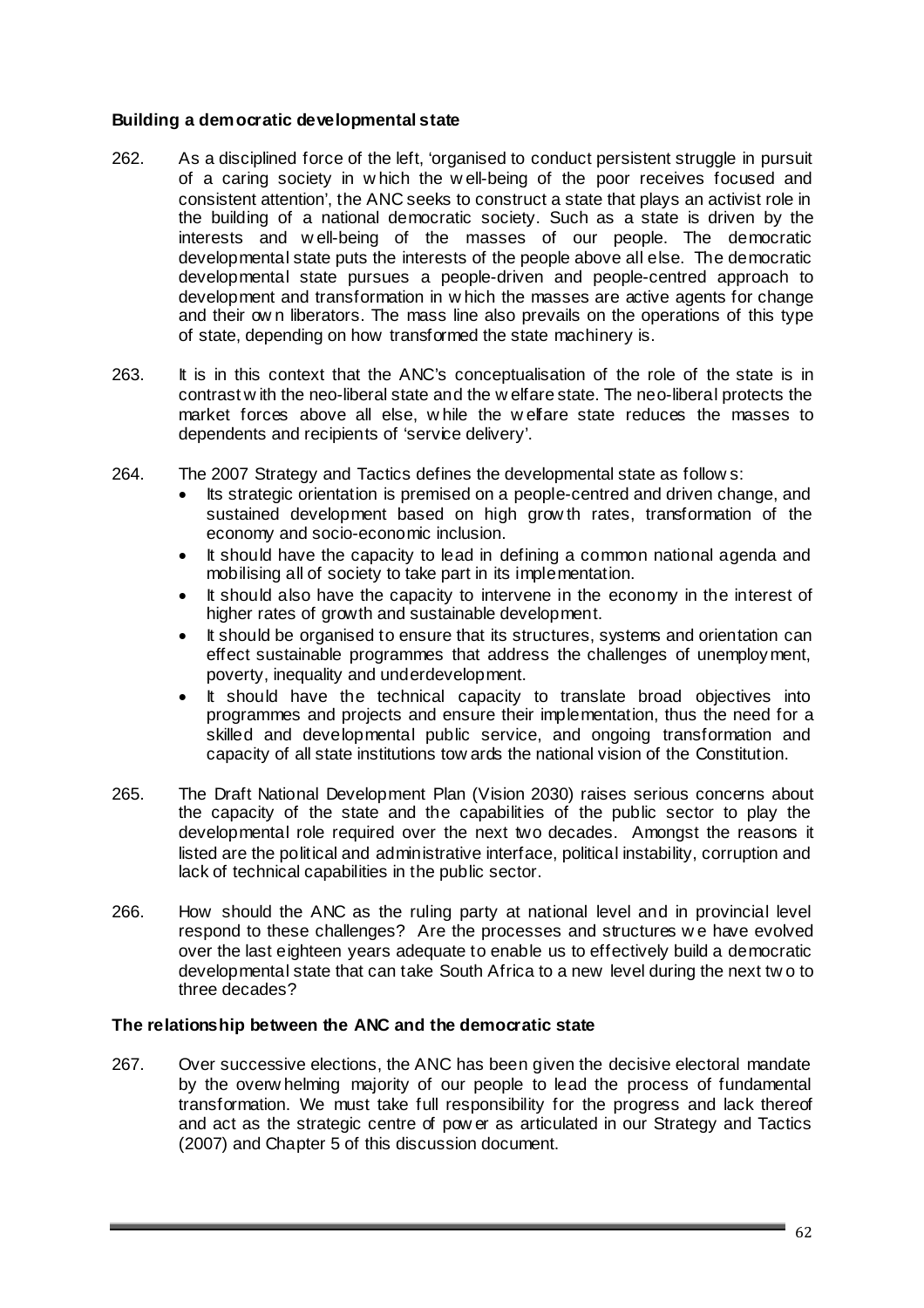- 268. In this regard, our responsibilities and tasks entail the follow ing:
	- Winning support for its policies, and ensure the translation of our policies into effective and legitimate public policies.
	- Recruit, develop, train and deploy cadres as public representatives, in the executives (cabinets) and institutions of state, ensuring that w homsoever it deployed are conscious, conscientious and competent and are held accountable for the responsibilities entrusted to them;
	- Engage w ith programmes of the state, and mobilise, engage and involve the people, the motive forces and society around the transformation programmes at all levels and in all sectors.
	- Monitor and evaluate programmes of the state against national objectives, their responsiveness to the needs of people and against the overall national vision and new challenges that emerge.
	- Continually push for greater space for progressive policies to improve people's quality of life and tow ards shared prosperity through ideological work, mass mobilisation, policy development and the leader of society.
- 269. The 1994 Bloemfontein Conference noted that the ANC has to make a transition from a movement that led resistance to a movement that leads transformation in order to effectively fulfil these tasks. It stressed in the 1994 Strategy and Tactics that:

*"The ANC should ensure that the movement is not split into various sections – extra-parliamentary, parliamentary and executive or alternatively national, provincial and local – but exercises its leadership function as one united movement acting together in pursuit of common goals regardless of where its members are deployed."* 

- 270. Thus subsequent Conferences, beginning w ith Mafikeng in 1997 through to Polokw ane in 2007 raised major concerns about the internal capacities and capabilities of the ANC to effectively lead the state and w ield state pow er to advance the cause of the revolution.
- 271. After almost tw o decades in pow er, we have gained significant experience about how to manage the state. We do need to collate this experience into organisational and institutional memory and utilize it to govern better and more effectively.

# **The ANC constitutional structures and structures of governance**

- 272. The ANC constitutional structures should provide strategic leadership w ithout undermining the integrity of state structures. In its approach to the state it should confirm and enhance the ANC tradition of collective leadership. The 2000 NGC recognised that making an impact on the lives of our people also requires an integrated programme of action betw een the ANC's organisational structures and government, as w ell as dynamic coordination among these centres.
- 273. Thus ANC constitutional structures monitor and evaluate the implementation of this programme, as explained in the 2000 Organisational Report to the NGC, in the context of 'one centre': *At a national level the NEC regularly discusses the work of government, while the NEC committees focus on the different cluster and line functions with varying degrees of success. Most provinces annually have lekgotla's to determine governance priorities for the year and have established PEC committees around clusters and line functions These... are all measures aimed at improving co-ordination between constitutional structures and structures of governance."*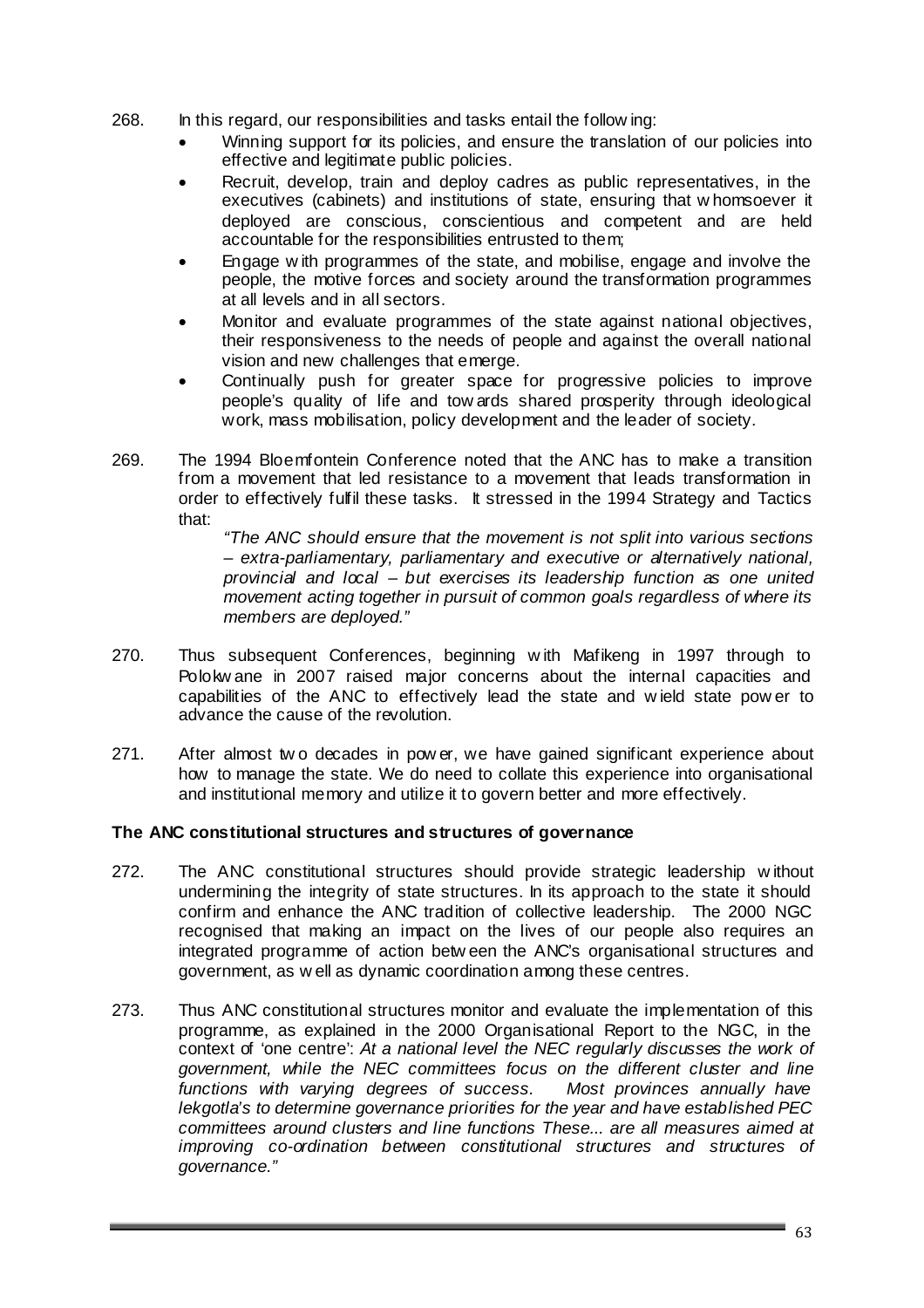274. There is a need to ensure discipline and consistency in the implementation of the governing party's vision, policies and programmes regardless of changes in the deployees. We should ensure that cadres deployed in government focus on implementing the governing party's agenda, not jettison programmes that have been successful in favour personal legacies or pet projects. This not only contributes to instability w ithin the Public service, but also makes for discontinuities in our programmes of transformation. Change of political leadership should not necessarily lead to new programmes and new policies, unless a case has been made to the ANC w hy certain policies and programmes are inappropriate and should be changed. Given the eighteen years of governing experience, w e need to manage political pow er more w isely and prepare better form one term to another.

# **Deployment of Cadres**

- 275. As outlined in Chapter 6, cadre deployment is an important aspect of cadre policy. Without a coherence cadre policy, deployment w ill not achieve its intended objectives. The selection of ANC candidates for parliament, the provincial legislatures and local councils suffers from the same profound w eakness.
- 276. Since 1994, the list guidelines have stressed the 'movement character' of the ANC, calling on structures to ensure that the lists comply w ith the ANC policies and principles. The movement has done more than any other party to ensure that its collectives of public representatives which reflect geographic spread, gender balance, non-racialism, continuity, injection of new generations and broad representation of the different sectors of the motive forces and the Alliance.
- 277. During the list process in 1994, provincial ANC structures had the prerogative to decide on their premier candidates. This w as changed at Mafikeng Conference in 1997 to grant the President of the ANC the authority. Polokw ane Conference placed the leadership collective of the movement at the centre of deployment and redeployment processes. The NEC, PECs and RECs have an important role in the deployment of premiers and mayors. In addition, the A NC leadership collectives (officials) make an input on the deployment and redeployment of members of cabinet, executive councils and mayoral committees. What remains a challenge is that the process is yet to reach a point w here the best cadres who combine integrity with competence are deployed.
- 278. The main challenge regarding our candidate selection and deployment processes is that they institutionalise w hat has been defined as "*phumasingene*", which is the removal of a large number of experienced cadres and their replacement w ith new comrades w ho still have to learn the robes of governance. We have a dangerous situation in w hich more 60% of public representatives are new in every term. In other w ords, the ANC is unable to retain and preserve a large contingent of experienced and skilled cadres w ho will help to fast track the transformation agenda. Very often, w e have allow ed a situation in w hich most serving public representatives are replaced w ith new ones, w ithout skills, w ho still have to learn the robes of governance. This is one of the reasons w hy w e start every new term of government as if w e are a new party in pow er. We need to arrest this negative tendency by building proper institutional memory in the movement and government by retaining cadres w ho have excelled. This is largely due to the absence of a coherent cadre policy.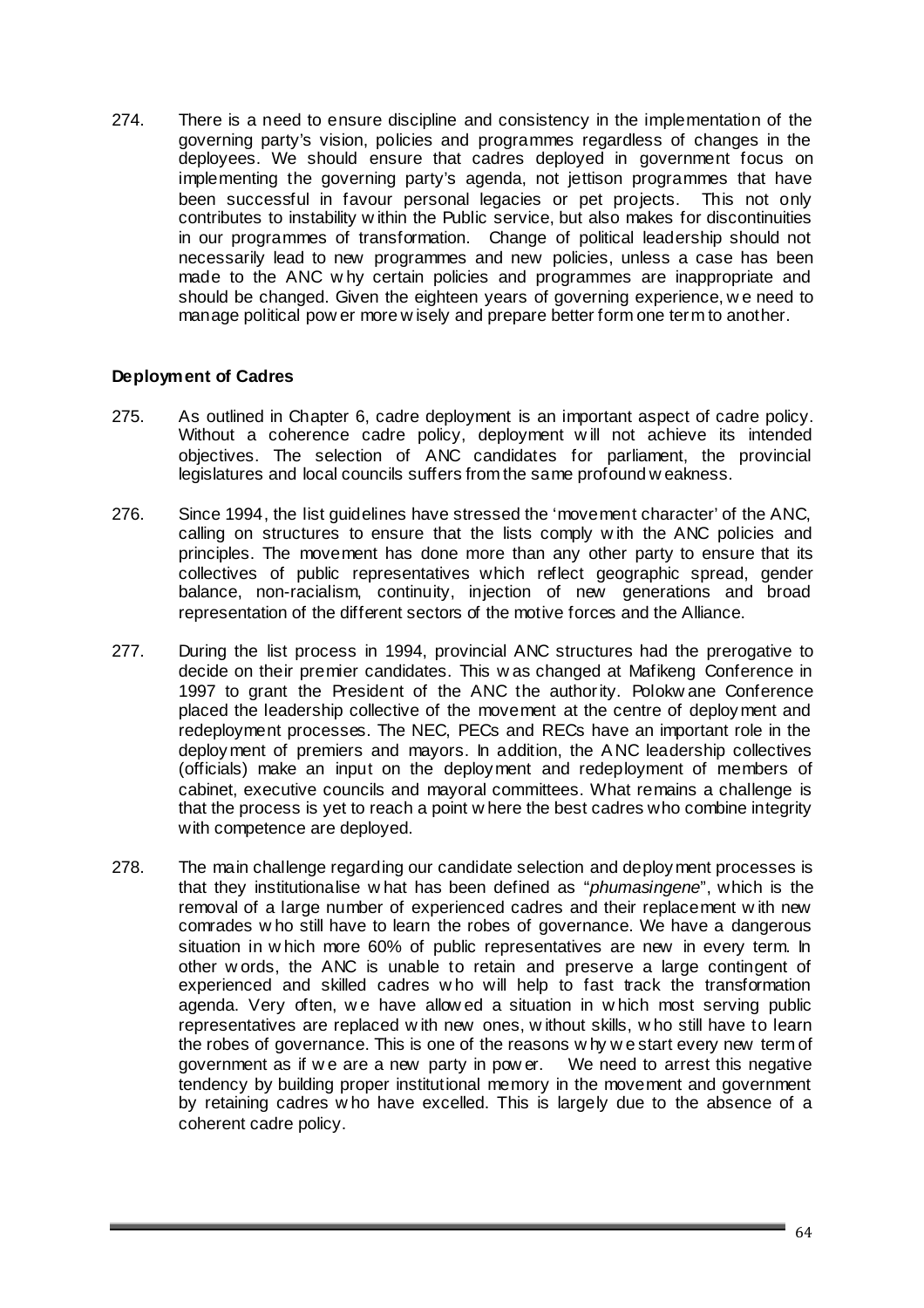- 279. A third area of deployment, w hich is more contested, is the deployment of ANC members and supporters to other state institutions, including the public service. During the first term of office, the deployment of ANC cadres to the senior echelons of the state, though contested, was seen as a given. There was no way we could entrust the inherited apartheid state machinery w ith the implementation of our popular electoral mandate.
- 280. Accordingly, The Mafikeng Conference resolved on the need for a deployment strategy and structures in order to direct and coordinate the deployment of ANC cadres in all key sites of struggle and centres of pow er and influence. To carry out this process in an effective manner that seeks to ensure the appointment of capable and conscious cadres, deployment committees w ere appointed at all levels. The deployment committees have never functioned properly since 1997. The 2002 Organisational report to the Stellenbosch conference highlighted some of the challenges that arose in the deployment process, including questions about the integrity of the deployment committees in the context of internal tensions and factionalism, fuelled by perceptions of 'jobs for pals' and confusion betw een employment and deployment.
- 281. The Organisational report to the ANC 3rd National General Council in 2010 again raised further problematic issues. These included 'mistakes committed by our structures in deploying cadres w ho do not even meet the basic requirements for the posts they are deployed in', raising the need to be more rigorous in ensuring that deployment is based on both political integrity and professional competence. Our opponents criticize the ANC's "cadre deployment policy" as the source of poor government performance. In fact it is the absence of a coherent and vigorous implementation of the ANC's real cadre policy that undermines the movement's performance in government, across all spheres, pillars and institutions.

# **The role of ANC Caucuses**

- 282. The ANC Constitution and resolutions provide for compulsory participation by all ANC public representatives, including those in the Executives; caucuses function under the overall political direction of ANC constitutional structures; they are responsible for ensuring that all legislation and policies conforms to ANC policies and transformation objectives; participate in the ANC policy development through study groups and constitutional subcommittees. Polokw ane Conference (2007) further emphasized that caucuses also have to play an oversight role of the Executive.
- 283. Have our caucuses play these roles effectively, what are their strengths and weaknesses and the opportunities to strengthen these roles?

# **Policy development, monitoring, coordination and evaluation capacit***y*

- 284. Mafikeng in 1997 noted the shift of gravity since 1994 as regards policy development to government and adopted resolutions to address this situation.
- 285. This and subsequent conferences adopted resolutions and approaches to continually enhance the depth and extent of ANC capacity to sustain an on-going cycle of policy development, coordination, monitoring and evaluation through policy subcommittees, study groups and departments at all levels, the establishment of a Policy Think tank and the creation of departments of monitoring and evaluation in the ANC.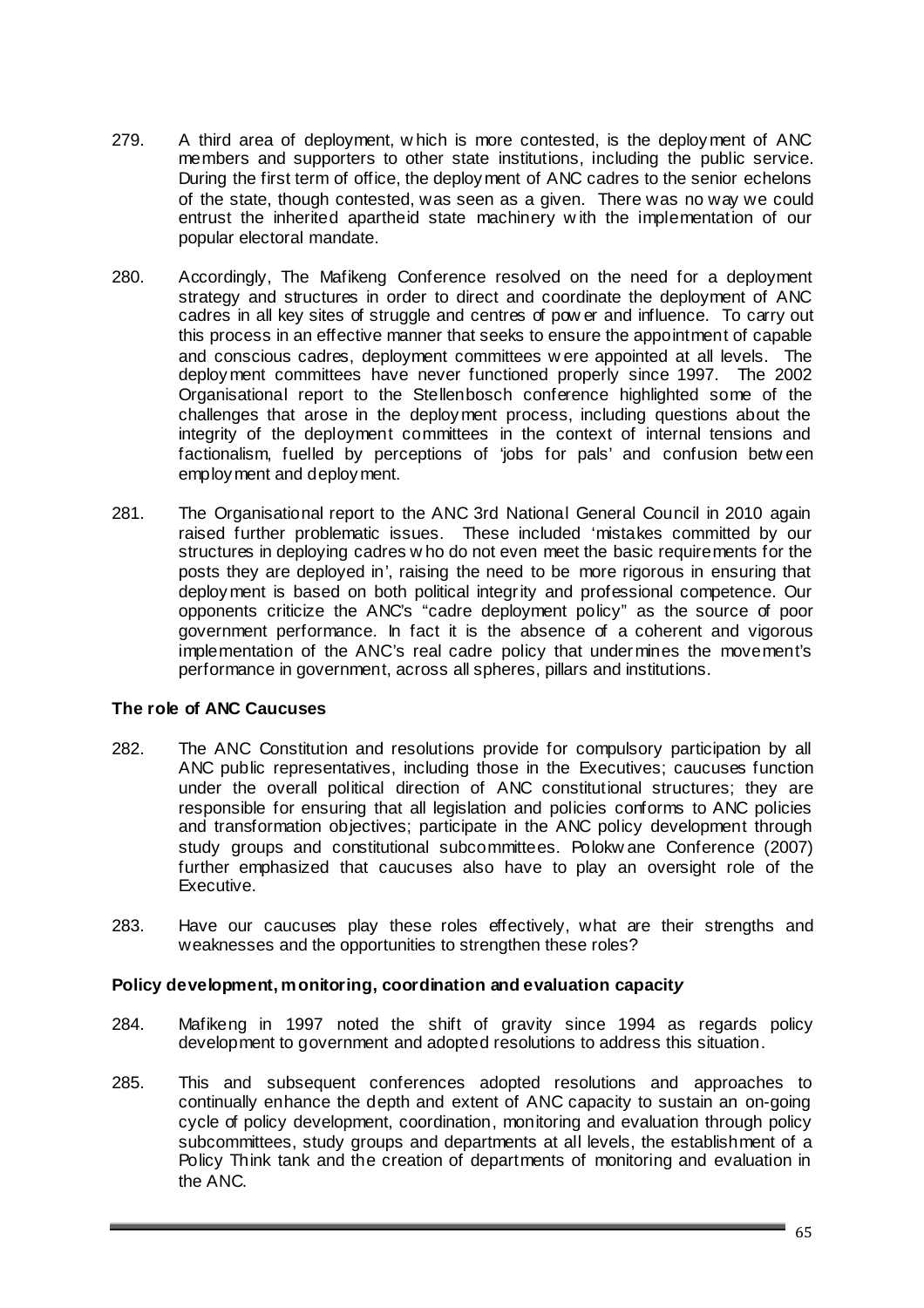# **Translating ANC policies into effective public policy**

- 286. The effectiveness of any ruling party is judged by its ability to ensure that its policy positions are translated into effective public policy. The ANC approach since 1994 has been that it adopts Strategy and tactics documents as its political programme and detailed policy positions at its National conferences, and that these are translated into Elections manifestos that become the basis of our campaign and the mandate of the ANC deployees in government, once it becomes the ruling party.
- 287. In addition to the Manifesto, ANC policy committees at all levels engage w ith ongoing policy formulation, development and implementation during the five-year term of government. The committees report to the constitutional structures on progress and new issues that may arise. Study groups in legislatures and caucuses are supposed to participate in these policy committees, to ensure that caucuses can play the role of monitoring and oversight.
- 288. How ever, the research capacity of parliament, as w ell as of the ANC HQ remains weak. The link betw een the ANC and progressive think tanks is much w eaker than during the anti-apartheid struggle w hen we had a very dynamic relationship w ith progressive academics and policy institutes. This means that our movement relies heavily on w ork done by government researchers and consultants in generating policy. It is in this context serious attention should be given to the proposals about building strategic capacity by setting up proper governance, research and monitoring and evaluation.

# **The separation of party and state**

- 289. The A NC has learnt from the experiences of other liberation movements and progressive parties about the need to keep the governing party's organisational machinery vibrant and separate from the state. The danger of losing touch with the masses and getting subsumed in the state looms large for any ruling party. The ANC should build its ow n independent organisational machinery and institutional capabilities so that it can continue to survive even w hen it is not in pow er. To become too dependent on the current position in pow er is a danger w e should avoid. Other governing parties disappeared completely form society the day after they lost pow er. The ANC's revolutionary tradition call for a movement that exist among the people, not just at state house.
- 290. At the same time, we need utilize our government effectively, intelligently and artfully to promote our ideals and bring about real progress and shared prosperity among the masses. All our cadres deployed in various state institutions should be driven by the desire to show that our movement has the capacity to deliver on its policies and vision. Political parties contest and w in elections in order to carry out specific programmes or political agendas put before the electorate. Our cadres shouldn't be ashamed to use government to push forw ard the ANC's transformation agenda.
- 291. Going to 2014, we need to reflect comprehensively about our governance experience and institutionalise the know ledge and skills gained by our cadres over the past eighteen years.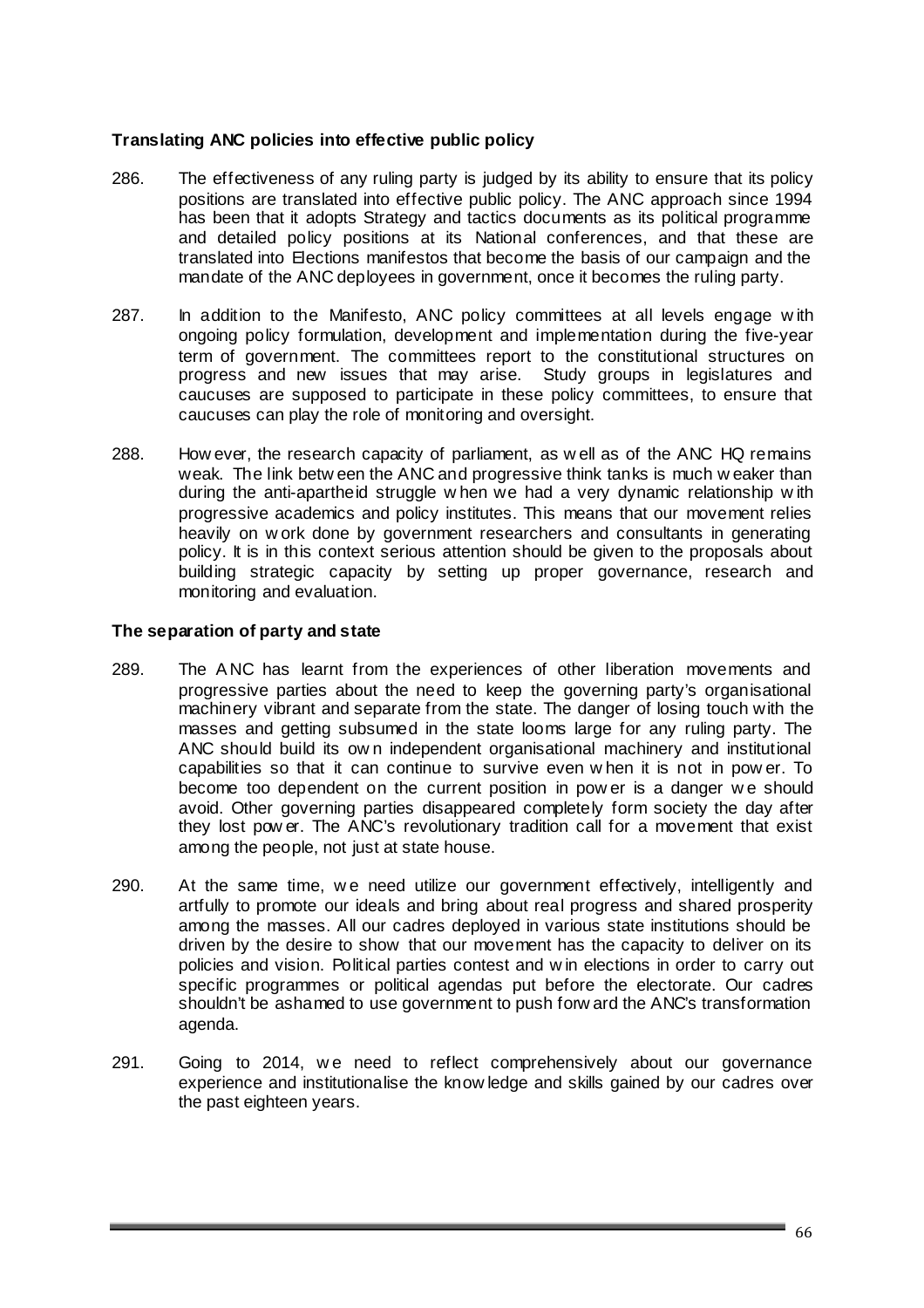# **CHAPTER 13: A DECADE‐LONG PROGRAMME OF ACTION: 2012‐2022**

- 292. As a Centenary Conference, Mangaung Conference should be a w atershed that defines the strategic posture, political line and organisational tasks of the movement over the next tw o decades. It is in this regard that w e propose that conference should adopt medium-term or decade-long programme of action w ith clear targets on political, social, economic and organisational priorities.
- 293. The programme of action should cover the follow ing ten priorities:
	- a. *Building the ANC's capability to act truly as the strategic centre of power* organised along and effective in all the pillars of transformation. Central to this is the need to structure the core organisation around the pillars of the NDR and ensure w e build capacity to carry out fundamental transformation in each pillar.
	- b. *Building the ANC's capacity to act truly as a vanguard movement for transformation* capable of leading a w ide range of progressive social movements in *transformative struggles* to change the legacy of apartheid colonialism and overcome the triple challenges of unemployment, poverty and inequalities. The renew al of the Alliance and mass democratic movement, the revitalization of the grassroots structures of the ANC movement and their re-organisation to focus on solving the problems of the people as w ell as the activation of the masses to take an active role in development and governance processes is central to the return to transformative politics.
	- c. F*ast-tracking the implementation of a coherent cadre policy:* The ANC w ill take urgent steps to institutionalize political education by setting up a comprehensive political school system at all levels of the organisation in the next five years. The political education, general education, academic training and skills development of the membership and leadership of the movement w ill receive priority attention over the next decade. This includes a deliberate and extensive leadership programme at all levels of the democratic movement as part of giving effect to the call made in the 2000 NGC for a "New Cadre".
	- d. *Taking our programme of economic transformation to new heights* by fasttracking large-scale infrastructure development and enhancing the capacity of the state to intervene in key sectors of the economy in pursuit of higher grow th rates, employment creation and broad-based empow erment. For renew al to have a farreaching transformative impact, it has to propel the process of eradicating unemployment, poverty and inequalities in our society by dealing w ith structural manifestations of colonialism of a special type.
	- e. *Taking urgent and practical steps to build the capacity of the democratic state so that it can act truly as a developmental state* that has capacity to drive and implement our transformation agenda. Ensure that all spheres of government have the human resource capabilities and financial resources to contribute and implement the development and transformation priorities that w ill emerge from the final national development plan. Ensure that all state institutions massively train and deploy cadres in accordance with our national development priorities.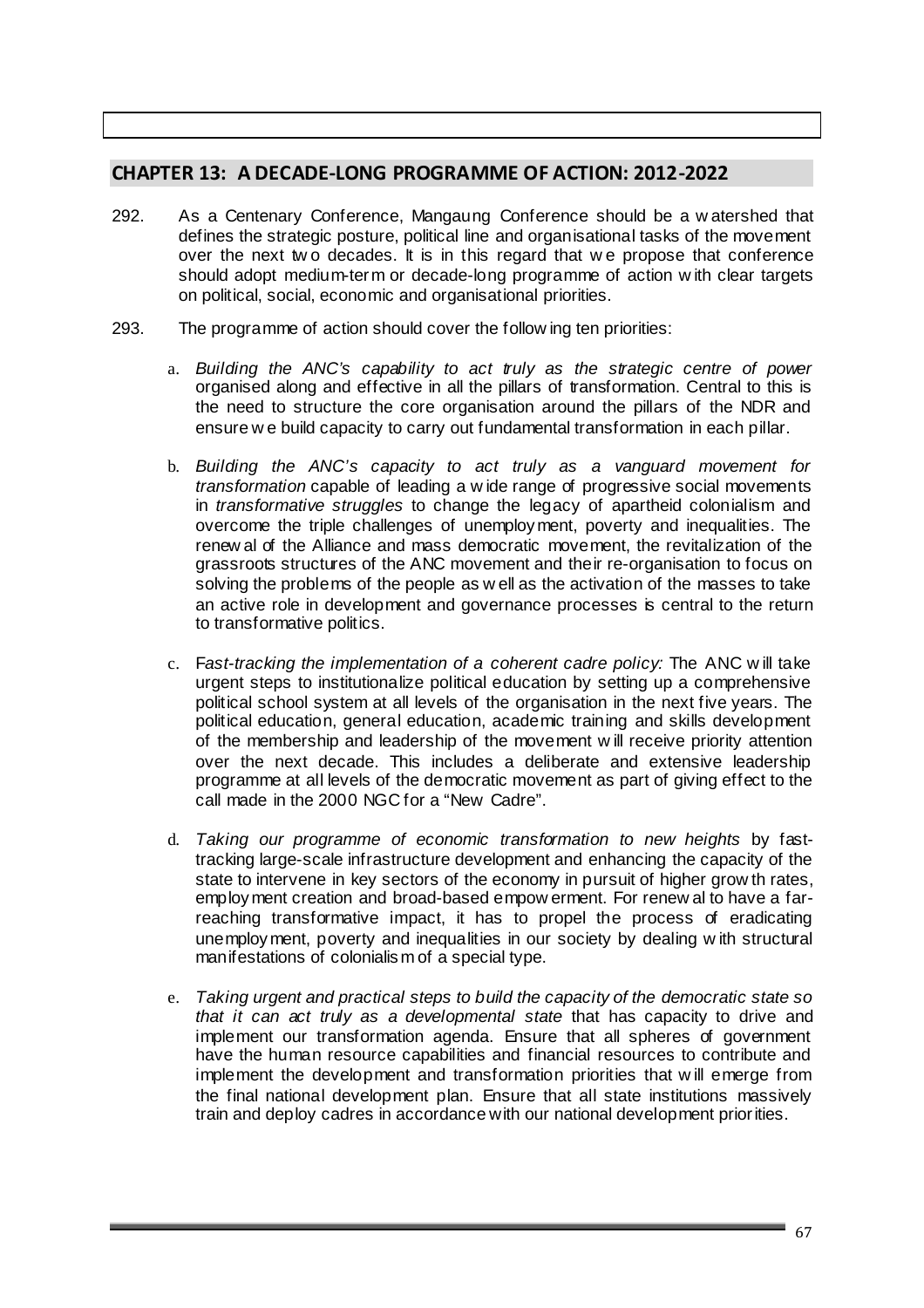- f. *Urgent and practical steps to restore the core values, stem out factionalism and promote political discipline:* As w e mark the centenary, w e are determined to enhance the ANC moral standing and image among the masses of our people. In this regard, w e shall combine political education w ith effective organisational measures and mechanism to promote integrity, political discipline and ethical conduct and defeat the demon of factionalism in the ranks of the ANC, Alliance and broad mass democratic movement.
- g. *Urgent and practical steps to place education and skills development at the centre of our transformation and development agenda:* The ANC shall lead by example in championing the centrality of education and skills development in this phase of the revolution. In this regard, all ANC members and leaders are called upon to take practical steps to improve their literacy rate, skills and levels of education. Every branch shall strive, through the education campaign, to improve the literacy rate and general level of education and skills among the people in the ward. Every ANC member should be involved in a project or programme to improve the quality of learning and teaching in all schools and raise the level of education, skills and literacy rate in a specific community. In 2012, each branch should begin the literacy campaign by focusing on eliminating illiteracy among the members and leaders of the ANC in each community.
- h. *Urgent and practical steps to deepen our contribution to the renewal of the African continent and the progressive forces in the world:* The ANC w ill continue to strengthen its relations w ith sister parties in Southern Africa, and contribute tow ards strengthening the progressive forces and multilateral institutions on the continent. As an internationalist movement, w e shall continue to w ork with other progressive forces in the world, towards a more just global social, political and economic order. As a disciplined force of the left, the ANC shall continue to influence and be influenced by the latest progressive ideas and policy about how best to improve the human condition and ensure the sustainability of the environment.
- i. *Urgent and practical steps to professionalise and modernise the operations of the ANC*: As we mark the centenary, w e are fully aw are that the w orld in w hich the ANC w as born hundred years ago is very different from that of today. We shall take full advantage of the advances in the information and communication technology and management sciences to continue to put in place a better membership system, communicate effectively with its membership, core constituency and society in general and put out its views and policy perspectives without let or hindrance. Progressive modern management methods should be introduced in the running of the ANC.
- j. *Urgent and practical tasks to do work amongst the new generations of young people, in all of different sectors and social strata*: the ANC cannot leave the political and ideological task of w inning new generations of youth over and nurturing them into role models.

# **Questions for discussions**

- a. What should be the main national priorities of the organisational and governance programme for the next decade?
- b. How do we improve our capacity to implement the resolutions of our national conference?